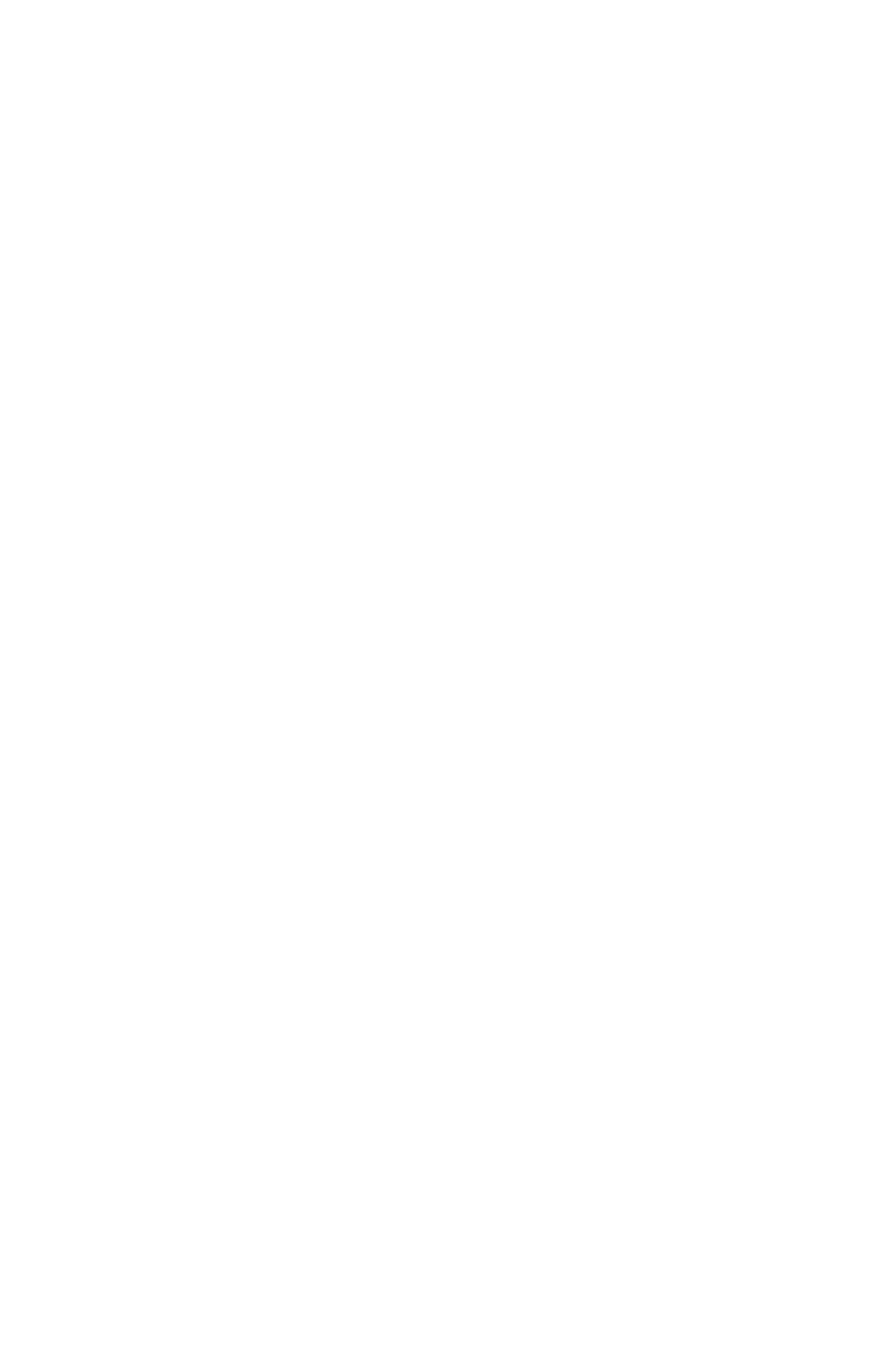## **Kewaunee County**

**Official Directory of the County, Town, Village, City, Federal and State Officers**

## **2022-2023**

**Compiled By Jamie Annoye County Clerk**

## **Daniel A. Olson Chair of the County Board**

**Gary Paape Vice-Chair of the County Board**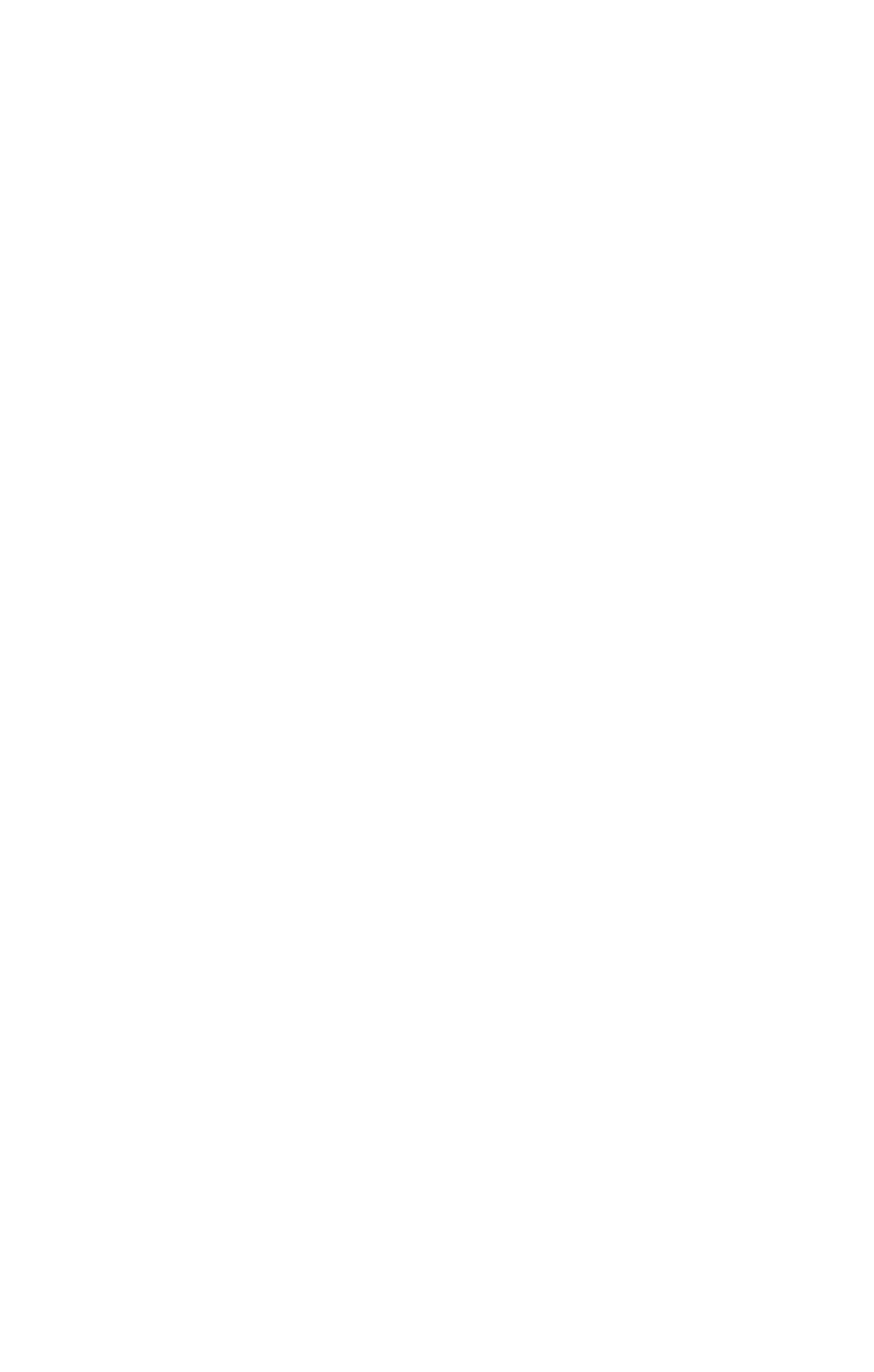## **TABLE OF CONTENTS GENERAL**

#### Page

| County Office Hours 4       |
|-----------------------------|
| County Website 4            |
|                             |
|                             |
| Polling Locations & Times 5 |
|                             |

## **COUNTY GOVERNMENT**

| County Board Members 8 |  |  |  |  |  |  |  |  |
|------------------------|--|--|--|--|--|--|--|--|
| Standing Committees23  |  |  |  |  |  |  |  |  |

## **COUNTY OFFICES**

| Administrator  11              |
|--------------------------------|
| Child Support Agency. 11       |
| Circuit Court Judge. 11        |
| Condemnation Commissioners  11 |
|                                |
| Court Commissioners 13         |
| Clerk of Circuit Court 13      |
|                                |
|                                |
|                                |
|                                |
| Emergency Management 14        |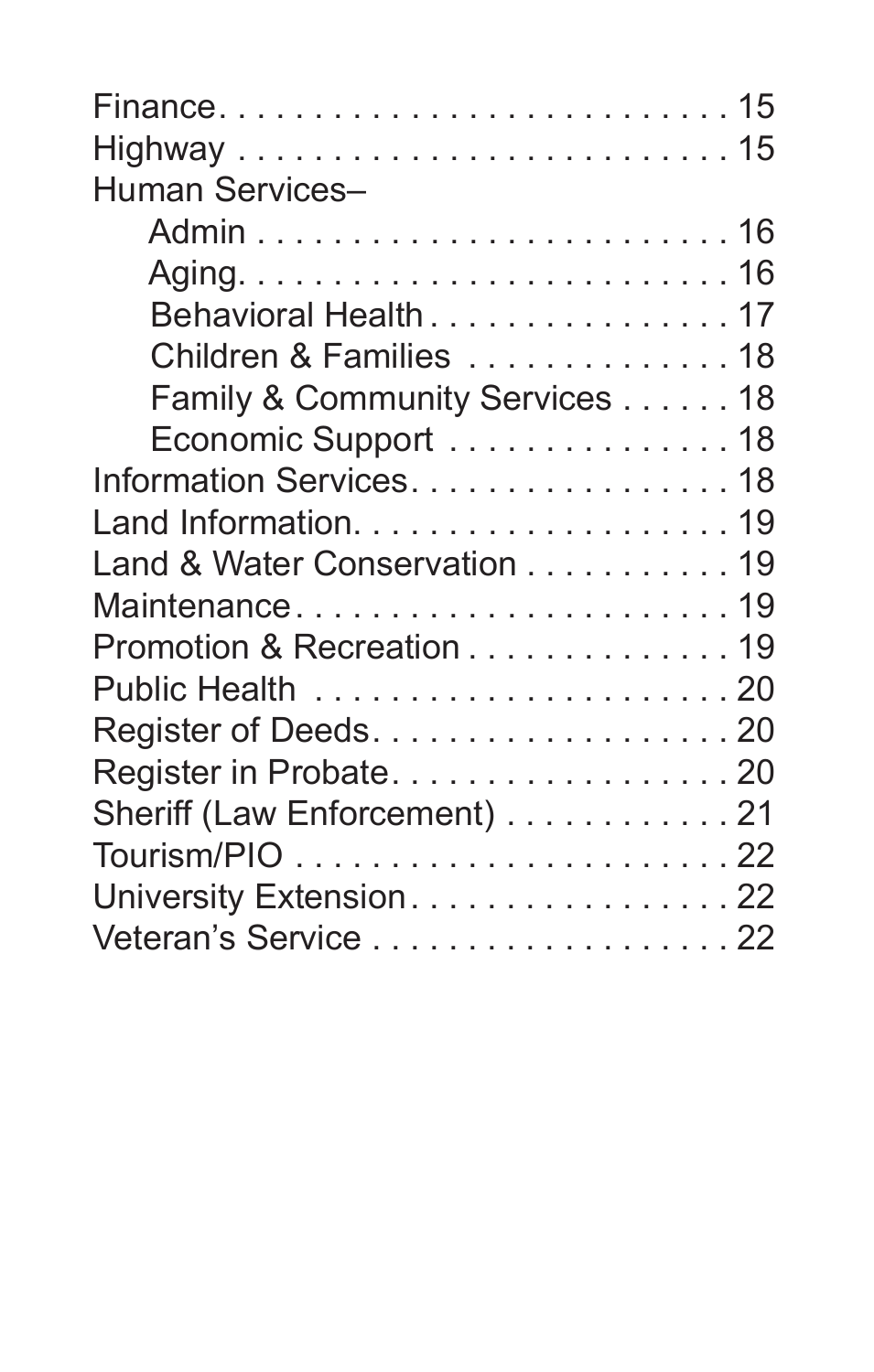## **BOARDS, COMMISSIONS, COUNCILS, ORGANIZATIONAL APPOINTMENTS & OTHER AGENCIES**

| Aging & Disability Resource                |
|--------------------------------------------|
| Center Board 25                            |
| Board of Adjustment25                      |
| <b>Cooperative Educational Service</b>     |
| Agency No. 7 (CESA). 26                    |
|                                            |
| Dept of Natural Resources26                |
| Conservation Warden. 26                    |
|                                            |
| Drivers License Examiners. 27              |
| Economic Development Corp. 27              |
| Emergency Services Council 28              |
| Farm Service Agency 29                     |
| Highway Safety Commission 30               |
| Land Information Council 31                |
|                                            |
| Local Emergency Planning Committee 31      |
| Natural Resources Conservation Service. 32 |
| Business Development Loan 32               |
| Social Security Office 33                  |
| State of WI - Dept of Administration. 33   |
| Veteran Service Commission 33              |
| Violence Intervention Project 33           |
| Wisconsin Job Service 33                   |
|                                            |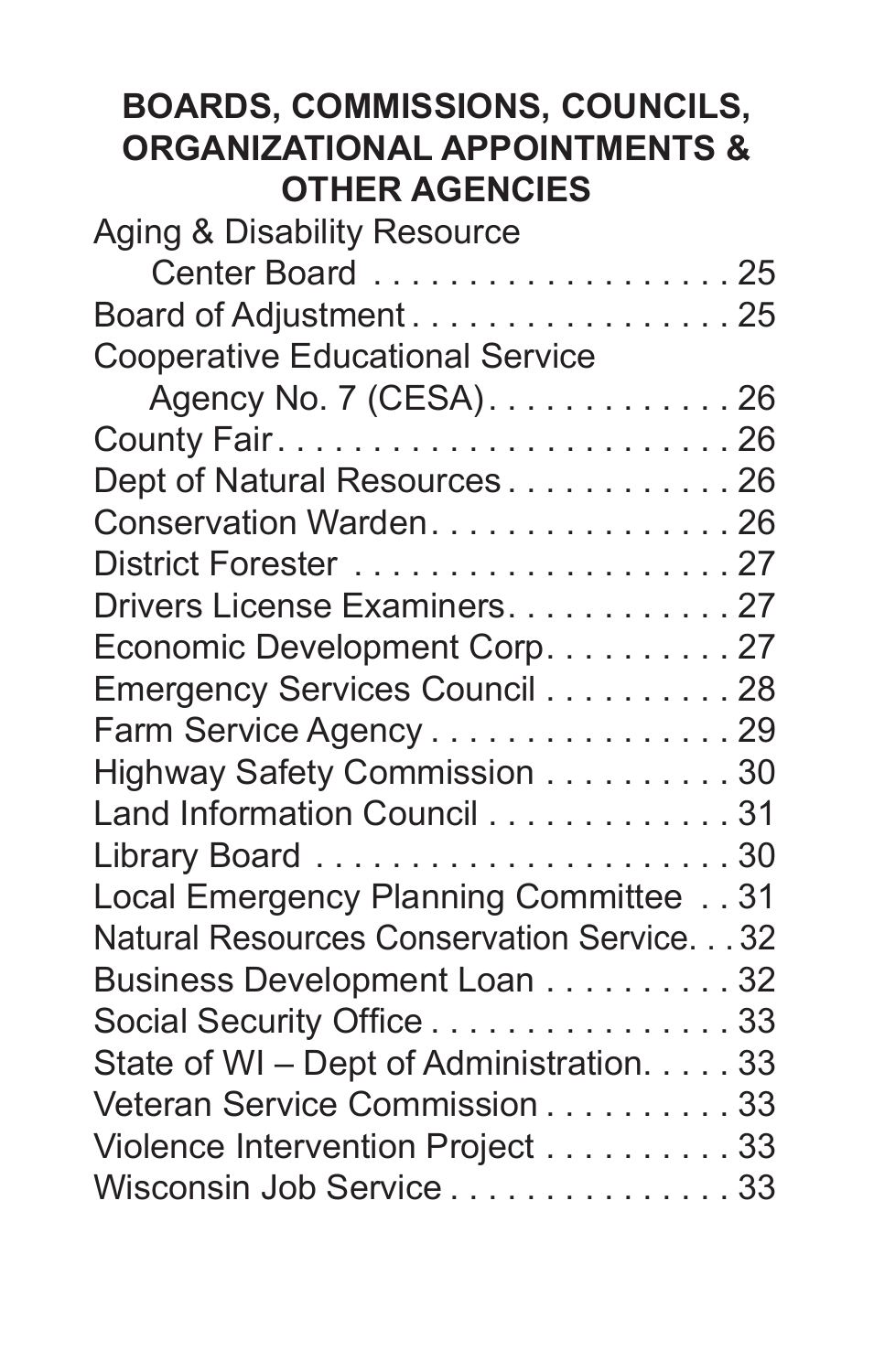## **TOWN, VILLAGE & CITY OFFICERS**

| Assessors48               |  |  |  |  |  |  |  |  |  |  |  |  |  |
|---------------------------|--|--|--|--|--|--|--|--|--|--|--|--|--|
|                           |  |  |  |  |  |  |  |  |  |  |  |  |  |
|                           |  |  |  |  |  |  |  |  |  |  |  |  |  |
| Zoning Administrators. 47 |  |  |  |  |  |  |  |  |  |  |  |  |  |

## **SCHOOL BOARD**

| Algoma49           |  |  |  |  |  |  |  |  |  |  |
|--------------------|--|--|--|--|--|--|--|--|--|--|
| Denmark50          |  |  |  |  |  |  |  |  |  |  |
| Kewaunee51         |  |  |  |  |  |  |  |  |  |  |
| Luxemburg-Casco 52 |  |  |  |  |  |  |  |  |  |  |

## **FEDERAL GOVERNMENT**

## **STATE GOVERNMENT**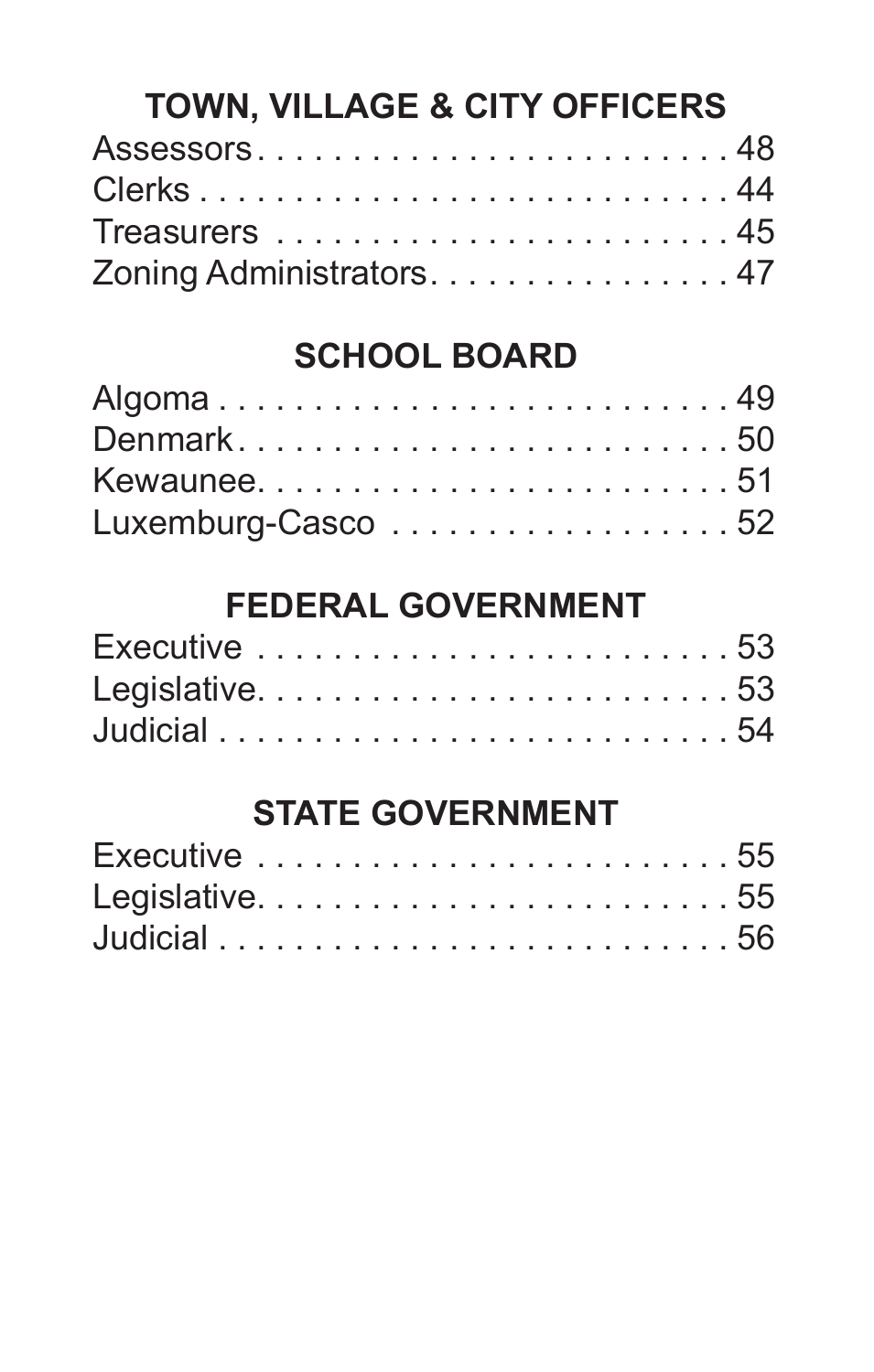# **COUNTY TELEPHONE DIRECTORY**

| Administrator 920-388-7164                   |  |
|----------------------------------------------|--|
| Child Support 920-388-7172                   |  |
| Circuit Judge. 920-388-7142                  |  |
| Clerk of Circuit Court 920-388-7144          |  |
| Coroner. 920-388-7108                        |  |
| County Clerk. 920-388-7133                   |  |
| County Treasurer 920-388-7131                |  |
| District Attorney 920-388-7194               |  |
| Emergency Management 920-845-9700            |  |
| Fairgrounds 920-845-2241                     |  |
| Finance920-388-7110                          |  |
| <b>Highway Shop</b>                          |  |
| E4280 County F 920-388-3707                  |  |
| <b>Human Services-</b>                       |  |
| Administration920-388-7030                   |  |
| Aging/ADRC 1-877-416-7083                    |  |
| Behavioral Health 920-388-7030               |  |
| Family & Community                           |  |
| Services 920-388-7030                        |  |
| Economic Support/Child and                   |  |
| Family Services Unit. 920-388-7030           |  |
| Information Services. 920-388-7186           |  |
| Land Information/Tax Listing. . 920-388-7130 |  |
| Land & Water Conservation 920-845-9700       |  |
| Promotion & Recreation 920-388-0444          |  |
| Public Health 920-388-7160                   |  |
| Recreation Hotline 920-388-7199              |  |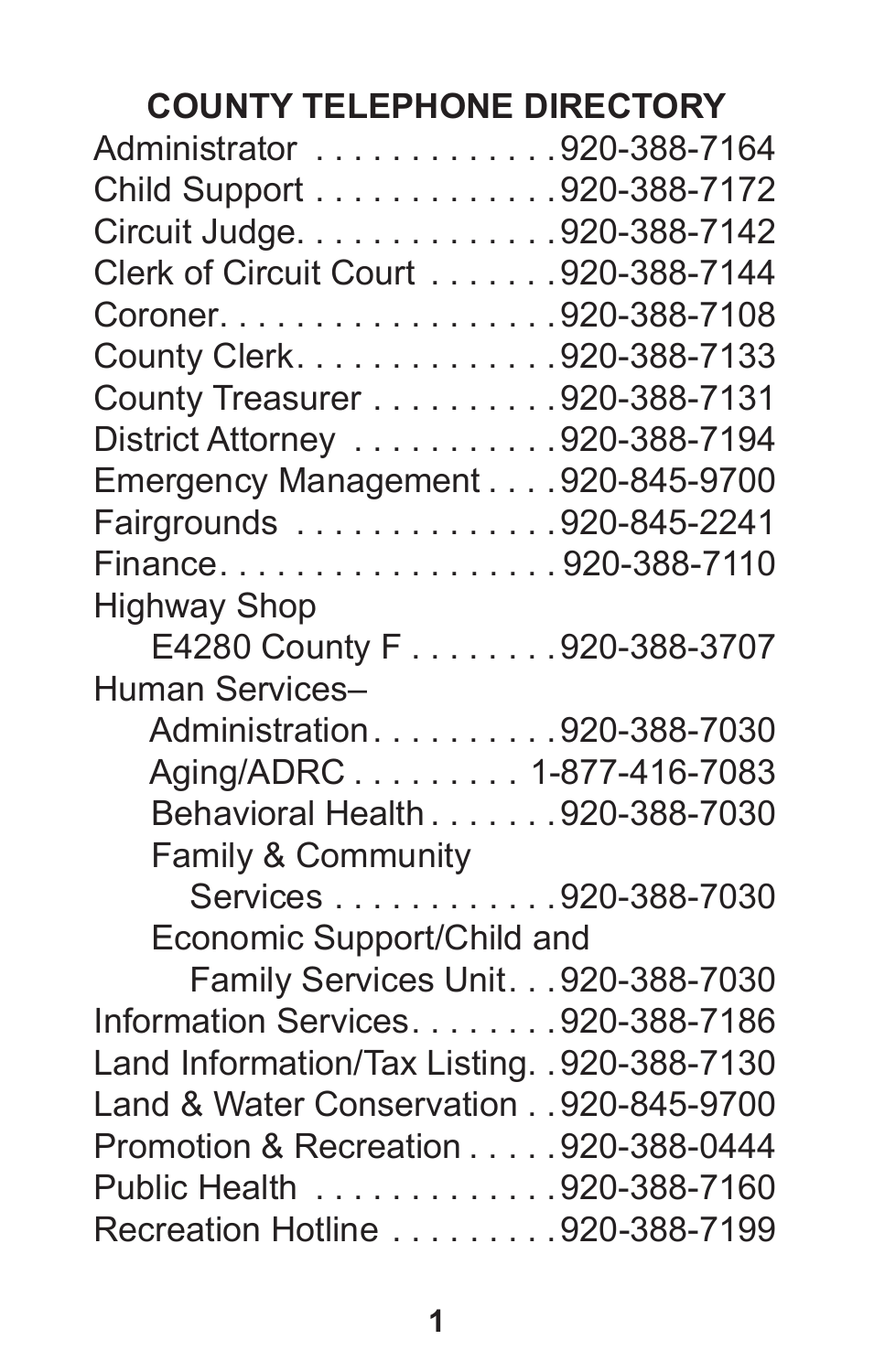| Register in Probate920-388-7143    |  |
|------------------------------------|--|
| Register of Deeds. 920-388-7126    |  |
| Sheriff920-388-3100                |  |
| Tourism/PIO 920-388-0567           |  |
| University Extension. 920-388-7141 |  |
| Veteran Service 920-388-7198       |  |
|                                    |  |

## **COUNTY FAX NUMBERS**

| Administrator 920-388-7195          |  |
|-------------------------------------|--|
| Child Support 920-388-7184          |  |
| Circuit Court 920-388-3139          |  |
| Clerk of Circuit Court 920-388-7049 |  |
| Corporation Counsel. 920-388-7184   |  |
| County Clerk. 920-388-7195          |  |
| County Treasurer 920-388-7195       |  |
| District Attorney 920-388-7150      |  |
| Emergency Management 920-845-9727   |  |
| Finance920-388-7195                 |  |
| <b>Highway Office-</b>              |  |
| E4280 County F 920-388-0713         |  |
| Human Services-                     |  |
| Administration920-388-7124          |  |
| Aging/ADRC920-388-7044              |  |
| Behavioral Health 920-388-7124      |  |
| <b>Family &amp; Community</b>       |  |
| Services 920-388-7124               |  |
| Economic Support/Child and          |  |
| Family Services Unit. 920-388-7124  |  |
|                                     |  |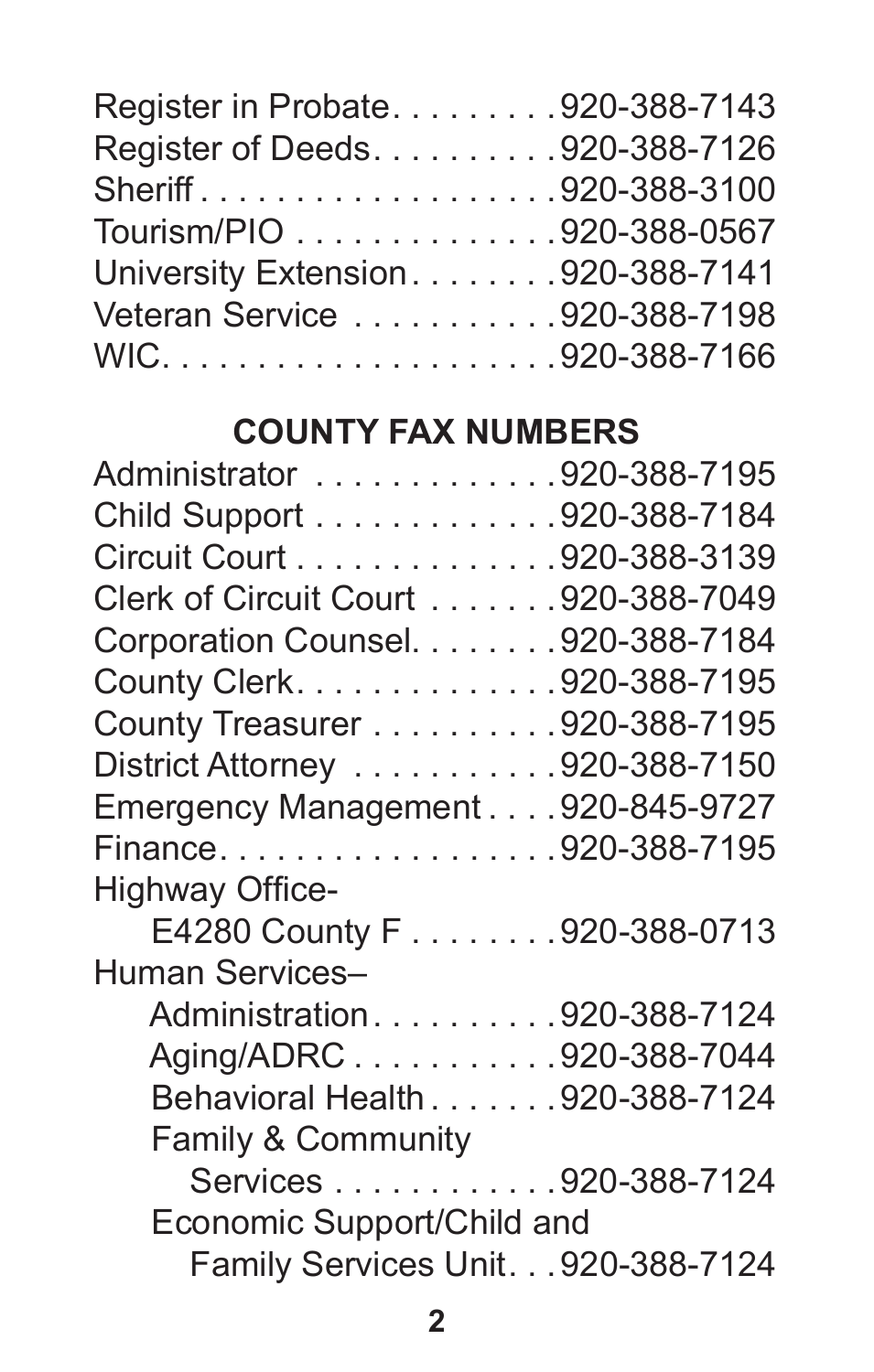| Information Services. 920-388-7195      |  |
|-----------------------------------------|--|
| Land & Water Conservation 920-845-9745  |  |
| Promotion & Recreation 920-388-0434     |  |
| Public Health 920-388-2122              |  |
| Register in Probate920-388-0852         |  |
| Register of Deeds. 920-388-7129         |  |
| Safety Building 920-388-3998            |  |
| Safety Building (Dispatch) 920-388-0778 |  |
| University Extension. 920-388-7159      |  |
| Veteran Service 920-388-7139            |  |

## **KEWAUNEE COUNTY FACTS**

| County Board Districts 20 |
|---------------------------|
|                           |
| Villages2                 |
|                           |
| Land Area 331 sq. miles   |

## **KEWAUNEE COUNTY LEGAL HOLIDAYS**

(By County Board Resolution)

| January 1           | Thanksgiving           |
|---------------------|------------------------|
| Good Friday         | Day after Thanksgiving |
| <b>Memorial Day</b> | December 24            |
| July 4              | Christmas Day          |
| Labor Day           | December 26            |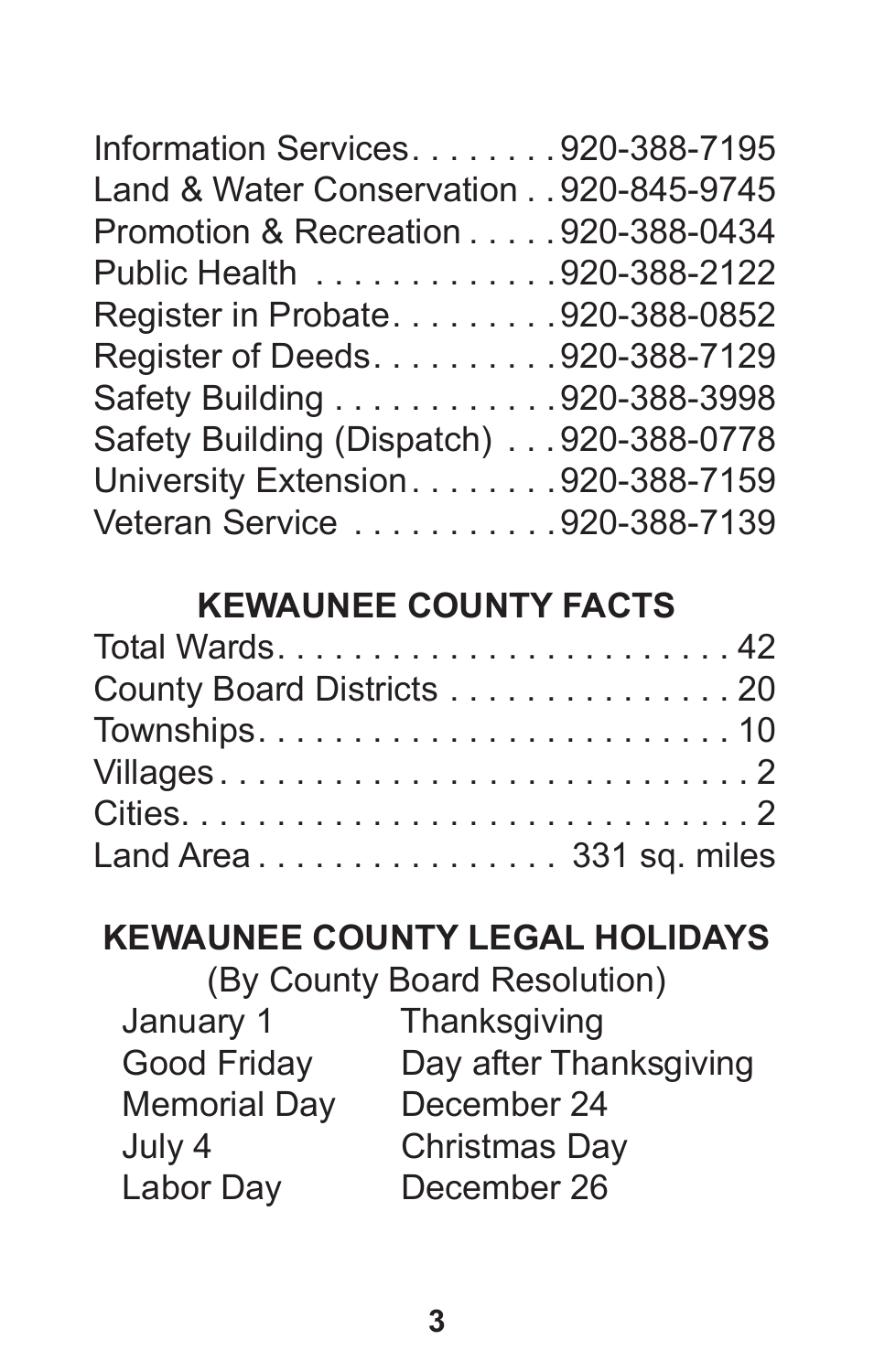## **KEWAUNEE COUNTY OFFICE HOURS**

Monday through Friday 8:00 AM - 4:30 PM Closed Saturday and Sunday Closed Legal Holidays

## **KEWAUNEE COUNTY WEB SITE**

www.kewauneeco.org

## **KEWAUNEE COUNTY ZIP CODES**

| Algoma54201   | Casco  54205       |  |
|---------------|--------------------|--|
| Denmark54208  | Forestville  54213 |  |
| Kewaunee54216 | Luxemburg 54217    |  |

Tisch Mills.......54240

**4**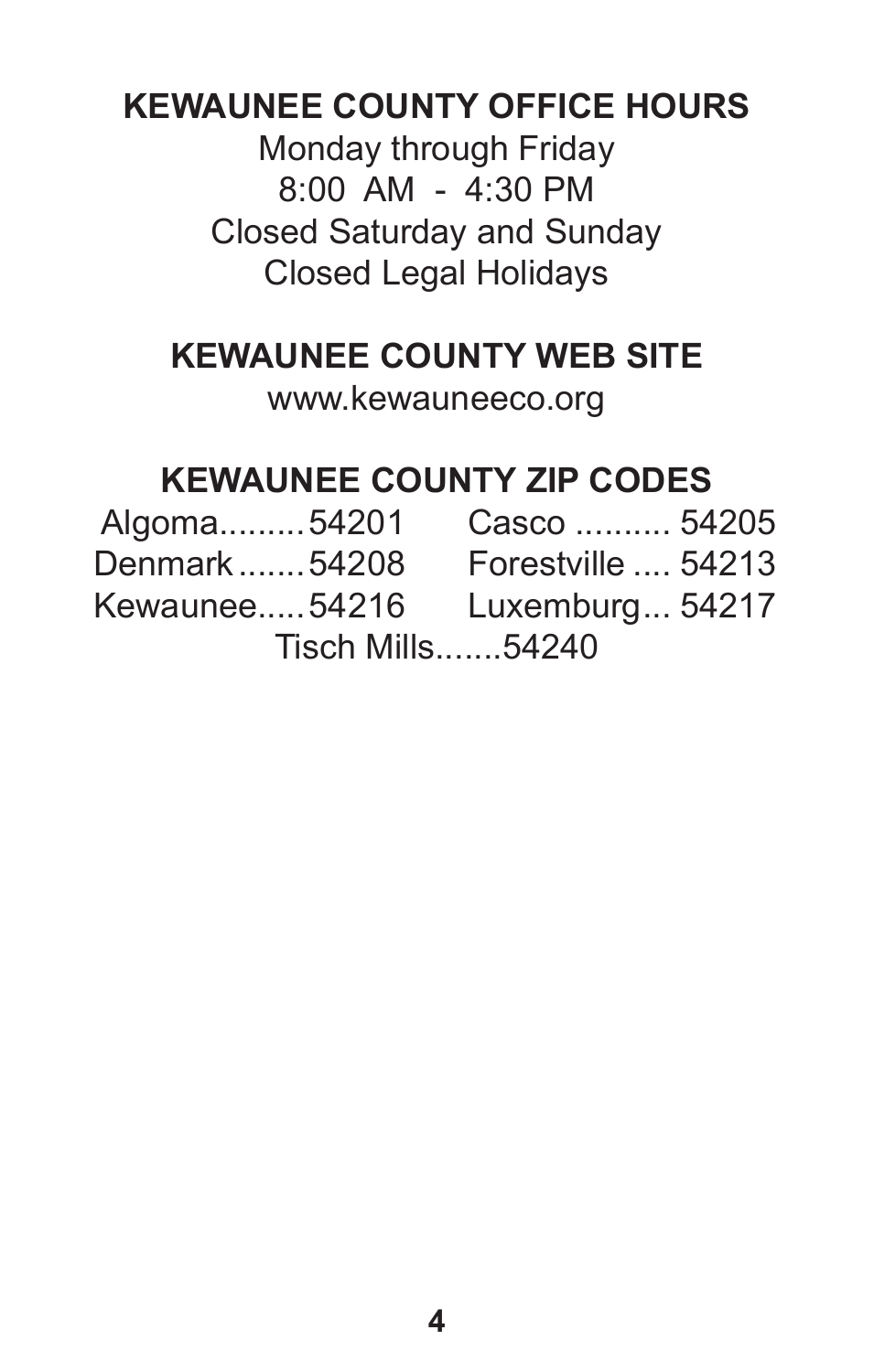## **POLLING LOCATIONS AND HOURS FOR VOTING**

| <b>TOWNS</b><br>Ahnapee | <b>Polling Place/Location</b><br>Town Hall-                | <b>Opening Hours</b> |
|-------------------------|------------------------------------------------------------|----------------------|
|                         | 303 N. Water Street, Algoma                                | 7:00 A.M.            |
| Carlton                 | <b>Town Hall</b><br>N1296 Town Hall Road, Kewaunee         | 7:00 A.M.            |
| Casco                   | Town Hall-                                                 |                      |
| Franklin                | E3675 County Road T, Casco<br>Town Hall-                   | 7:00 A.M.            |
|                         | N1885 County Road AB, Denmark                              | 7:00 A.M.            |
| Lincoln                 | Town Hall-<br>N8016 Maple Road, Casco                      | 7:00 A.M.            |
| Luxemburg               | Town Hall-                                                 |                      |
| Montpelier              | E1027 State Road 54, Luxemburg<br>Town Hall-               | 7:00 A.M.            |
|                         | E0704 J-J Road, Luxemburg                                  | 7:00 A.M.            |
| Pierce                  | Town Hall-<br>N6061 County Road D, Kewaunee                | 7:00 A.M.            |
| <b>Red River</b>        | Town Hall-                                                 |                      |
|                         | E0505 County Road S, Luxemburg<br>West Kewaunee Town Hall- | 7:00 A.M.            |
|                         | 1523 Ellis Street. Kewaunee                                | 7:00 A.M.            |
| <b>VILLAGES</b>         |                                                            |                      |
| Casco                   | Casco Village Hall, 211 First St.                          |                      |
|                         | Meeting Room, First St. Entrance,<br>Lower Level           | 7:00 A.M.            |
| Luxemburg               | Municipal Office-                                          |                      |
|                         | 206 Maple Street, Luxemburg                                | 7:00 A.M.            |
| <b>CITIES</b>           |                                                            |                      |
| Algoma                  | City Hall-<br>416 Fremont Street, Algoma                   | 7:00 A.M.            |
| Kewaunee                | City Hall-                                                 |                      |
|                         | 401 Fifth Street, Kewaunee                                 | 7:00 A.M.            |
|                         |                                                            |                      |

#### ALL POLLING PLACES CLOSE AT 8:00 PM

All Polling Places are accessible to the elderly and disabled voters.

If you have any questions concerning your polling place, contact your municipal clerk.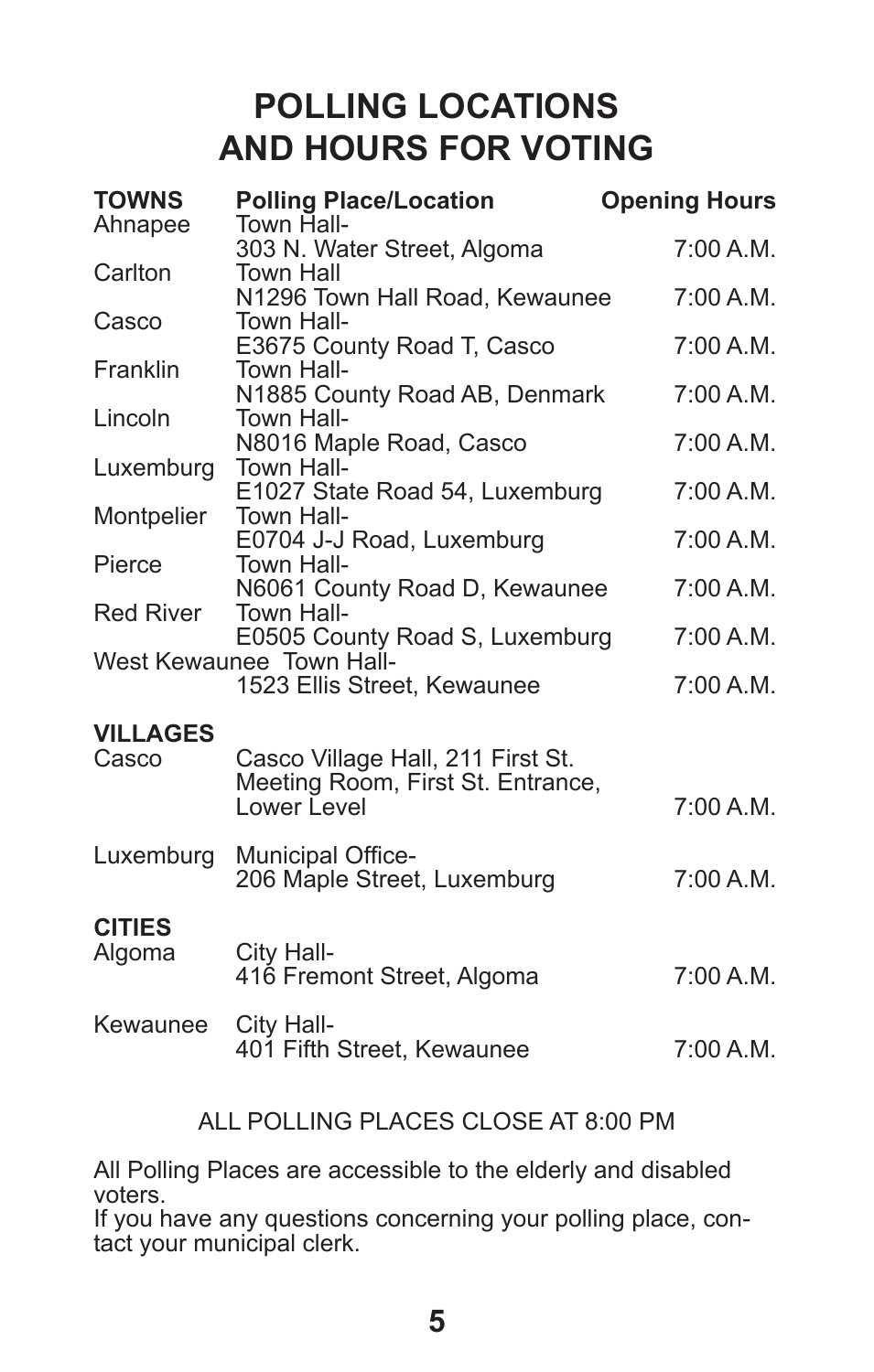POPULATION OF KEWAUNEE COUNTY **POPULATION OF KEWAUNEE COUNTY**

| <b>Minor Civil Division</b> | 1950                | 1960       | 1970                                                                         | 1980                                 | 1990                | 2000                     | 2010         | 2021 Final<br>Estimate                                        |
|-----------------------------|---------------------|------------|------------------------------------------------------------------------------|--------------------------------------|---------------------|--------------------------|--------------|---------------------------------------------------------------|
| Ahnapee Town                | 991                 | 950        | 878                                                                          |                                      | 941                 | 275                      | 024          | 870                                                           |
| Carlton Town                |                     | 1094       | 1105                                                                         | 94<br>1140                           | 1041                |                          | 1070         | 008                                                           |
| Casco Town                  | $\frac{113}{900}$   | 958        |                                                                              | 1001                                 | $\overline{5}$      | 1000<br>1153             | 1254         | 1150                                                          |
| Franklin Town               | 990                 | 1003       | 9<br>9<br>9<br>9<br>9<br>9<br>9<br>9<br>9<br>9<br>9<br>9<br>9<br>9<br>9<br>1 | 1062                                 | 990                 |                          | 1069         |                                                               |
| incoln Town                 | 1066                | 1035       |                                                                              | 967                                  | 996                 | 137<br>207<br>208<br>208 | 1005         | 964<br>932                                                    |
| uxemburg Town               | 1291                | 1244       | 1295                                                                         |                                      | 1387                |                          | 1454<br>1454 | 1456                                                          |
| Montpelier Town             | 1202                | 1232       |                                                                              |                                      | 1369                |                          |              |                                                               |
| Pierce Town                 | 640                 | 654        | 1273<br>720                                                                  | 1457<br>1457<br>1457<br>1484<br>1484 |                     |                          | 942          | $\frac{1362}{772}$<br>$\frac{772}{1374}$<br>$\frac{630}{630}$ |
| Red River Town              |                     | 1235       | 1308                                                                         |                                      | 724<br>1407<br>1215 | 897<br>1476<br>1287      | 1567         |                                                               |
| West Kewaunee               | $\frac{1180}{1118}$ | 1060       | 1195                                                                         |                                      |                     |                          | 1346         |                                                               |
| Casco Village               | 389                 | 460<br>730 |                                                                              |                                      | 544                 | 572                      | 583          |                                                               |
| uxemburg                    | 519                 |            | 481<br>853                                                                   | 1040                                 | 1151                | 1935                     | 2413         | 2687                                                          |
| Algoma City                 | 3630                | 3855       | 4023                                                                         | 3656                                 | 3353                | 3357                     | 3384         | 3243                                                          |
| Kewaunee City               | 2583                | 2772       | 2901                                                                         | 2801                                 | 2750                | 2806                     | 2929         | 2837                                                          |
| <b>Total Population</b>     | 17,366              | 18,282     | 18,961                                                                       | 19,539                               | 18,878              | 20,187                   | 21,530       | 20,563                                                        |

**6**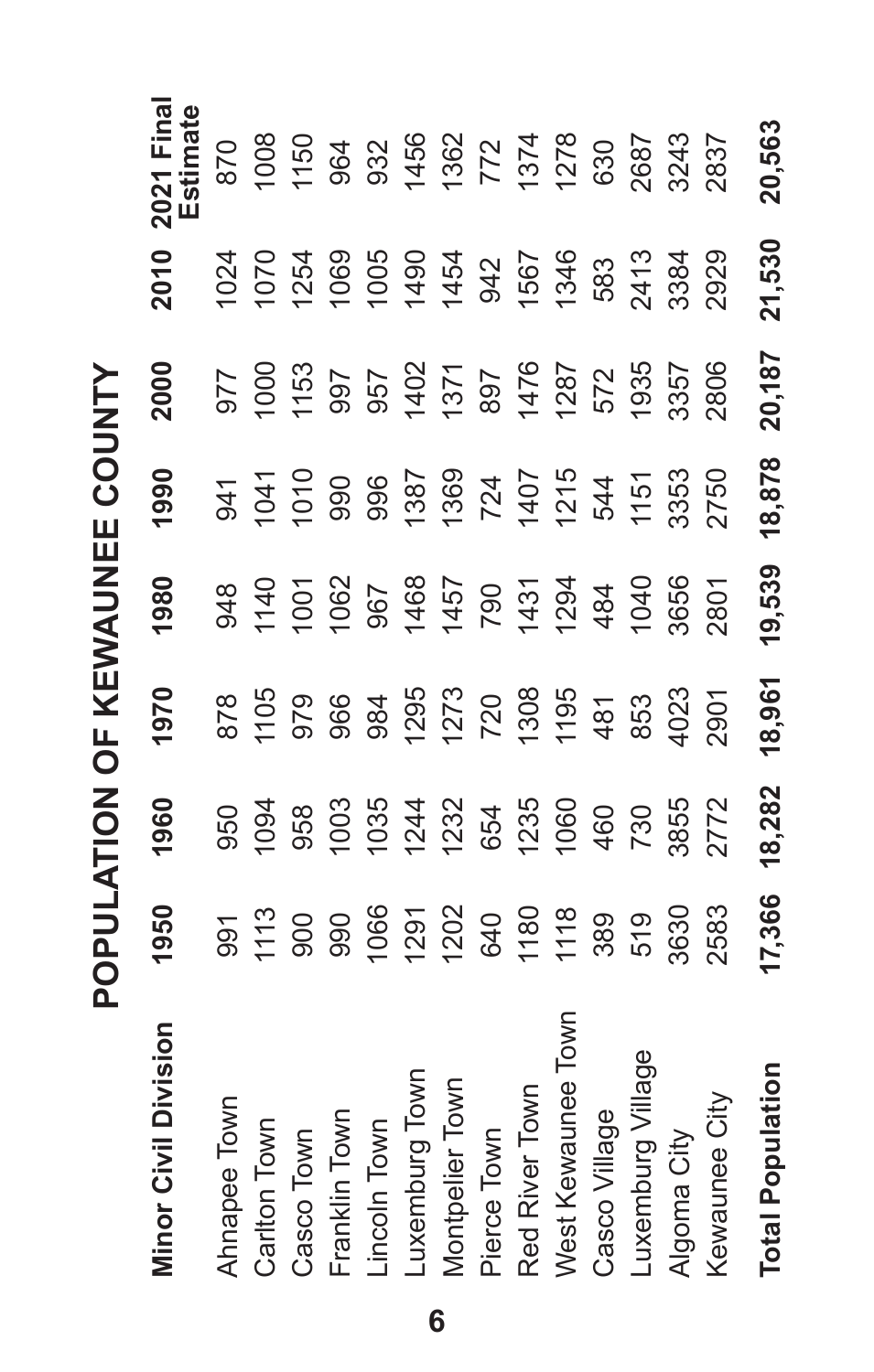EQUALIZED VALUATION OF COUNTY **EQUALIZED VALUATION OF COUNTY**

| District          | 2021          | 2010                                          | 2000         | 1990          | 1980          |
|-------------------|---------------|-----------------------------------------------|--------------|---------------|---------------|
| Ahnapee           | \$99,294,000  | \$81,034,000                                  | \$43,697,600 | \$23,274,800  | \$22,068,270  |
| Carlton           | 118,958,100   | 79,361,200                                    | 47,091,400   | 25,755,800    | 28,772,660    |
| Casco             | 119,838,400   | 86,140,700                                    | 46,036,500   | 27,461,300    | 27,220,430    |
| Franklin          | 107, 135, 100 | 85,046,600                                    | 50,188,600   | 25,793,900    | 27,344,400    |
| Lincoln           | 114,742,000   | 70,415,500                                    | 37,853,700   | 22,302,200    | 20,359,370    |
| Luxemburg         | 158,995,200   | 118,004,800                                   | 71,212,500   | 38,861,400    | 35,783,960    |
| Montpelier        | 141,813,700   | 98,292,700                                    | 59,645,900   | 33,773,400    | 32,415,740    |
| Pierce            | 90,719,500    | 76,735,500                                    | 46,235,300   | 22,522,900    | 19,580,950    |
| Red River         | 185,419,300   | 135,890,300                                   | 91,464,000   | 34,254,000    | 31,050,680    |
| West Kewaunee     | 126,946,000   | 92,234,200                                    | 49,408,100   | 27,798,900    | 29,636,600    |
| Casco Village     | 35,852,000    | 29,115,800                                    | 19,809,200   | 0,291,600     | 7,108,190     |
| Luxemburg Village | 235,880,200   | 158, 196, 500                                 | 89,413,900   | 28,655,700    | 18,001,610    |
| Algoma City       | 210,490,000   | 179,844,400                                   | 26,485,500   | 65,503,700    | 59,077,560    |
| Kewaunee City     | 183,750,200   | 175,737,400                                   | 115,815,600  | 62,120,500    | 51, 112, 780  |
| COUNTY TOTAL      |               | \$1,929,833,700 \$1,466,049,600 \$894,357,800 |              | \$448,370,100 | \$409,533,200 |

**7**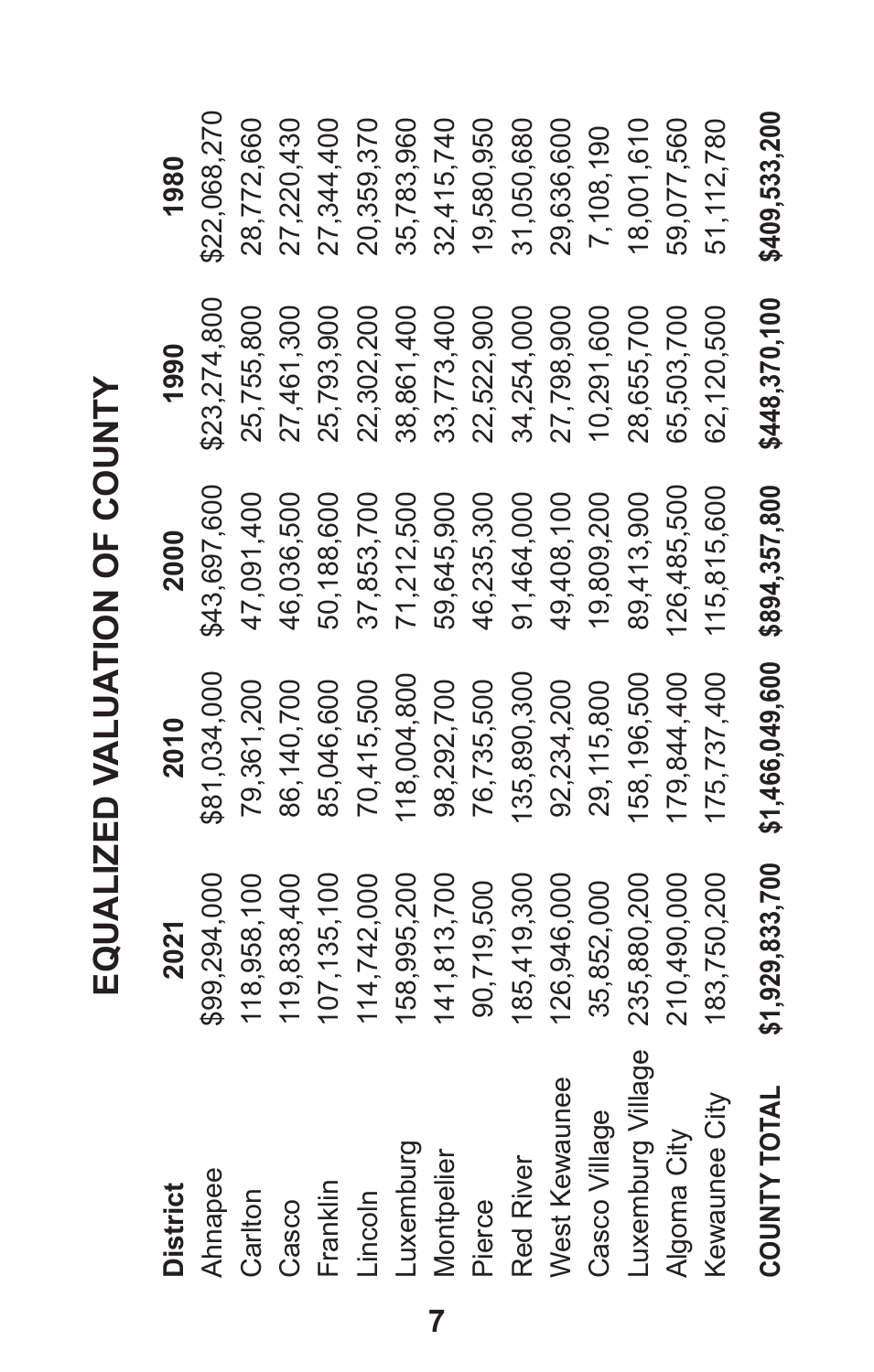### **MEMBERS OF THE KEWAUNEE COUNTY BOARD OF SUPERVISORS**

Daniel Olson - Chair Gerald "Gary" Paape – Vice-Chair

District No. 1, Town of Ahnapee, City of Algoma-Ward 7 Gerald Paape, N8272 Maple Ct., Algoma 920-255-0728 paape.gerald@kewauneeco.org

District No. 2, Town of Lincoln, Town of Red River-Ward 4 Nicholas Guilette, E3088 County K, Casco 920-837-7295 guilette.nicholas@kewauneeco.org

District No. 3, Town of Red River-Wards 1 & 2 Steven Agamaite, N9691 Cty Rd AB, Luxemburg 920-615-3636 agamaite.steven@kewauneeco.org

District No. 4, Town of Luxemburg-Ward 2, Town of Red River-Ward 3 Dennis Langteau, E1347 Thiry Daems Road, Luxemburg 920-536-0397 langteau.dennis@kewauneeco.org

District No. 5, Village of Luxemburg-Wards 4 & 5 Brian Patrycia, 322 Brookview Drive, Luxemburg 920-737-1867 patrycia.brian@kewauneeco.org

District No. 6, Village of Luxemburg-Wards 2 & 3 Daniel A. Olson, 104 Woodview Lane, Luxemburg 920-255-8430 olson.daniel@kewauneeco.org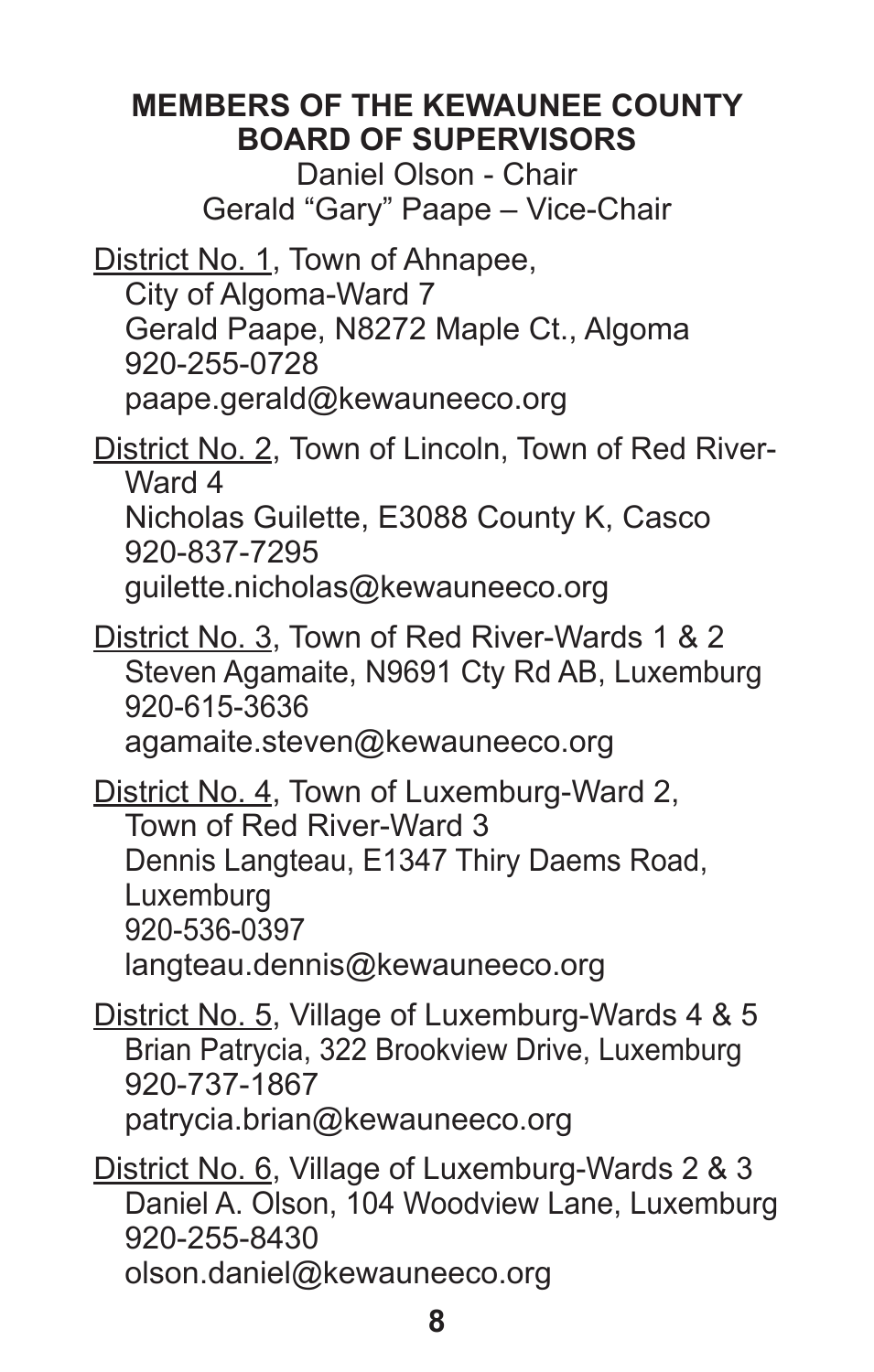District No. 7, Town of Casco-Ward 2, Village of Casco-Ward 1 Tim Kinnard, 429 Main Street, Casco 929-837-7156 or 920-255-7749 kinnard.tim@kewauneeco.org

District No. 8, Town of Luxemburg-Ward 3,Village of Luxemburg-Ward 1, Town of Montpelier-Ward 3 Doug Doell, E2440 Church Rd., Luxemburg 920-360-2638

superiorsidingandgutters@gmail.com

District No. 9, Town of Montpelier-Wards 1 & 2 Scott Jahnke, N4429 Jahnke Rd., Luxemburg 920-845-5306 scottjahnke4@gmail.com

District No. 10, Town of Franklin - Scott Browne, E2107 Old Settlers Road, Kewaunee 920-255-2485 browne.scott@kewauneeco.org

District No. 11, Town of Carlton-Wards 1 & 2 Aaron Augustian, E4857 Lakeshore Road, Kewaunee 920-388-1092 augustian.aaron@kewauneeco.org

District No. 12, Town of West Kewaunee-Ward 1, Town of Pierce-Ward 1 Milt Swagel, E3246 Krok Road, Kewaunee 920-388-0274 or 920-304-6734

District No. 13, Town of Casco-Ward 1, Town of West Kewaunee-Ward 2, Town of Luxemburg-Ward 1 Kim Kroll, N5076 Valley Road, Luxemburg 920-621-5507 kroll.kim@kewauneeco.org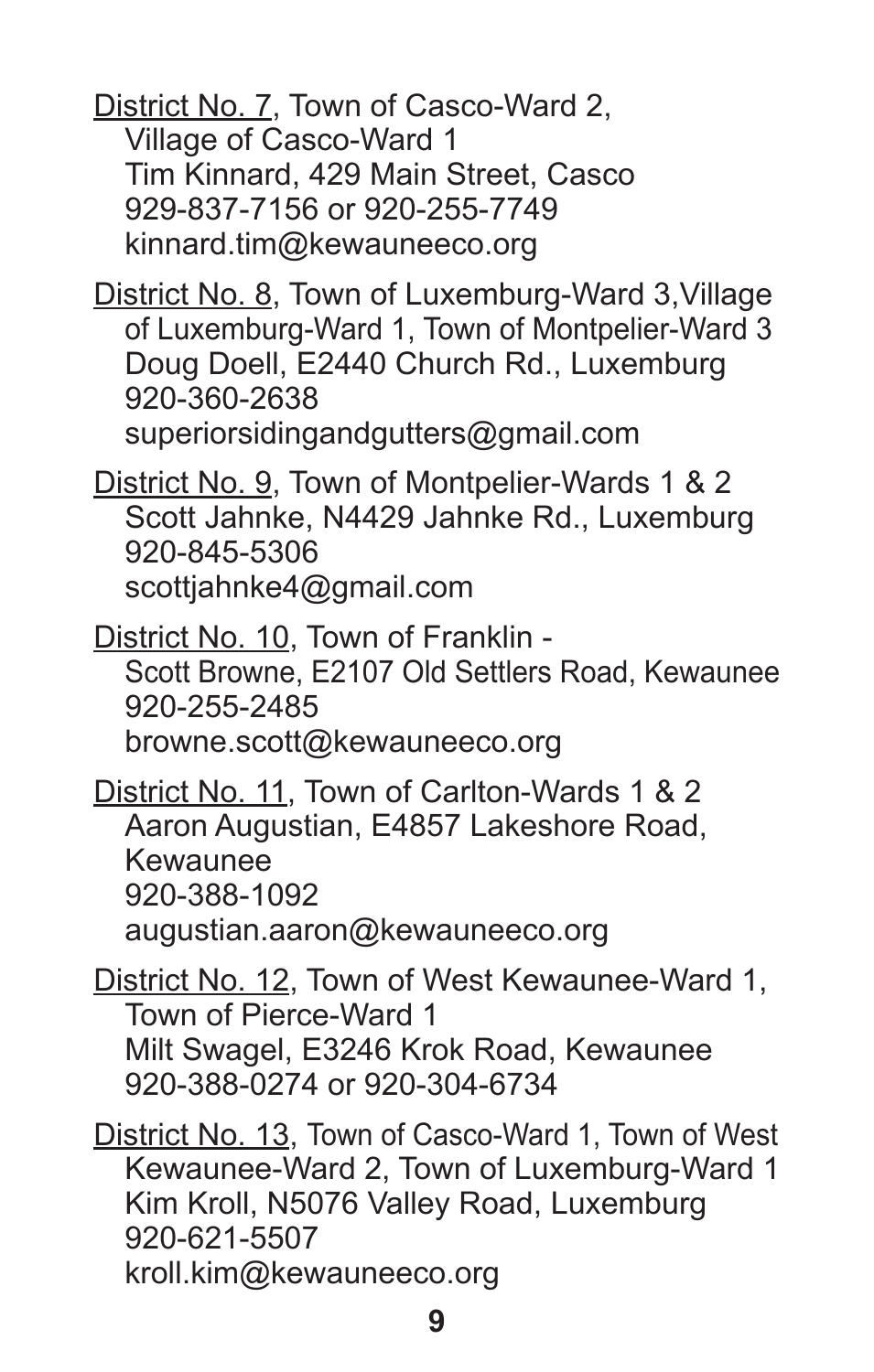District No. 14, City of Algoma-Wards 2 & 3 Tom Romdenne, 70 Sunset Ave., Algoma 920-487-5130 or 920-255-7337 romdenne.thomas@kewauneeco.org

District No. 15, City of Algoma-Wards 4 & 6 Linda J. Teske, 1002 Adams Street, Algoma 920-487-5119 or 920-255-1557 klmteske@charter.net

District No. 16, City of Algoma-Wards 1 & 5 Virginia Haske, 720 3rd St., Algoma 920-487-5983 or 920-304-3289 vhaske@yahoo.com

District No. 17, Town of Pierce-Ward 2, Town of Casco-Ward 3 Joe Lukes, E3802 Church Rd, Kewaunee 920-837-7293 or 920-255-1363

District No. 18, City of Kewaunee-Wards 1 & 5, Town of Pierce-Ward 3 Jeffrey Vollenweider, Sr., 705 N. Main Street, Kewaunee 920-388-3565 vollenweider.jeffrey@kewauneeco.org

District No. 19, City of Kewaunee-Wards 2 & 6 John Mastalir, 1454 Sundancer Ln., PO Box 253, Kewaunee 920-388-3553 or 920-255-0978 mastalir.john@kewauneeco.org

District No. 20, City of Kewaunee-Wards 3 and 4 Joanne Lazansky, 713 Milwaukee Street, Kewaunee 920-242-7999 lazansky.joanne@kewauneeco.org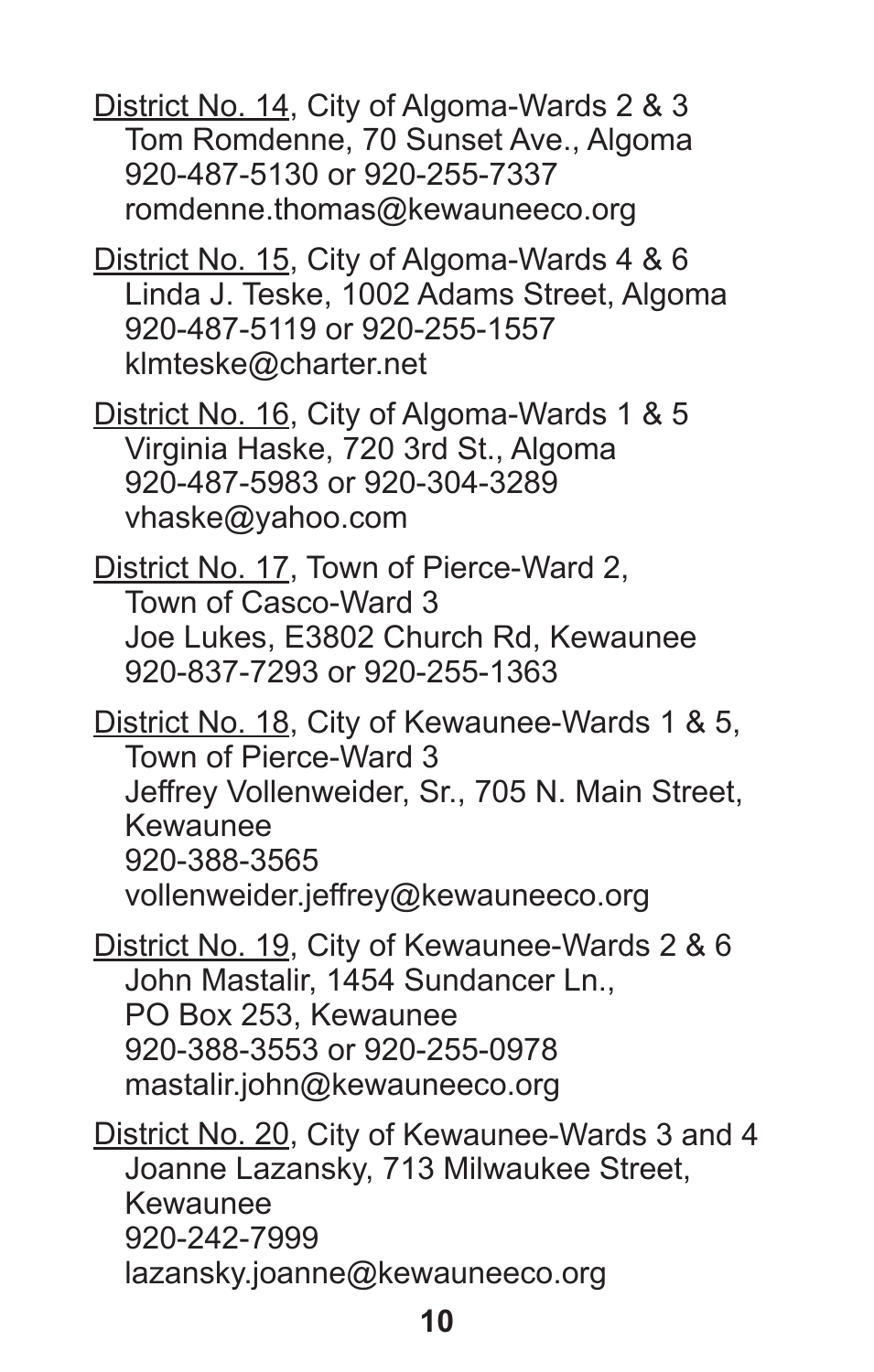## **COUNTY GOVERNMENT**

### **ADMINISTRATOR**

810 Lincoln Street, Kewaunee Email: feldt.scott@kewauneeco.org Phone: 920-388-7164 • Fax: 920-388-7195 County Administrator . . . . . . . . . . Scott M. Feldt Executive Assistant. . . . . . . . . . Peggy Jeanquart

#### **CHILD SUPPORT AGENCY**

| 613 Dodge Street, Kewaunee               |
|------------------------------------------|
| Email: seidl.peggy@kewauneeco.org        |
| Phone: 920-388-7172 · Fax: 920-388-7184  |
| Director Peggy Seidl                     |
| Child Support Specialist Linda Bukouricz |
| Child Support Specialist Vacant          |

### **CIRCUIT COURT JUDGE**

### 613 Dodge Street, Kewaunee

| Phone: 920-388-7142 • Fax: 920-388-3139        |
|------------------------------------------------|
| Circuit Court Judge Jeff Wisnicky              |
| Court Reporter Louise Hansen                   |
| Judicial Administrative Assistant. Deb Van Ess |
|                                                |

## **CONDEMNATION COMMISSIONERS**

| Troy DalebrouxLuxemburg<br>(Term expires October, 2023) |
|---------------------------------------------------------|
|                                                         |
| (Term expires October, 2023)                            |
|                                                         |
| (Term expires October, 2022)                            |
|                                                         |
|                                                         |
| (Term expires October, 2024)                            |
| Linda McGuire Luxemburg                                 |
| (Term expires October, 2024)                            |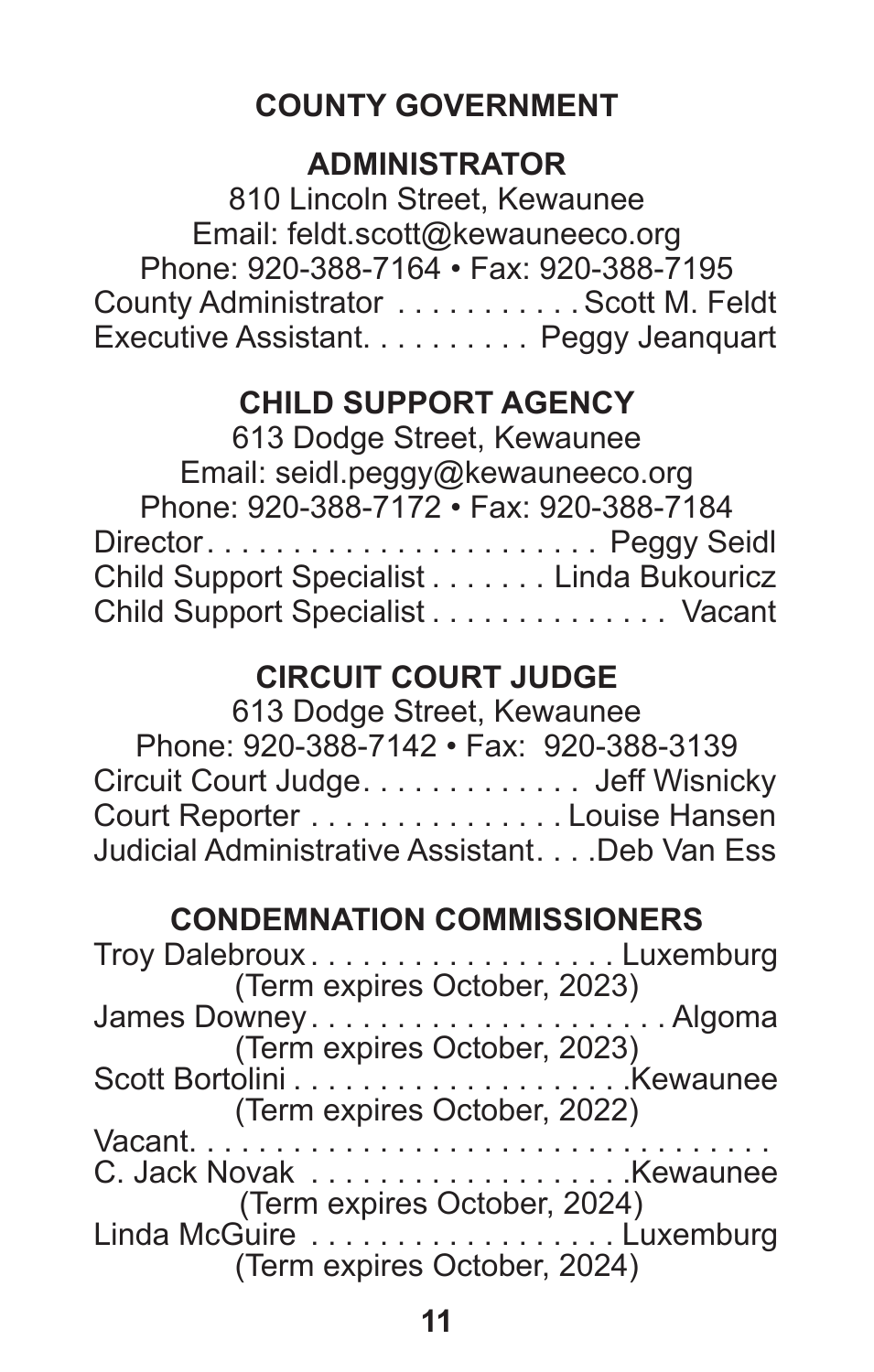## **COUNTY BAR**

| Jacob M. Blazkovec Algoma       |  |
|---------------------------------|--|
| Elma E. Anderson Two Rivers     |  |
| Douglas Messmann Kewaunee       |  |
|                                 |  |
| Dennis MlezivaKewaunee          |  |
| Andrew P. Naze Kewaunee         |  |
| Jeffrey Wisnicky Kewaunee       |  |
| Steven G. Richards Casco        |  |
|                                 |  |
| Debra Mancoske Green Bay        |  |
| Troy Dalebroux Luxemburg        |  |
| Thomas Burke Luxemburg          |  |
|                                 |  |
|                                 |  |
|                                 |  |
|                                 |  |
|                                 |  |
|                                 |  |
| John Peterson Green Bay         |  |
| David DePeau Luxemburg          |  |
|                                 |  |
| Matthew J. Pribyl. Sturgeon Bay |  |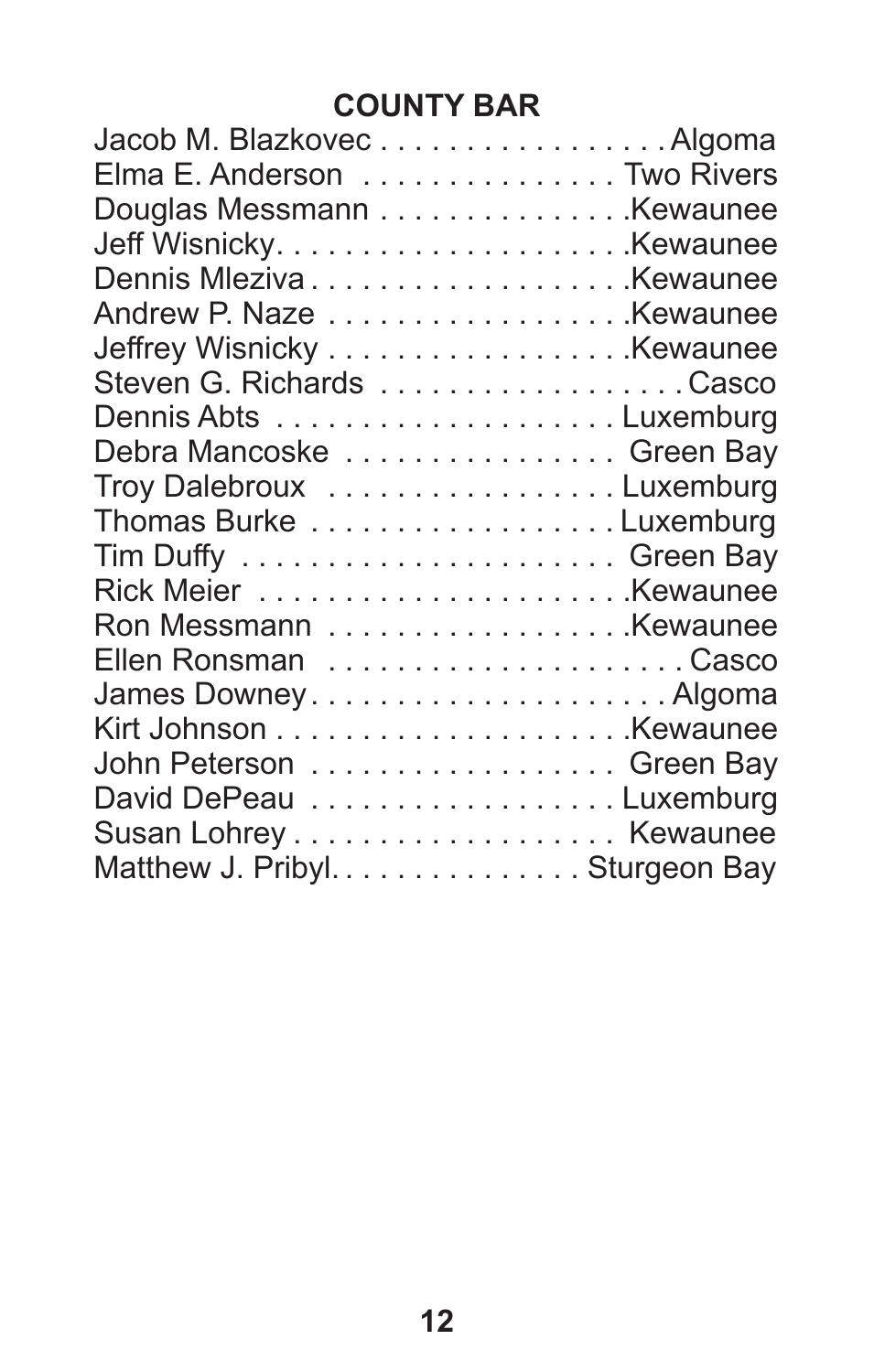## **COURT COMMISSIONERS**

| Steven RichardsCasco       |  |
|----------------------------|--|
| Ronald C. MessmannKewaunee |  |

## **CLERK OF CIRCUIT COURT**

| 613 Dodge Street, Kewaunee                   |  |
|----------------------------------------------|--|
| Email: becky.deterville@wicourts.gov         |  |
| Phone: 920-388-7144 • Fax: 920-388-7049      |  |
| Clerk of Circuit Court Rebecca Deterville    |  |
| Deputy Clerk of Circuit Court Marleia Dorner |  |
| Clerk of Court Assistant Vacant              |  |
| Clerk of Court Secretary. Vacant             |  |

### **CORONER**

### Phone: 920-388-7108

| Email: rory.groessl@gmail.com    |
|----------------------------------|
| County Coroner Rory Groessl      |
| Chief Deputy Coroner. Al Tlachac |
| Deputy Coroners Kris DeJardin    |
| <b>Mitch Groessl</b>             |
| Karen Schmidt                    |
| <b>Kelly Koss</b>                |
|                                  |

#### **COUNTY CLERK**

810 Lincoln Street, Kewaunee Email: annoye.jamie@kewauneeco.org Phone: 920-388-7133 • Fax: 920-388-7195 County Clerk . . . . . . . . . . . . . . . . . Jamie Annoye Account Clerk III . . . . . . . . . . . . . . . Debbie Miller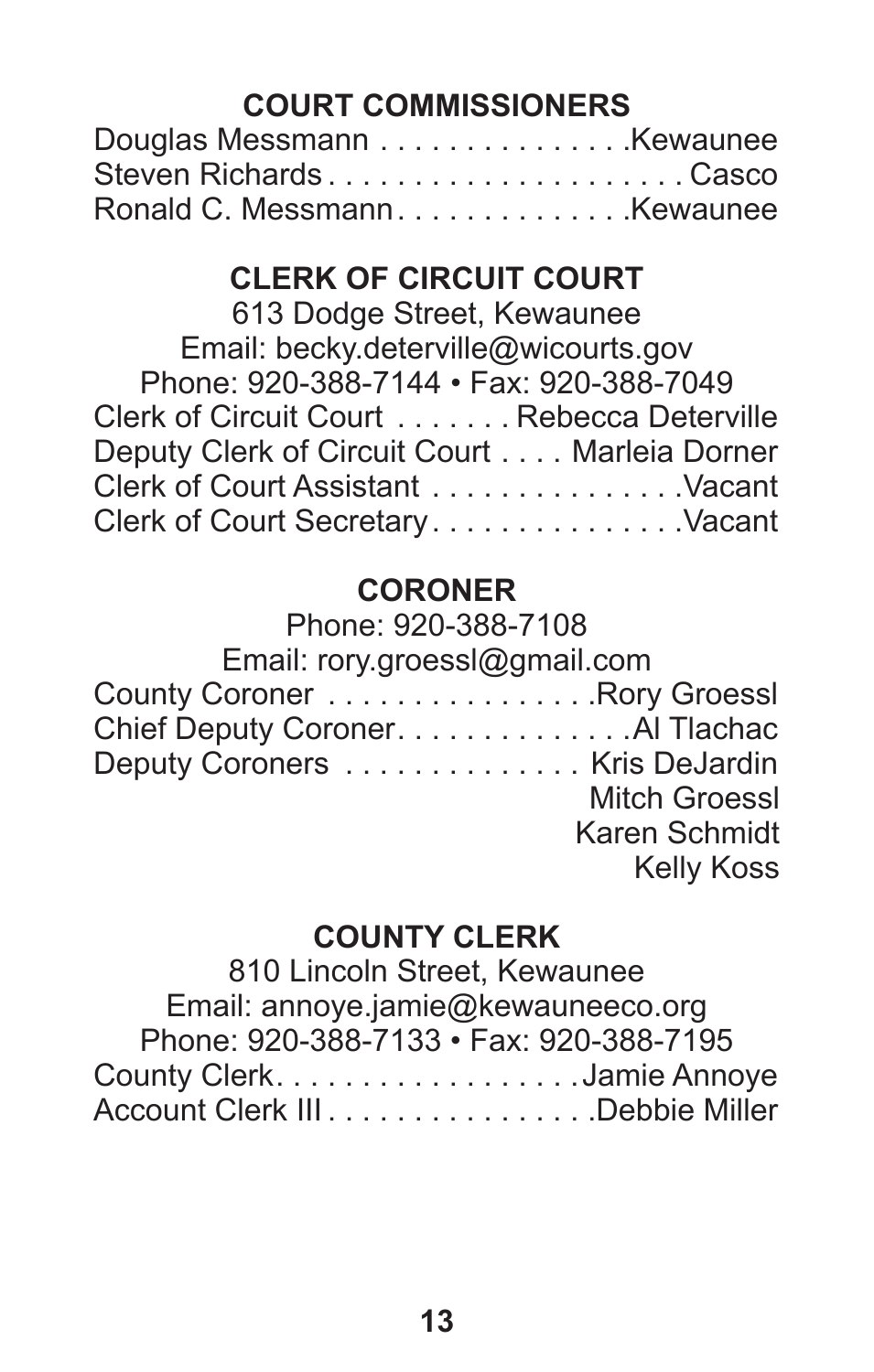### **COUNTY TREASURER**

810 Lincoln Street, Kewaunee Email: dax.michelle@kewauneeco.org Phone: 920-388-7131 • Fax: 920-388-7195 County Treasurer . . . . . . . . . . . . . . Michelle Dax Deputy County Treasurer . . . . . . . . Bonnie Selner

#### **DISTRICT ATTORNEY**

### **EMERGENCY MANAGEMENT**

| 625 3rd Street, Luxemburg               |  |
|-----------------------------------------|--|
| Email: nollenberg.tracy@kewauneeco.org  |  |
| Phone: 920-845-9700 · Fax: 920-845-9727 |  |
| DirectorTracy Nollenberg                |  |
| <b>Emergency Management</b>             |  |
|                                         |  |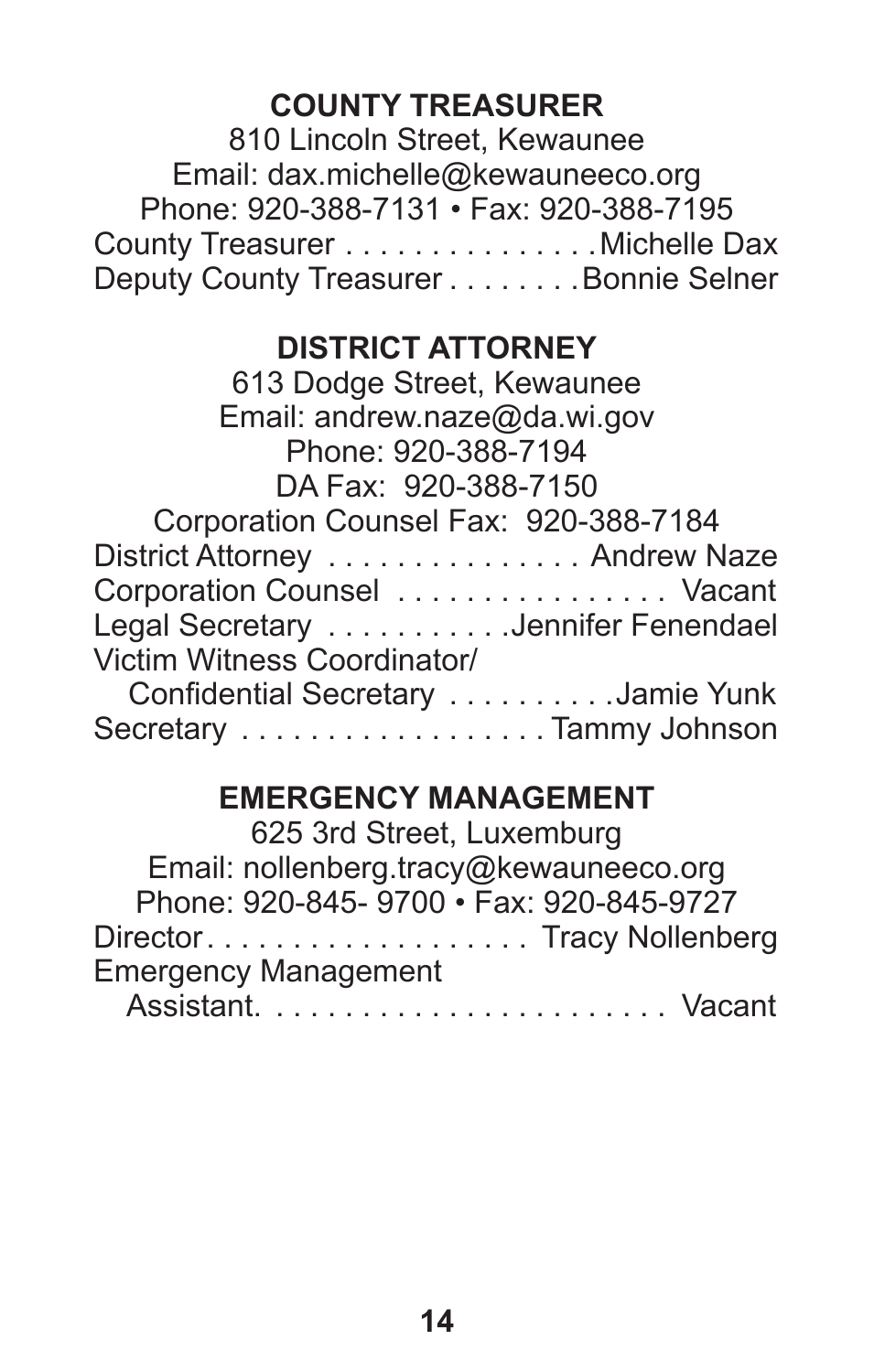### **FINANCE**

| 810 Lincoln Street, Kewaunee            |
|-----------------------------------------|
| Email: kunesh.paul@kewauneeco.org       |
| Phone: 920-388-7110 / Fax: 920-388-7195 |
| Finance DirectorPaul Kunesh             |
| Payroll Technician. Bev Dolski          |
| Account Clerk III. Kristen Richard      |

#### **HIGHWAY**

| E4280 County Road F, Kewaunee           |
|-----------------------------------------|
| Email: every.todd@kewauneeco.org        |
| Phone: 920-388-3707 · Fax: 920-388-0713 |
|                                         |
| Patrol Superintendent. Jesse Schley     |
| Office Manager. Mary Meyer              |
| Account Clerk I. Jennifer Salentine     |
| Account Clerk II Andrea Schmidt         |
| Michelle Larscheid                      |
| Shop Foreman Mike Lardo                 |
|                                         |

### **HUMAN SERVICES**

810 Lincoln Street, Kewaunee Office Hours: 8:00 AM to 4:30 PM Mon–Friday Phone: 920-388-7030 / Fax: 920-388-7124 Mental Health Crisis Phone: 920-255-1645 (24/7/365) *To Report Child Abuse or Neglect 920-388-7030 during office hours or local law enforcement any time* Elderly/Disabled Transportation Program Phone: 920-388-0626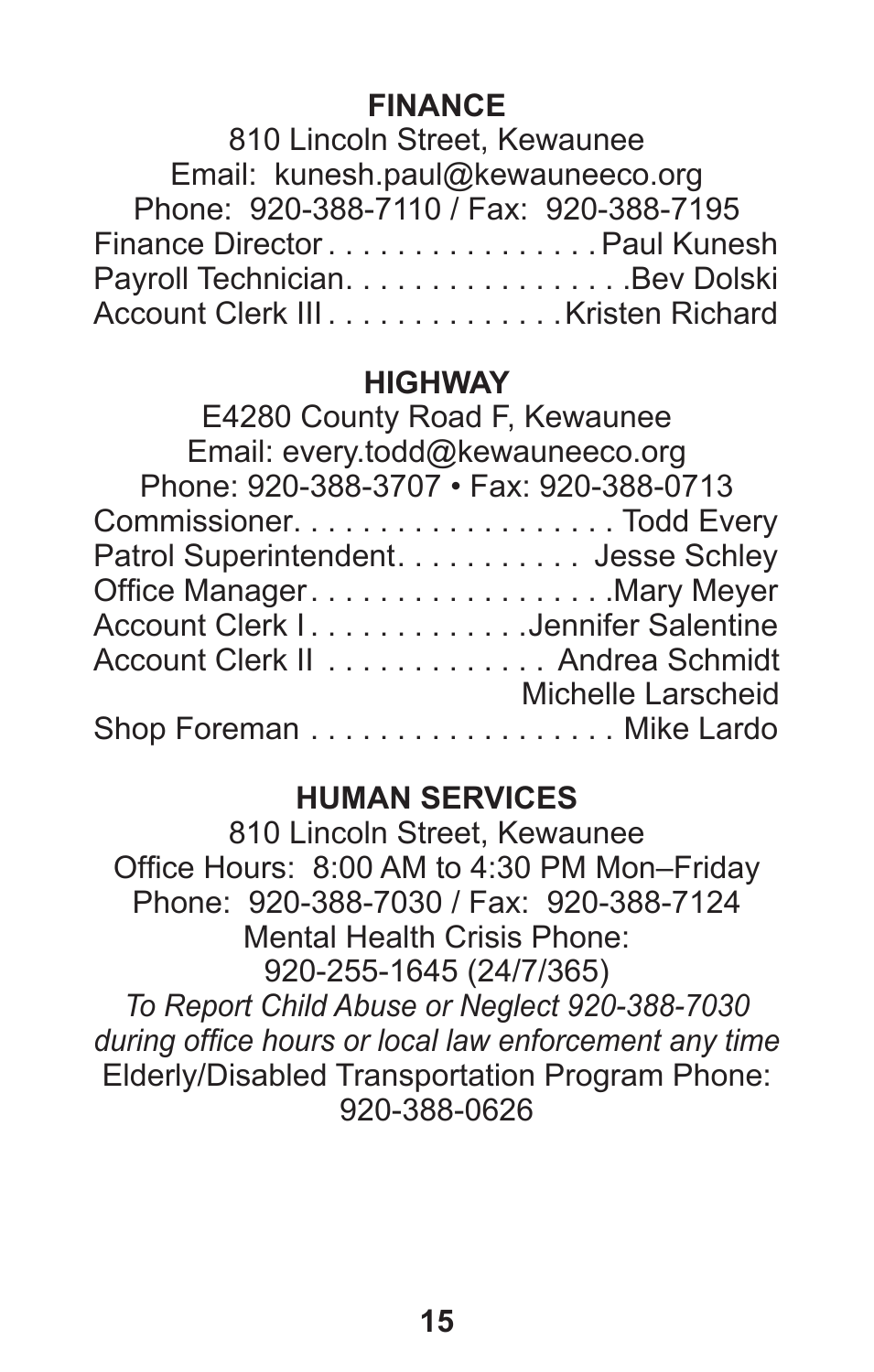## **HUMAN SERVICES - ADMINISTRATION**

| DirectorJeff Wisnicky                      |  |
|--------------------------------------------|--|
| Financial Manager Brian Johnson            |  |
| Accounting Specialist Brenda Vandermause   |  |
| Accounting/Contract Specialist Dan Vincent |  |
| Billing Specialist Barbara Benzshawel      |  |
| Administrative Assistant Cheryl Urban      |  |

#### **HUMAN SERVICES - AGING & DISABILITY RESOURCE CENTER (ADRC OF THE LAKESHORE)**

810 Lincoln Street, Kewaunee Fax: 920-388-7044 Toll Free: 1-877-416-7083 Director . . . . . . . . . . . . . . . . . . . . Wendy Hutterer Elder Americans Program Manager. . . . . . . . . . . . . Paul Hacker Information & Assistance Program Mgr . . . . . Melissa Konop Information & Assistance Specialists . . . . . . . . Katie Deprey Katrina Pratt Disability Benefit Specialist. . . . . . . . Ann Habeck Family Caregiving Program Specialist . . . . . . Lisa VanRemortel Dementia Care Specialist . . . . . . . . . . Ariel Yang Receptionist . . . . . . . . . . . . . . . . Jessica Manley Business Service Manager . . . . . . . . . Kim Novak Elder Benefit Specialist........Angela Pietroske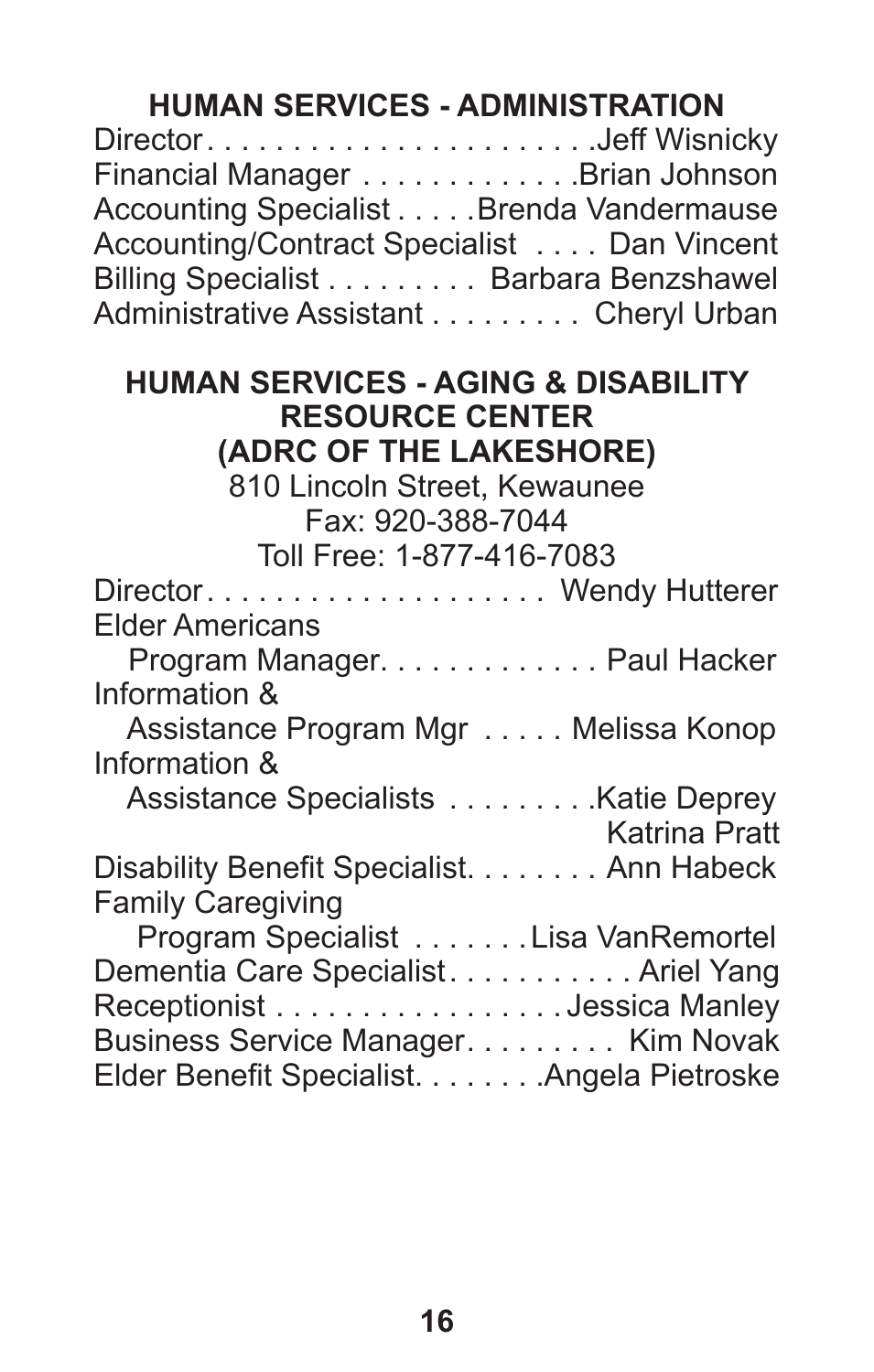| <b>HUMAN SERVICES - BEHAVIORAL HEALTH</b>                          |
|--------------------------------------------------------------------|
| Behavioral Health Manager Susan Norton                             |
| <b>Intoxicated Driver Program</b>                                  |
| Coordinator (IDP) Scott R. Gartzke                                 |
| <b>Community Support</b>                                           |
| Manager (CSP). Laura Borkovetz                                     |
| Mental Health Counselor Jacob Kumpfer                              |
| <b>CCS Director/</b>                                               |
| Mental Health Counselor  Kelly Kovnesky                            |
| <b>Comprehensive Community Services</b>                            |
| Facilitator Bryana Dawson                                          |
| <b>Greg Mather</b>                                                 |
| CSP / CCS Case Manager Stephanie Oswald                            |
| Clinical Psychiatrist. Michael Eis, MD                             |
| Mental Health Counselor Maureen O'Shea                             |
|                                                                    |
| <b>Contracted Mental Health</b>                                    |
| Counselor Pamela Fox<br>Consulting Psychologist Ken Downing, Ph.D. |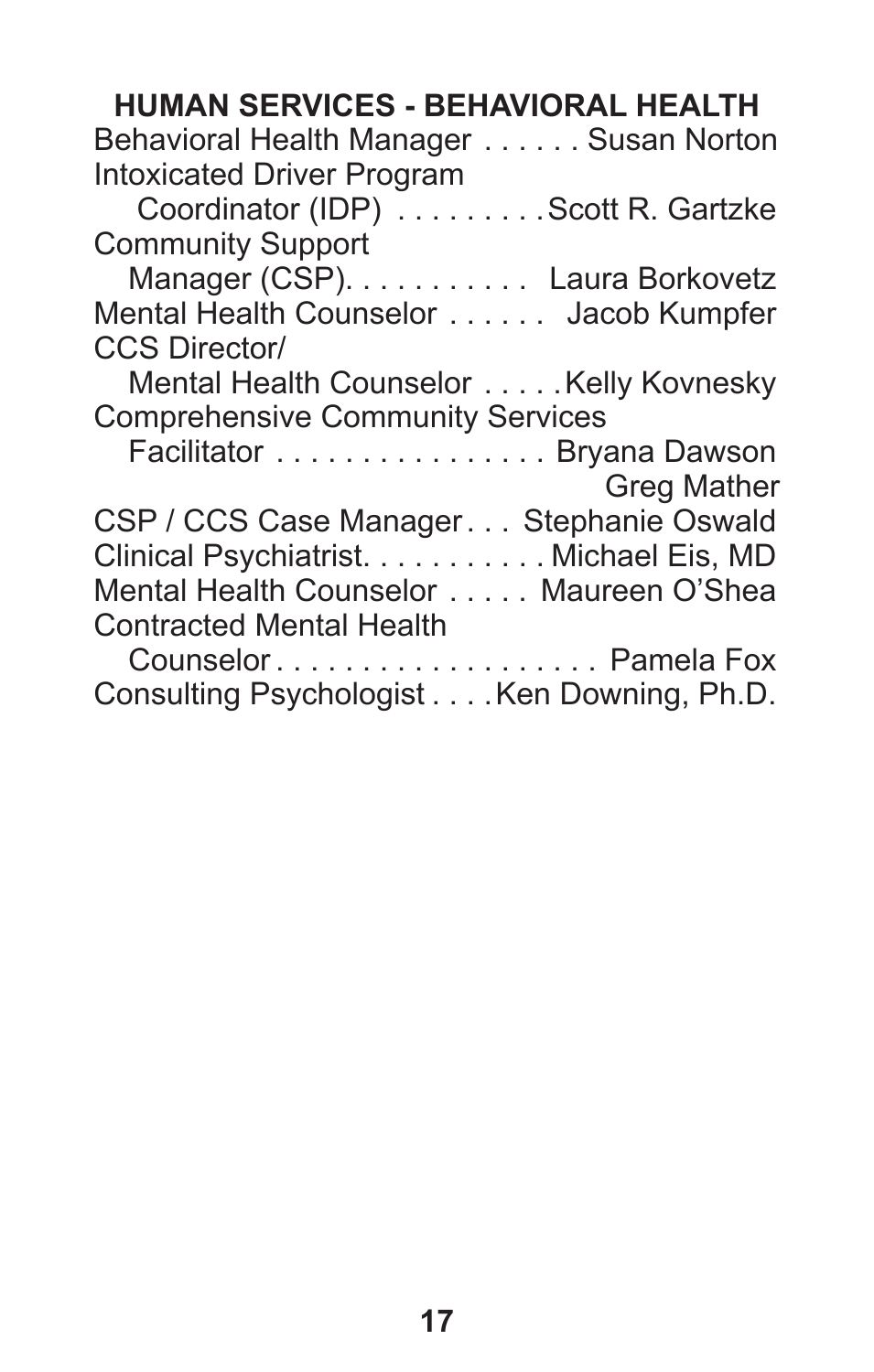### **HUMAN SERVICES - FAMILY & COMMUNITY SERVICES UNIT**

| ManagerMelissa Annoye, MSW                       |                          |
|--------------------------------------------------|--------------------------|
| Children's Long Term Support                     |                          |
|                                                  | Case Managers Tina Paral |
|                                                  | Sarah Trepes             |
|                                                  | Shannon Haggerty         |
| Birth to Three Coordinator Carol Stuebs          |                          |
| Adult Protective Services Worker Jodi Vandervest |                          |
| Program Assistant Lynn Clark                     |                          |
| Transporation Coordinator Laurie Bouche          |                          |

## **HUMAN SERVICES - CHILDREN & FAMILIES**

Manager . . . . . . . . . . . . . . . . . . . Corinne Konkol Foster Care Coordinator . . . . . . . Chad Laluzerne Social Workers / Child Protection Services - Youth Justice / Foster Care . . . . . . . Lori Nellis Rhonda Rummel

#### **HUMAN SERVICES - ECONOMIC SUPPORT UNIT**

Economic Support Specialists . . . . . Tracy Koller Cassandra Bridenhagen Janine Bowers

### **INFORMATION SERVICES**

810 Lincoln Street, Kewaunee Email: loining.ross@kewauneeco.org Phone: 920-388-7186 • Fax: 920-388-7195 Director . . . . . . . . . . . . . . . . . . . . . . Ross Loining Help Desk Specialist. . . . . . . . . . . . Kevin Donlon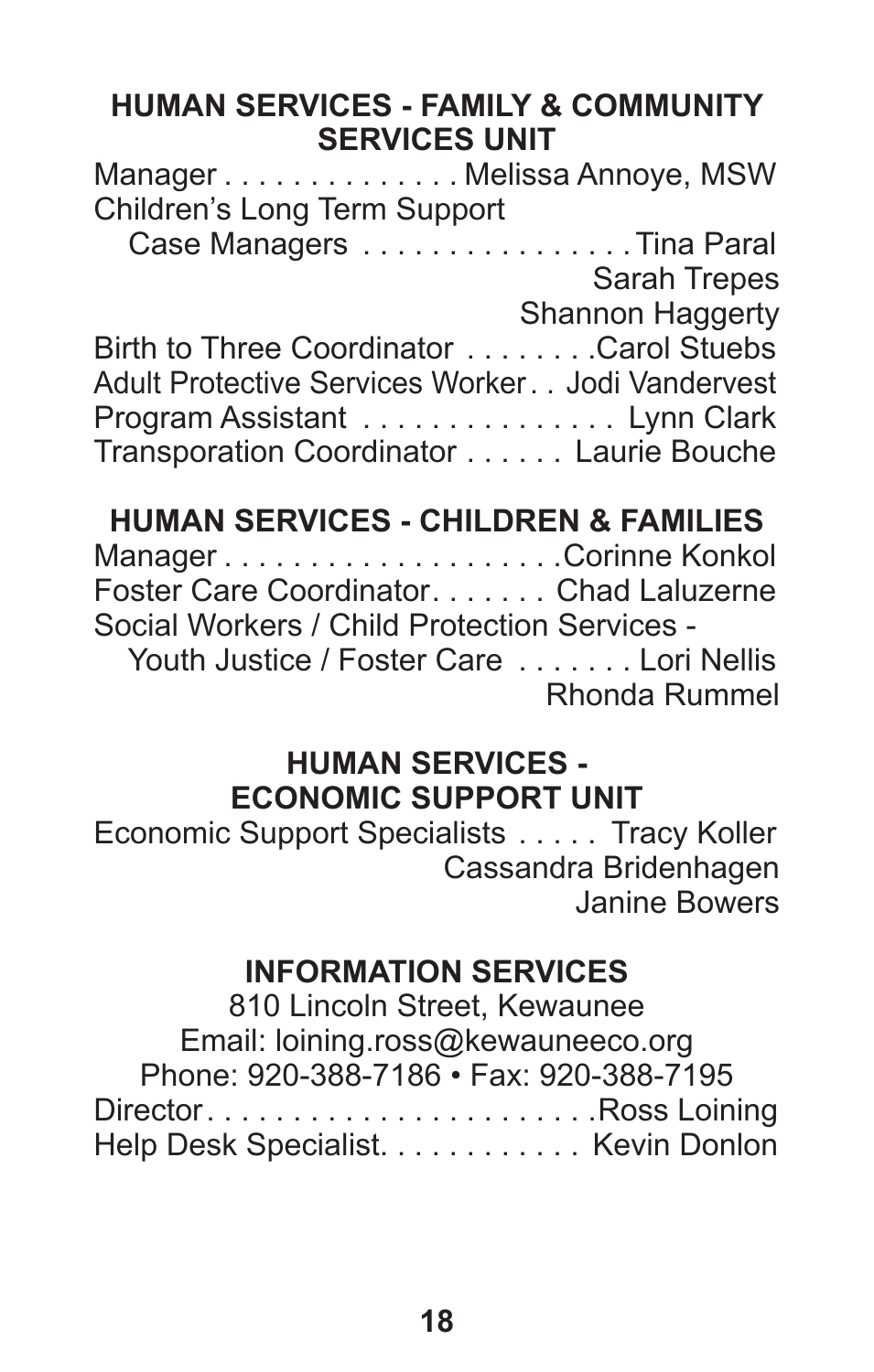## **LAND INFORMATION OFFICE / TAX LISTING**

810 Lincoln Street, Kewaunee Email: malach.tammy@kewauneeco.org Phone: 920-388-7130 • Fax: 920-388-7195 Land Information Coordinator. . . Tammy Malach

#### **LAND & WATER CONSERVATION**

625 3rd Street, Luxemburg Email: bonness.davina@kewauneeco.org Phone: 920-845-9740 • Fax: 920-845-9745 County Conservationist . . . . . . Davina Bonness Conservationist Specialist . . . . . . . Travis Engels Vacant Andrew Wick Conservation Technician . . . . . . . . Paul Fredrich Program Specialist . . . . . . . . . Theresa Marcusen Secretary . . . . . . . . . . . . . . . . . . . . . . . . . Vacant

## **MAINTENANCE**

| Phone: 920-388-7155                             |                |
|-------------------------------------------------|----------------|
| Maintenance Manager Greg Gabriel                |                |
| Custodian/Maintenance Technician. Noel Baudhuin |                |
|                                                 |                |
|                                                 | Mandy Jadin    |
|                                                 | Linda Fromfeld |

### **PROMOTION & RECREATION**

E4280 County Road F, Kewaunee Email: myers.david@kewauneeco.org Phone: 920-388-0444 • Fax: 920-388-0434 Director . . . . . . . . . . . . . . . . . . . . . . . Dave Myers Administrative Assistant......Jennifer Salentine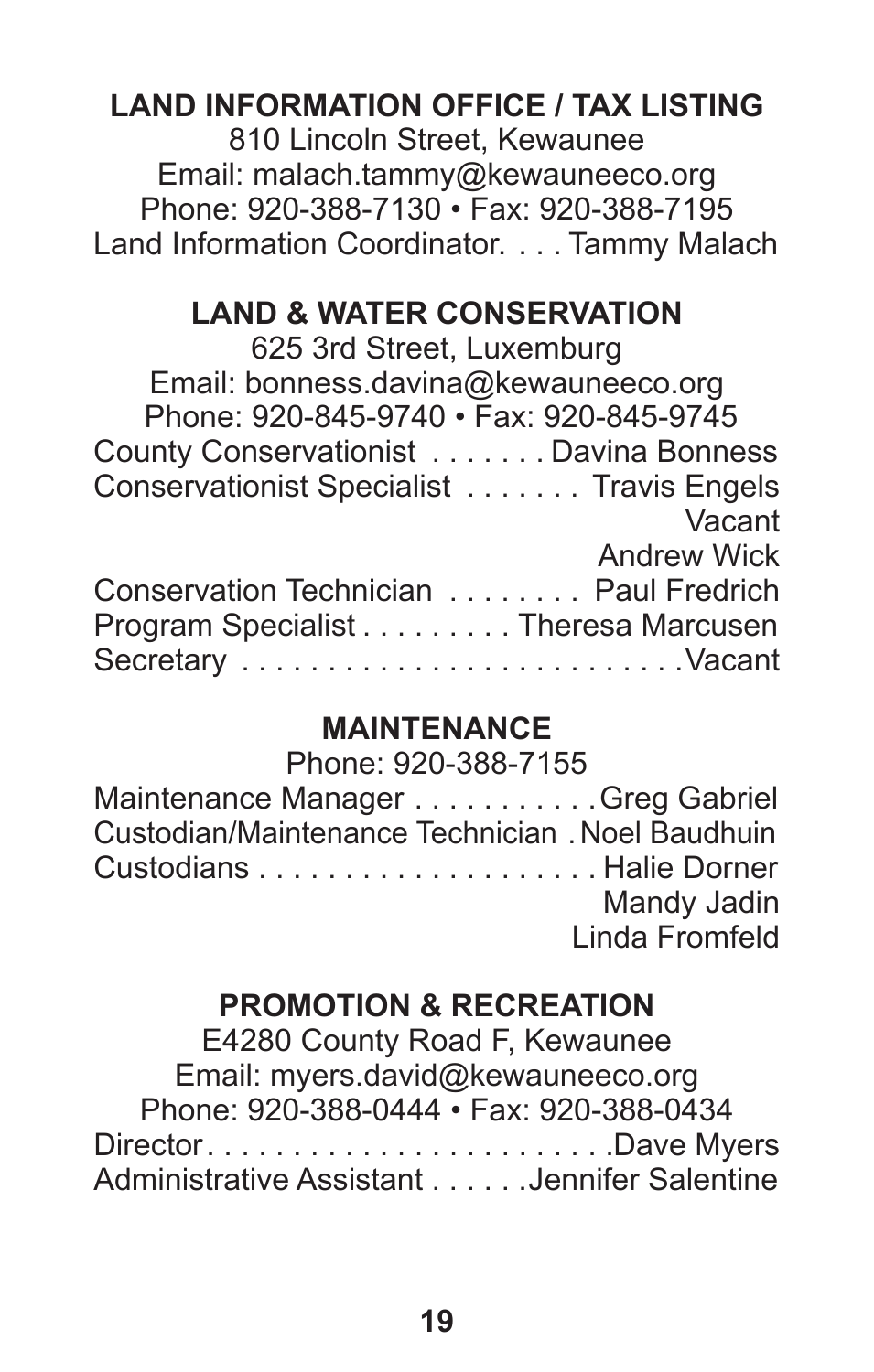### **PUBLIC HEALTH**

810 Lincoln Street, Kewaunee Email: kinnard.cindy@kewauneeco.org Phone: 920-388-7160 • Fax: 920-388-2122 Public Health Director. . . . . . . . . . . Cindy Kinnard Public Health Nurse /

 Preparedness Coordinator . . . . . . . Aly Martin Admin /

| Immunization Assistant. Deanne Schultz |  |
|----------------------------------------|--|
| Medical Advisor Dr. Stephen Shopbell   |  |
| Health Educator Jessica DePas          |  |
| Dietitian / WIC Director Rachael Bauer |  |

## **REGISTER IN PROBATE**

| 613 Dodge Street, Kewaunee              |
|-----------------------------------------|
| Email: juliet.schleis@wicourts.gov      |
| Phone: 920-388-7143 • Fax: 920-388-0852 |
| Register in ProbateJuliet Schleis       |
| Deputy Register in Probate /            |
| Juvenile ClerkBonnie Joski              |
| Secretary Janelle Cherney               |

## **REGISTER OF DEEDS**

810 Lincoln Street, Kewaunee Email: bertrand.germaine@kewauneeco.org Phone: 920-388-7126 • Fax: 920-388-7129 Register of Deeds. . . . . . . . . . Germaine Bertrand Deputy Register of Deeds . . . . . Sarah Johanek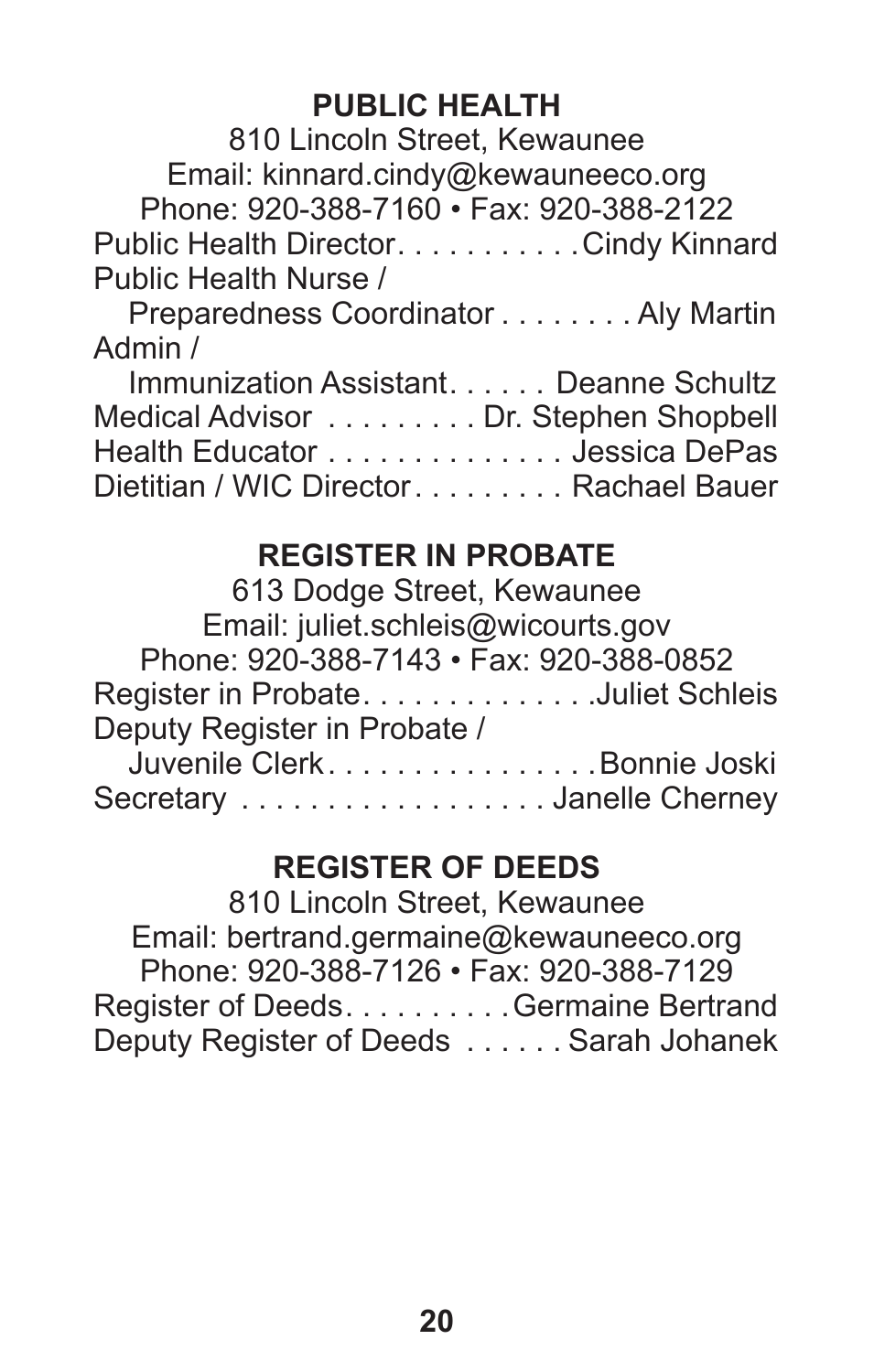## **SHERIFF (LAW ENFORCEMENT)**

| 620 Juneau Street. Kewaunee             |
|-----------------------------------------|
| Email: joski.matt@kewauneeco.org        |
| Phone: 920-388-3100 · Fax: 920-388-3998 |
| SheriffMatthew Joski                    |
| Chief Deputy. Jason Veeser              |
| Jail/Dispatch Chris VanErem             |
| Chelsea Broomhall                       |
| Investigation & Patrol Eric Pieschek    |
| Patrol Sergeants. Dustin Smidle         |
| Larry Ostermeier                        |
| Investigators Ryan Vandermoss           |
| Eric Zellner                            |
| Jordan Salentine                        |
| School Liaison Dana Schopf              |
| Nia Leigh DuBois                        |
| Sheriff Assistants Angela Mueller       |
| Mary Berkovitz                          |
|                                         |

### **DEPUTY SHERIFFS**

| <b>Bill Raduenz</b>  | Kevin Schmidt      | <b>Brandon Deprey</b>  |
|----------------------|--------------------|------------------------|
| <b>Brian Schultz</b> | Mark Jandrin       | Hailee Wolf            |
| David Kuehl          | Patricia Schmidt   | <b>Robert Campbell</b> |
| Jamie Tlachac        | <b>Rick Karman</b> | <b>Tyler Tuttle</b>    |
| Jan Goetsch*         | Erin Rouer         | <b>Brent Reimer</b>    |
| Joseph Kassner       | Justin Neumann     | Logan Heraly           |
| Jacob Jandrin        | Logan Hermans      | Shane Johnson          |
|                      |                    |                        |

*\*Matron Cooks*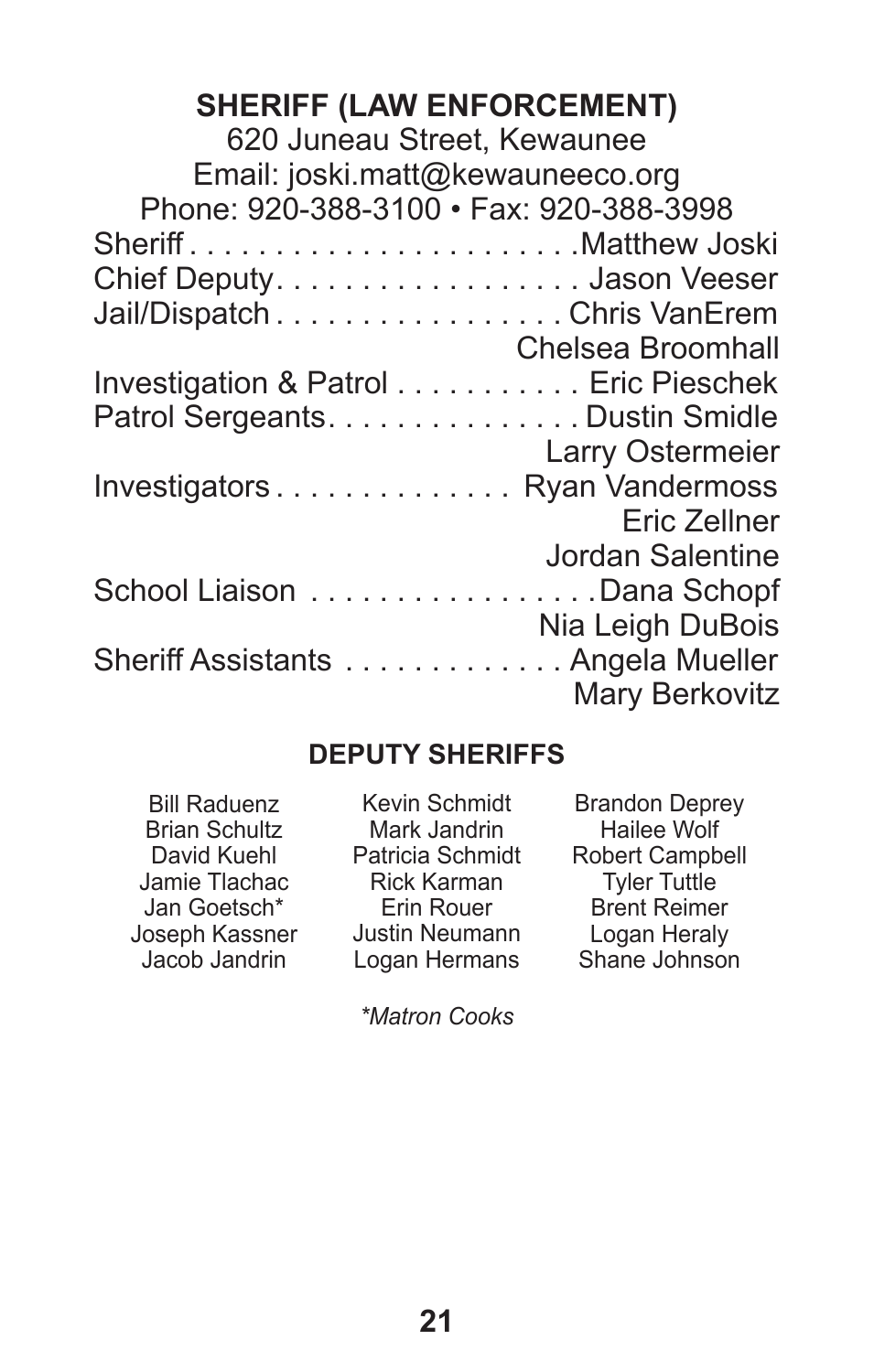## **TOURISM / PUBLIC INFORMATION**

810 Lincoln Street, Kewaunee Email: gonzalez.jennifer@kewauneeco.org Phone: 920-388-0567 Tourism/PIO . . . . . . . . . . . . . . Jennifer Gonzalez

### **UNIVERSITY EXTENSION**

810 Lincoln Street, Kewaunee Phone: 920-388-7141 • Fax: 920-388-7159 kewaunee.extension.wisc.edu Area Extension Director...Judy Knudsen (Interim) Family Development Educator . . . . Renee Koenig Agriculture Agent . . . . . . . . . . . Aerica Bjurstrom Wisconsin Nutrition Educator . . . . . . . . . . Vacant 4-H Youth Development Agent . . . . . . . . . Vacant Program Assistants . . . . . . . . . . . . . . . Erin Dahle

#### **VETERAN'S SERVICE**

810 Lincoln Street, Kewaunee Email: CVSO@kewauneeco.org Phone: 920-388-7198 • Fax: 920-388-7139 Veteran Service Officer ........ Robert Stearns Claims Specialist . . . . . . . . . . . . . Tara LaCrosse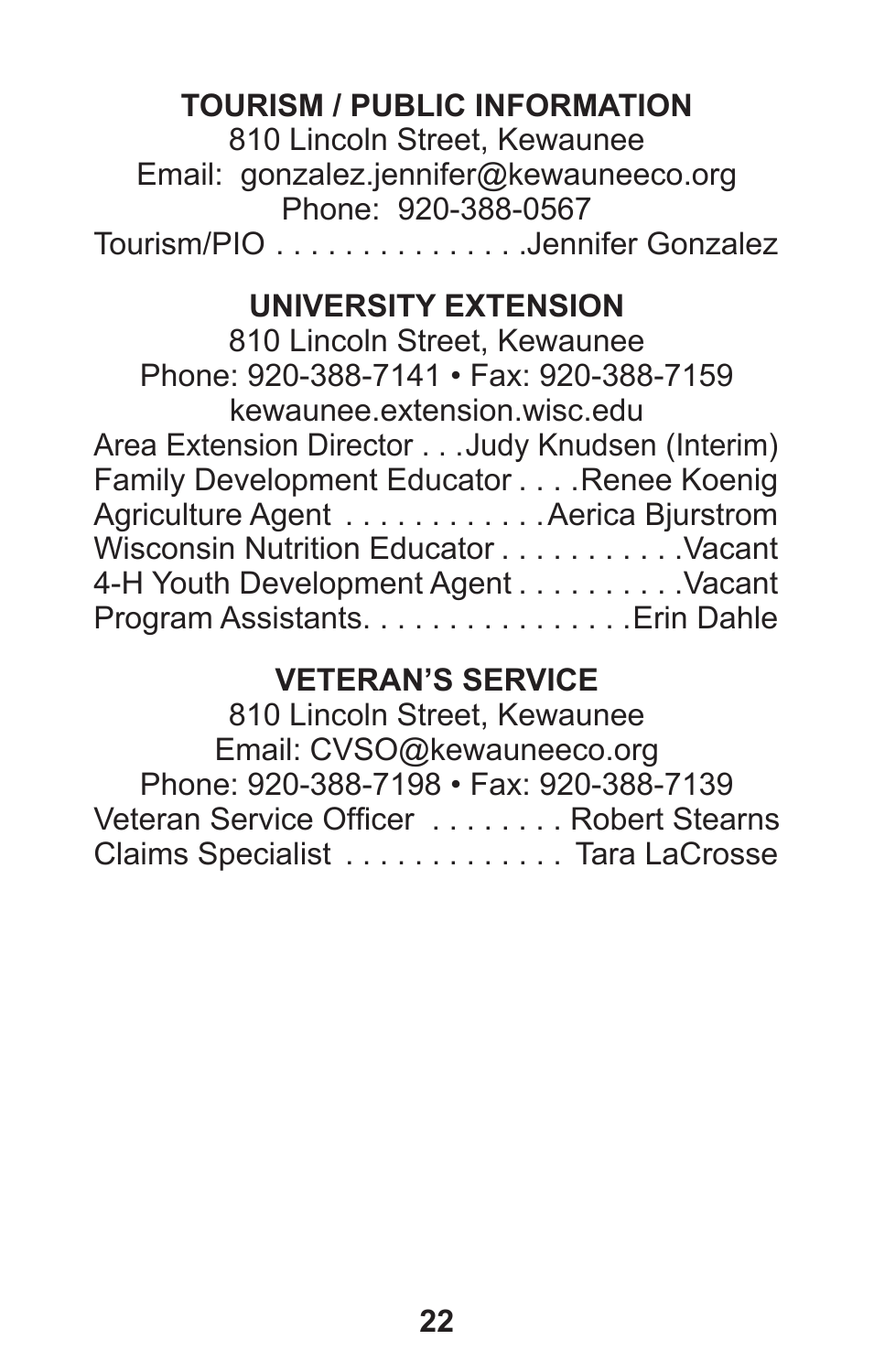## **COUNTY BOARD OFFICERS AND STANDING COMMITTEE APPOINTMENTS**

## **EXECUTIVE COMMITTEE:**

Daniel Olson – Chair, Tom Romdenne, Kim Kroll, John Mastalir, Virginia Haske, Aaron Augustian, Joe Lukes, Scott Jahnke, Gary Paape

### **EXTENSION COMMITTEE:**

Joe Lukes – Chair, Gary Paape, Dennis Langteau, Joanne Lazansky, Tim Kinnard, Aaron Augustian

**FINANCE & PUBLIC PROPERTY COMMITTEE:**

Tom Romdenne – Chair, John Mastalir, Steven Agamaite, Virginia Haske, Jeffrey Vollenweider

### **HIGHWAY/SOLID WASTE COMMITTEE:**

Gary Paape – Chair, Joe Lukes, Aaron Augustian, Tom Romdenne, John Mastalir

### **HUMAN SERVICES COMMITTEE:**

Virginia Haske – Chair, Milt Swagel, Tom Romdenne, Tim Kinnard, Linda Teske, Joanne Lazansky Citizen members (term expires in December): Mark Buchanan (2022), Mary Ann Szydel (2023), Julie Janicsek (2022), Paul Ravet (2023), Rose Quinlan (2023)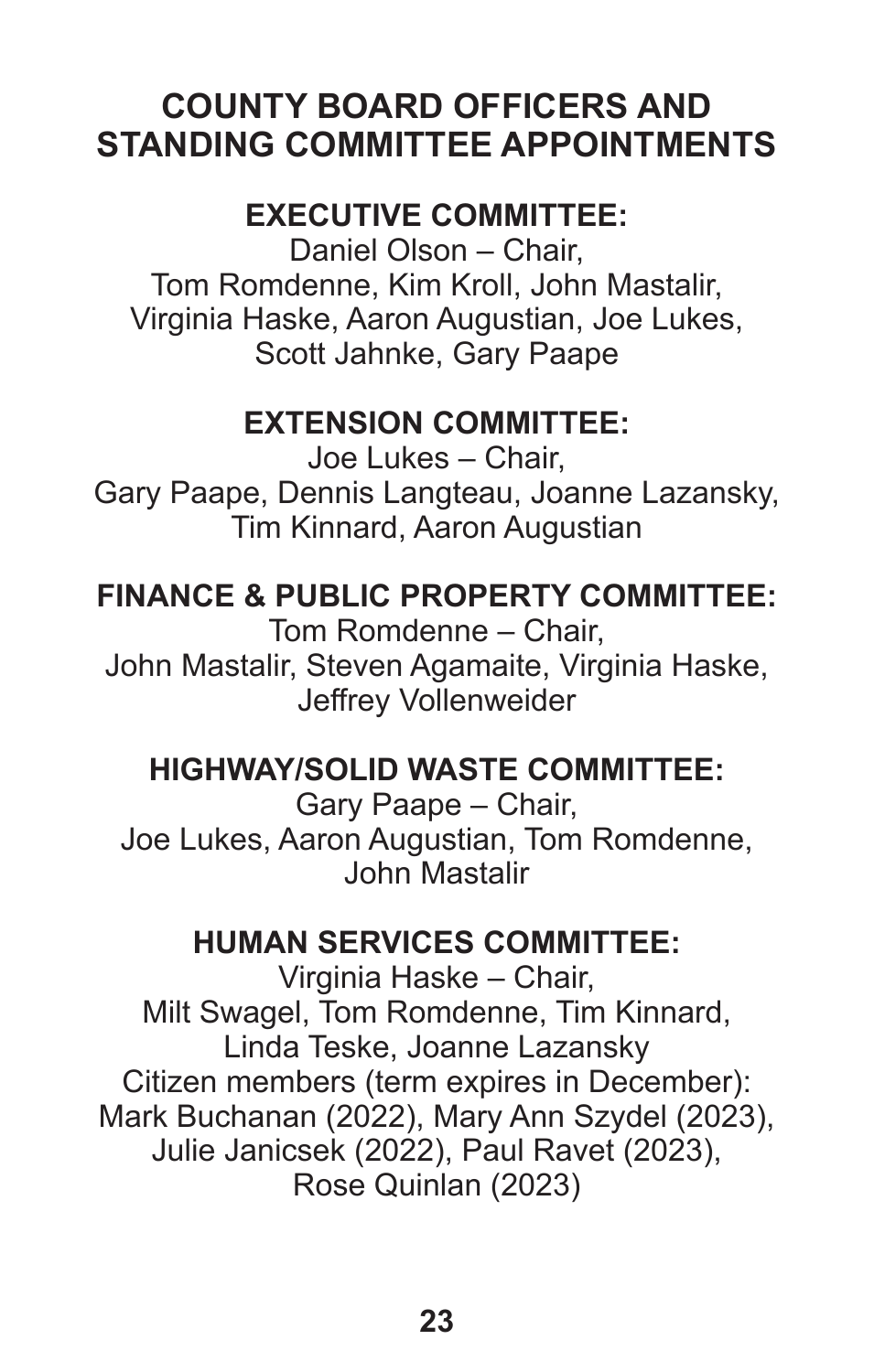## **LAND & WATER COMMITTEE:**

Aaron Augustian – Chair, Kim Kroll, Nick Guilette, Tim Kinnard FSA Representative: Clark Riemer

### **PUBLIC HEALTH & VETERANS COMMITTEE:**

Kim Kroll – Chair, Milt Swagel, Dennis Langteau, Jeffrey Vollenweider, Linda Teske When this committee meets as a Board of Health, Dr. Stephen Shopbell shall be an ex officio. Citizen members of the Board of Health (term expires): Kathleen Janosky (2024), Julie Janicsek (2024), Julie Thoreson (2023)

### **PUBLIC SAFETY & JUSTICE COMMITTEE:**

John Mastalir – Chair, Scott Browne, Doug Doell, Joe Lukes, Scott Jahnke

### **PARKS, PROMOTION & MAINTENANCE COMMITTEE:**

Scott Jahnke – Chair, Doug Doell, Nicholas Guilette, Gary Paape, Milt Swagel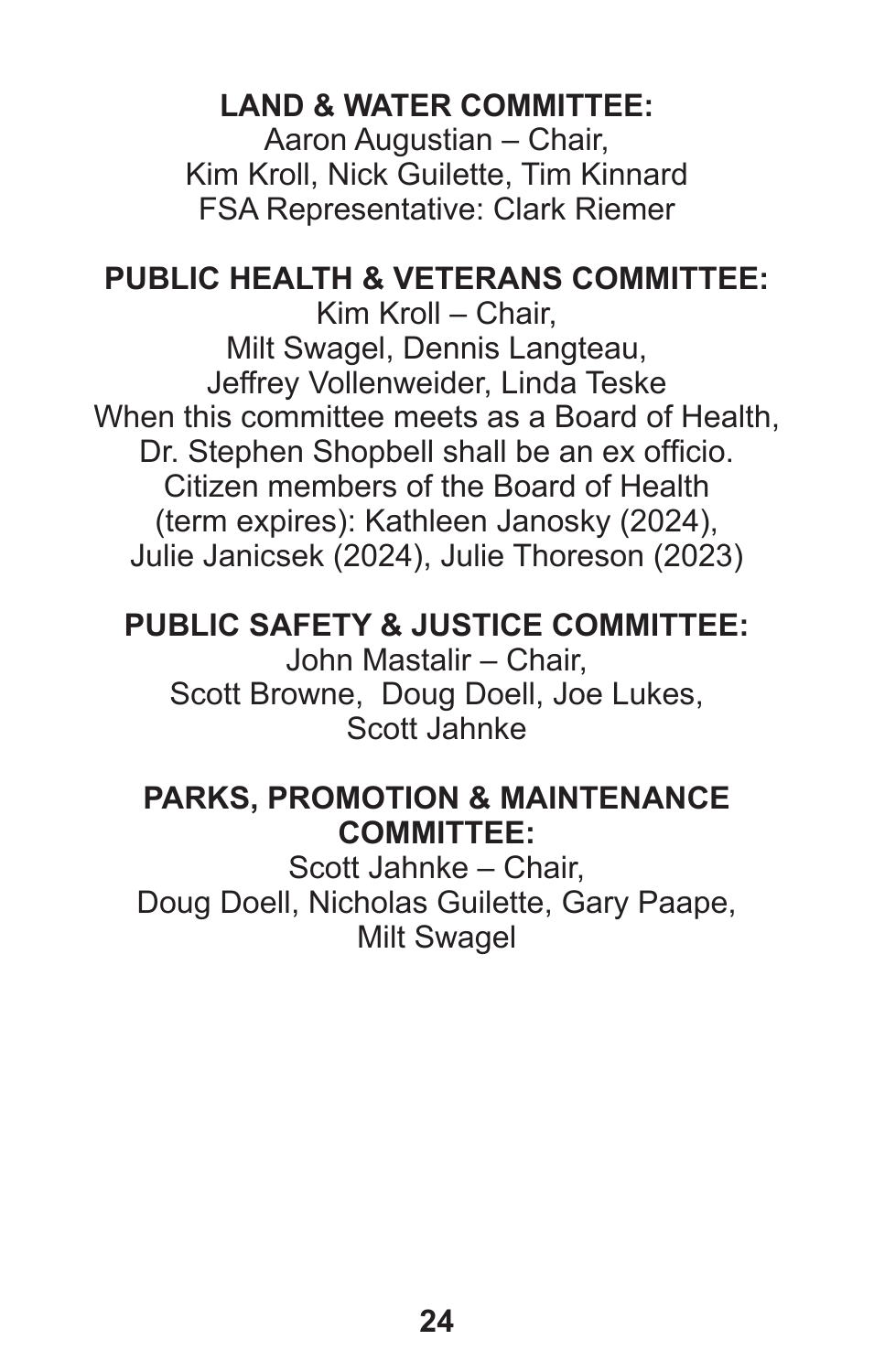## **BOARDS, COMMISSIONS, COUNCILS, ORGANIZATIONAL APPOINTMENTS AND OTHER AGENCIES**

### **AGING AND DISABILITY RESOURCE CENTER BOARD (ADRC)**

(Kewaunee County Representatives) County Board Members: Linda J. Teske, Joanne Lazansky Jim Hathaway (12/31/23) N8320 Highway 42, Algoma, WI 54201 Paul Ravet (12/31/24) 821 Mary's Court, Luxemburg, WI 54217 Sandi Schleis-Ulmen (12/31/22) 1204 3rd St., Kewaunee, WI 54216

## **BOARD OF ADJUSTMENT**

#### (Term expires in June)

| Justin Haack2022               |  |
|--------------------------------|--|
|                                |  |
| Hubert Jauquet2022             |  |
|                                |  |
|                                |  |
| Gary Ledvina - Alternate. 2022 |  |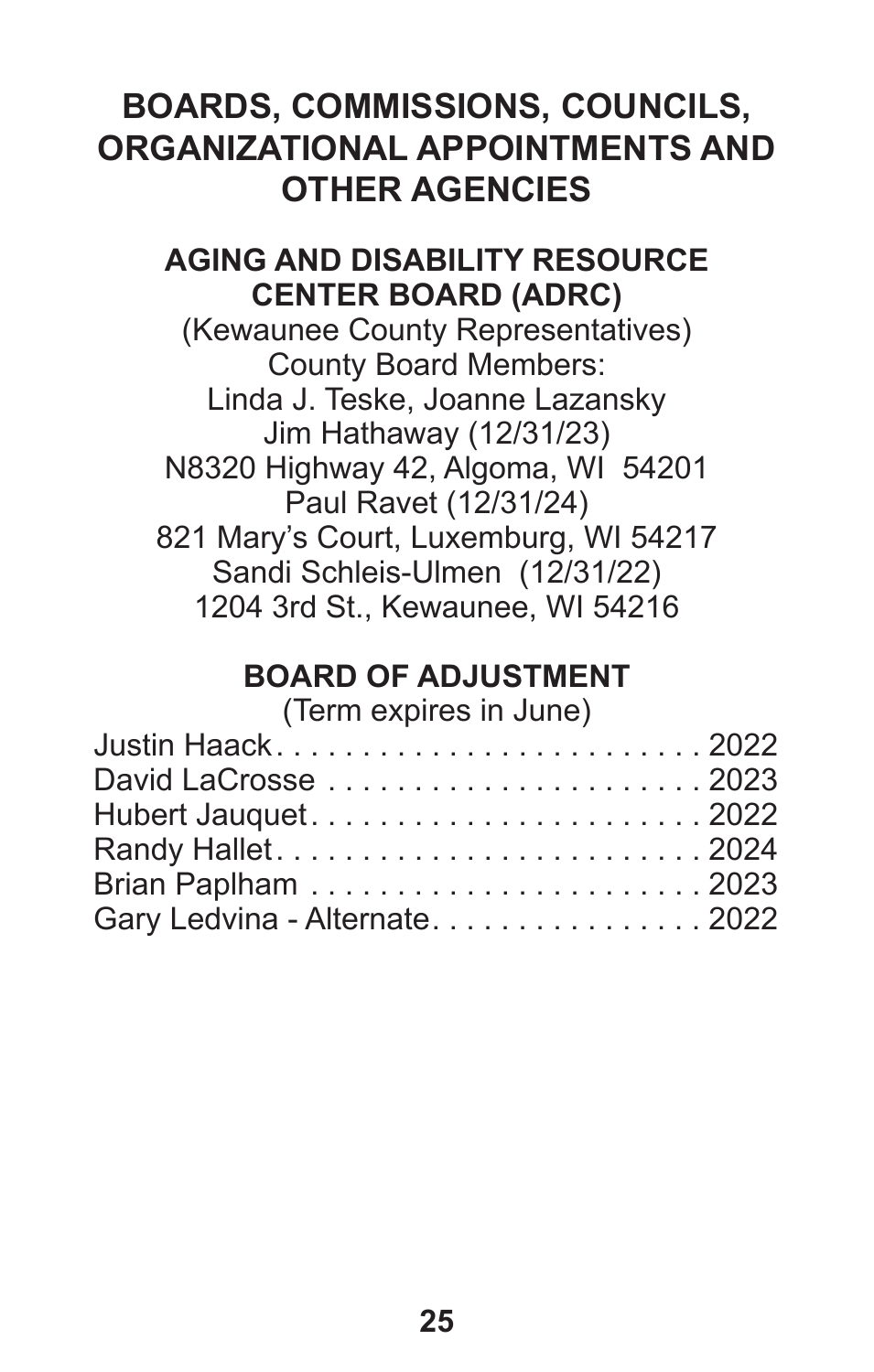| <b>COOPERATIVE EDUCATIONAL SERVICE</b><br><b>AGENCY NO. 7 (CESA 7)</b>                                                                                                |  |  |  |
|-----------------------------------------------------------------------------------------------------------------------------------------------------------------------|--|--|--|
| 595 Baeten Road, Green Bay, WI 54304<br>www.cesa7.org                                                                                                                 |  |  |  |
| Green Bay Phone920-492-5960<br>Counties of Brown, Calumet, Door, Kewaunee,<br>Manitowoc, Sheboygan and parts of Oconto and<br>Outagamie<br>Administrator Jeff Dickert |  |  |  |
| (COUNTY FAIR)<br><b>KEWAUNEE COUNTY</b>                                                                                                                               |  |  |  |
| <b>AGRICULTURAL ASSOCIATION</b><br>Fairgrounds: 920-845-9798<br>www.kewauneecountyfair.com                                                                            |  |  |  |
| Vice-President Nancy LaCrosse<br>Treasurer Sherrie Fameree                                                                                                            |  |  |  |

### **DEPARTMENT OF NATURAL RESOURCES CONSERVATION WARDEN ASSIGNED TO KEWAUNEE COUNTY**

Jimmy Moore JamesM.Moore@wisconsin.gov 920-660-5530

## **DEPARTMENT OF NATURAL RESOURCES WARDENS ASSIGNED TO KEWAUNEE COUNTY**

920-388-7108 David Allen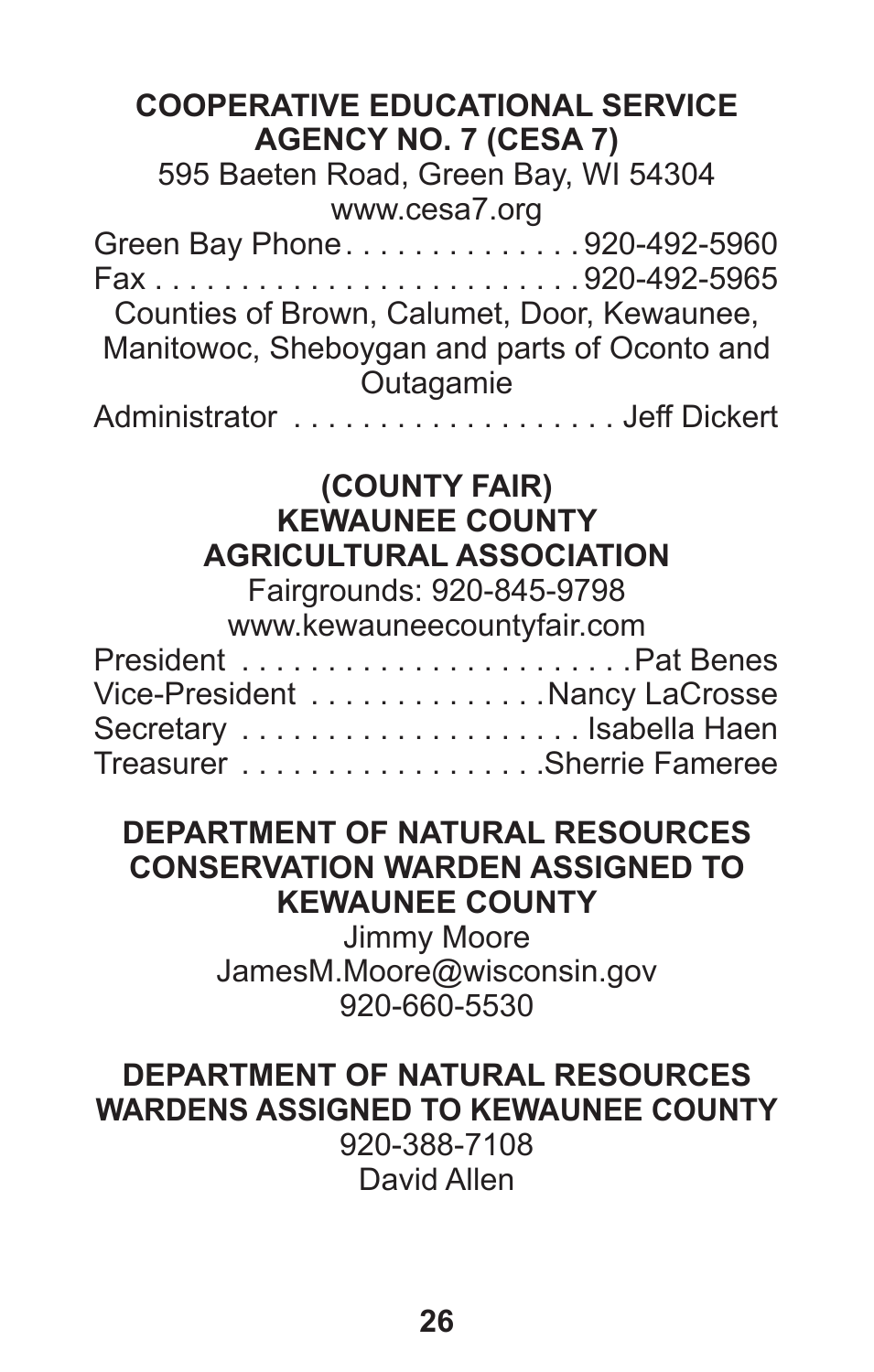### **DISTRICT FORESTER**

110 S Neenah Ave. Sturgeon Bay, WI 54235 Phone: 920-746-2876 Email: nicholas.holmes@wisconsin.gov jacoba.schroeder@wisconsin.gov Kewaunee County . . . . . . . . . . Nicholas Holmes Jacob Schroeder

### **DRIVERS LICENSE EXAMINERS**

514 4th Street, Algoma Every Monday & Wednesday 7:00 A.M. - 5:00 P.M. General Information: 608-266-1466 www.dot.wisconsin.gov

### **ECONOMIC DEVELOPMENT CORPORATION**

100 Orchard Avenue, Casco Mailing Address: PO Box 361, Luxemburg, WI 54217 Email: info@kcedc.org Ben Nelson, Executive Director Cell: 920-255-1661 ben.nelson@kcedc.org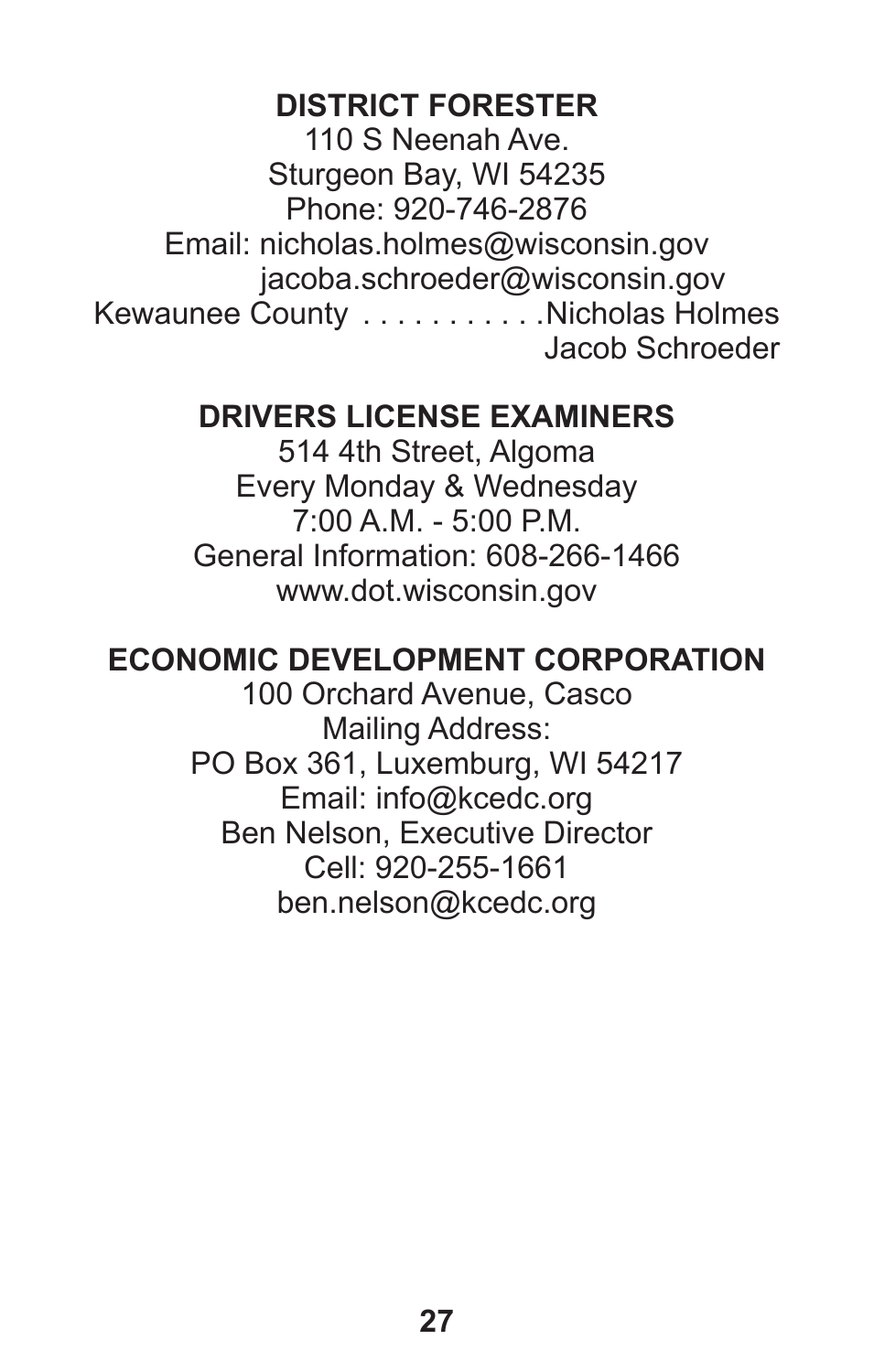## **EMERGENCY SERVICES COUNCIL**

| Classification           | Term<br>1/1/21-12/31/22                             | Term<br>1/1/22-12/31/23                                           |
|--------------------------|-----------------------------------------------------|-------------------------------------------------------------------|
| Ambulance:               | Joe Steiner                                         | Dan Opicka<br>Kelly Koss                                          |
| First<br>Responders:     | Steve Tadisch<br>Susie Sevcik<br>Kay Stodola        | <b>Brad LeGreve</b><br>Kris Olszewski                             |
| Fire:                    | Francis Wojta<br><b>Bruce Depeau</b><br>Greg Hlinak | Tom Vandenack<br>Lew DuChateau<br>Jeff Chalupny<br>Dave Bielinski |
| Hospital:                | Kyle McCarty                                        | Dr. Chris Painter                                                 |
| City Police:             | James Kleiman<br>Chris Gulbrand                     | Randy Remiker                                                     |
| County Sheriff:          | Chris VanErem                                       | Jason Veeser                                                      |
| County<br>Government:    | Gary Paape<br>4/22-4/24                             | Gary Paape<br>4/22-4/24                                           |
| Citizen at<br>Large:     |                                                     | Jeff Vollenweider                                                 |
| Emergency<br>Management: | <b>Tracy Nollenberg</b>                             |                                                                   |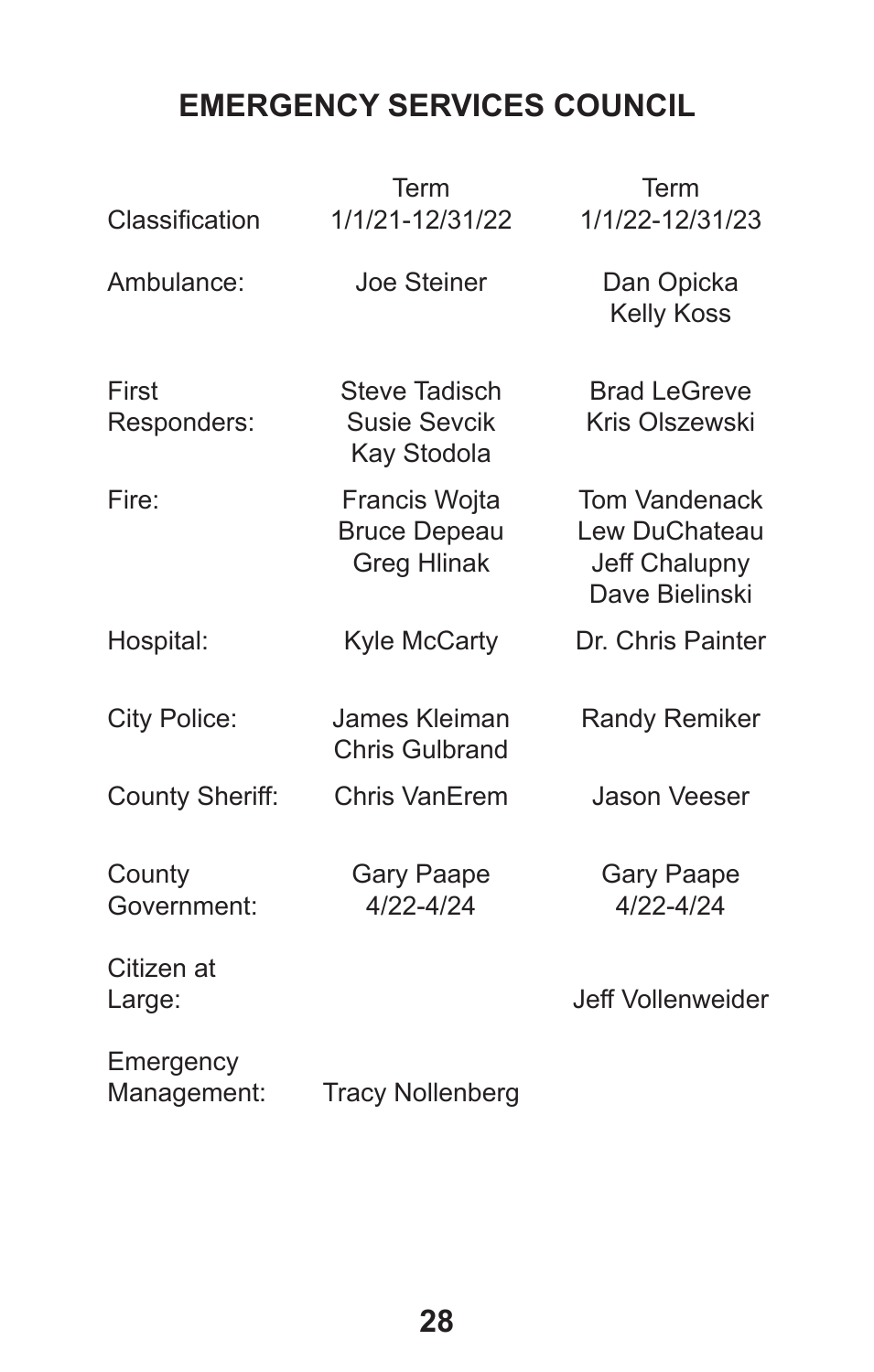# **FARM SERVICE AGENCY (FSA)**

#### 127 Commerce Drive, Luxemburg Phone: 920-845-1360

| Executive Director Zachary Werner    |  |
|--------------------------------------|--|
| Program Technician Julia Ruiz        |  |
| Program Technician Catherine Beronio |  |
| Program Technician Cheryl Schleis    |  |

# **FARM SERVICE AGENCY BOARD (FSA)**

| E4794 Lonesome Lane, Kewaunee |  |
|-------------------------------|--|
| Vice-Chairman Clark Riemer    |  |
| E2870 County Road F, Kewaunee |  |
|                               |  |
| E2404 County Road K, Casco    |  |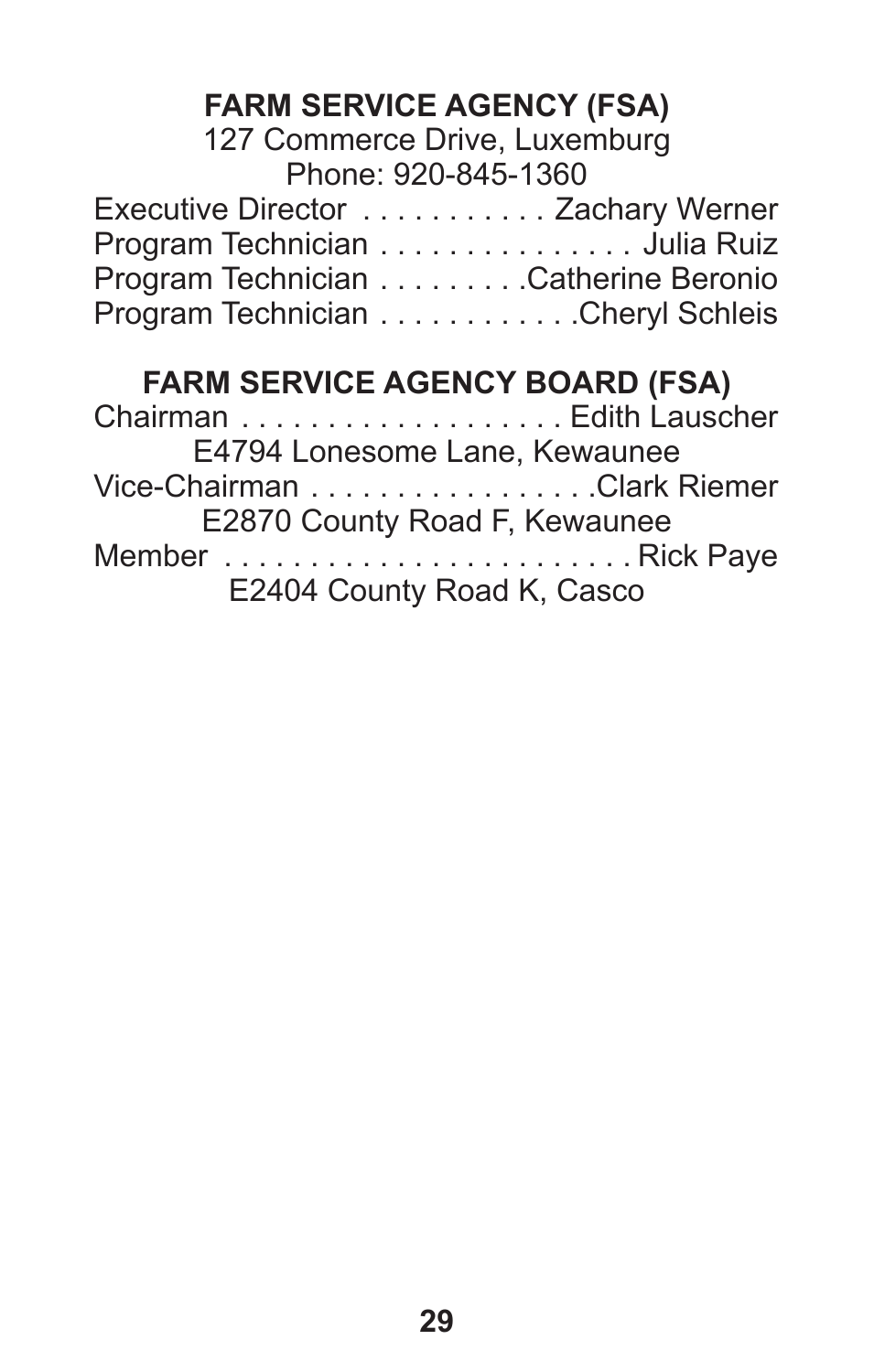## **HIGHWAY SAFETY COMMISSION**

| County Board Member Gary Paape<br>Citizen Member Joe Mastalir |
|---------------------------------------------------------------|
| Wisconsin State DOT                                           |
| Highway Engineer Randy P. Asman, PE                           |
| Randy Wiessinger                                              |
| Field Representative. Mike Panosh                             |
| County Highway Commissioner Todd Every                        |
| <b>Emergency Management</b>                                   |
| DirectorTracy Nollenberg                                      |
| <b>Highway Safety Coordinator</b>                             |
| Representative Matthew Joski                                  |
| Deputy Highway Safety Coordinator                             |
| Representative Jason Veeser                                   |
| State Patrol Representative Sgt. John Jones                   |
| Medical Representative Cindy Kinnard                          |
| Law Representative Jeff Wisnicky                              |
| Highway Safety Representative Jenny Austin                    |
| <b>Population Center</b>                                      |
| Representatives Chief Jim Kleiman                             |
|                                                               |

Industrial Representative . . . . . . . . Jeff Kassner

## **LIBRARY BOARD**

(Term expires in December)

| Donna Thomas2024 |  |  |
|------------------|--|--|
|                  |  |  |
|                  |  |  |
|                  |  |  |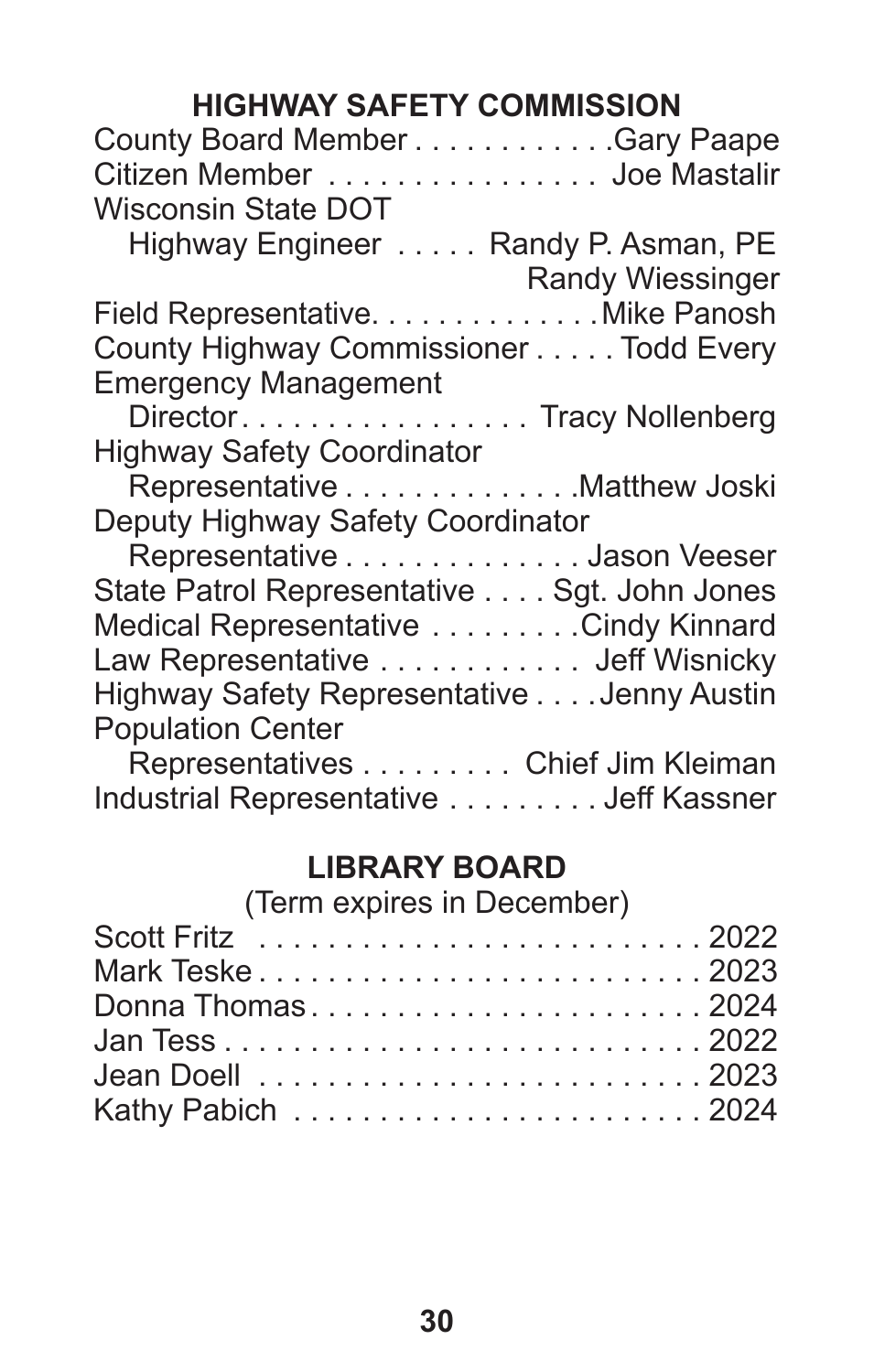# **LAND INFORMATION COUNCIL**

| Term: 7/1/20 - 6/30/22                                     |
|------------------------------------------------------------|
| Land Information Coordinator. Tammy Malach                 |
| Public Safety. Sheriff Matt Joski                          |
| SurveyorMau & Associates                                   |
| Register of Deeds. Germaine Bertrand                       |
| County Treasurer Michelle Dax                              |
| <b>Other Members</b>                                       |
| Dave Myers - Promotion & Recreation Director               |
| Chris VanErem - Jail Administrator                         |
| Tracy Nollenberg - Emergency Management Director           |
| Todd Every - Highway Commissioner                          |
| Davina Bonness - County Conservationist                    |
| Scott Feldt - County Administrator                         |
| Ross Loining - Information Technology Director             |
| Brian Dax - Citizen Member                                 |
| <b>LOCAL EMERGENCY PLANNING COMMITTEE</b>                  |
| Term (9/12/20-9/12/22)                                     |
| Elected Local Official (group 1) Doug Doell<br>Milt Swagel |
|                                                            |
| Chris Gulbrand                                             |
| <b>Emergency Management</b>                                |
| (group 2). Tracy Nollenberg<br>Vacant                      |
| Fire (group 2) Tom Ackerman                                |
|                                                            |
| Environmental (group 2). James Moore                       |
| Transportation (group 2). Todd Every                       |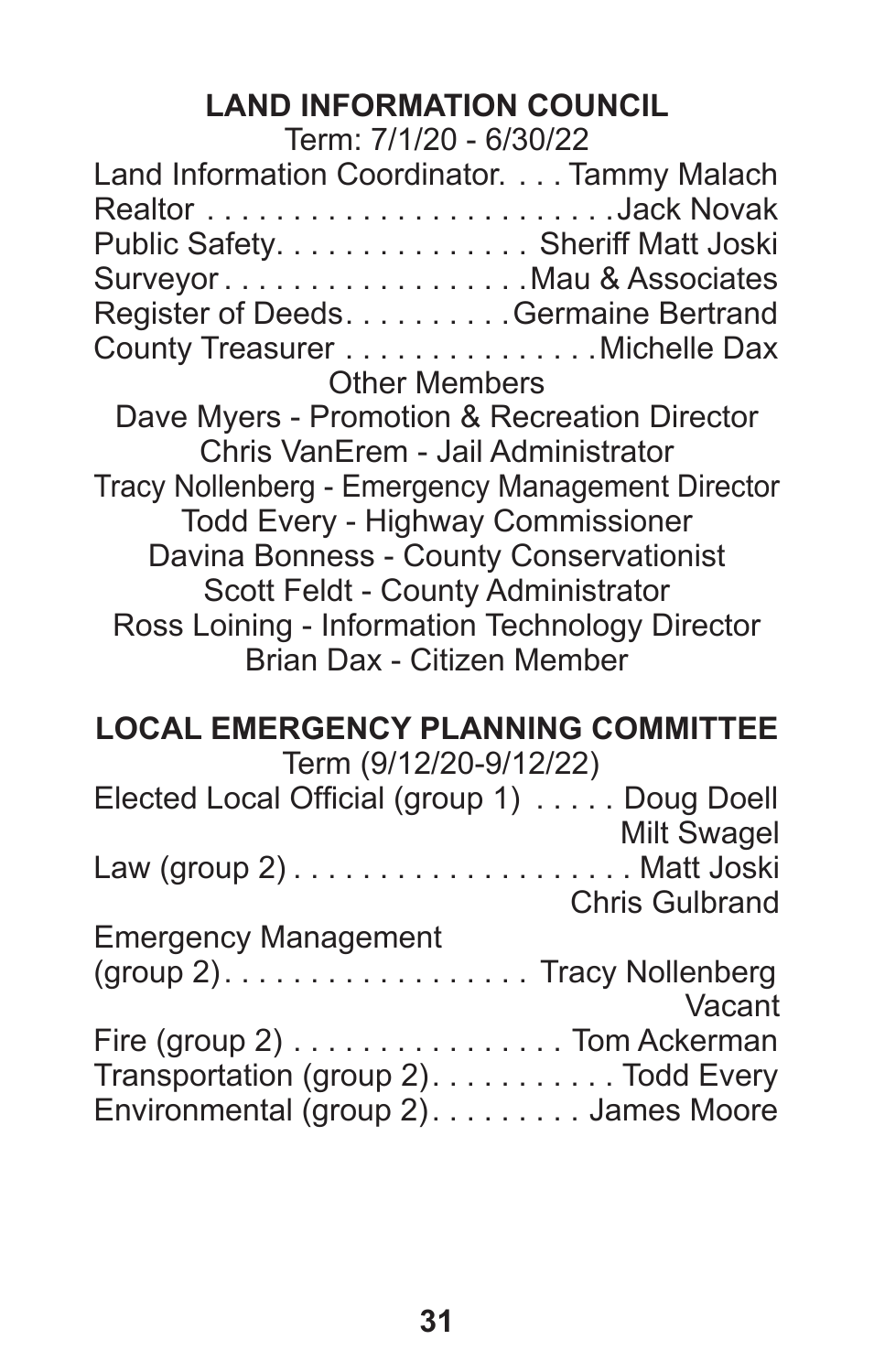Community Groups (group 4) . . . . . . . . . . . Jack Novak - Rotary Club Amber Hewett - Kewaunee County Economic Development Corp Print Media (group 3) . . . . . Kewaunee Star News Designated Reporter Facility Operators (group 5) . Green Bay Water Utility - Tom Landwehr Luxemburg Water Utility - Rick Simonar Algoma Utility - Peter Haack Agropur Inc - Brad Robinson Kewaunee Power Station - Ted Maloney Kewaunee Water Utility - Anthony Sinkula Kewaunee Fabrications - Mark Prucha Fermented Nutrition - Brant Windham

Public Health (group 2). . . . . . . . . . Cindy Kinnard

### **NATURAL RESOURCES CONSERVATION SERVICE (NRCS)**

127 Commerce Drive, Luxemburg Phone: 920-845-1360 • Fax:920-845-1364 District Conservationist. . . . . . . . . Jason Barrick Soil Conservation Technician . . . . . . Eric Schram

## **BUSINESS DEVELOPMENT LOAN**

Term: 4/2022 - 4/2024 Jim Lamack, Dan Vincent, Jeff Wisnicky, Thomas Romdenne, Joanne Lazansky, Dan Olson, Tim Treml, Paul Kunesh, Ben Nelson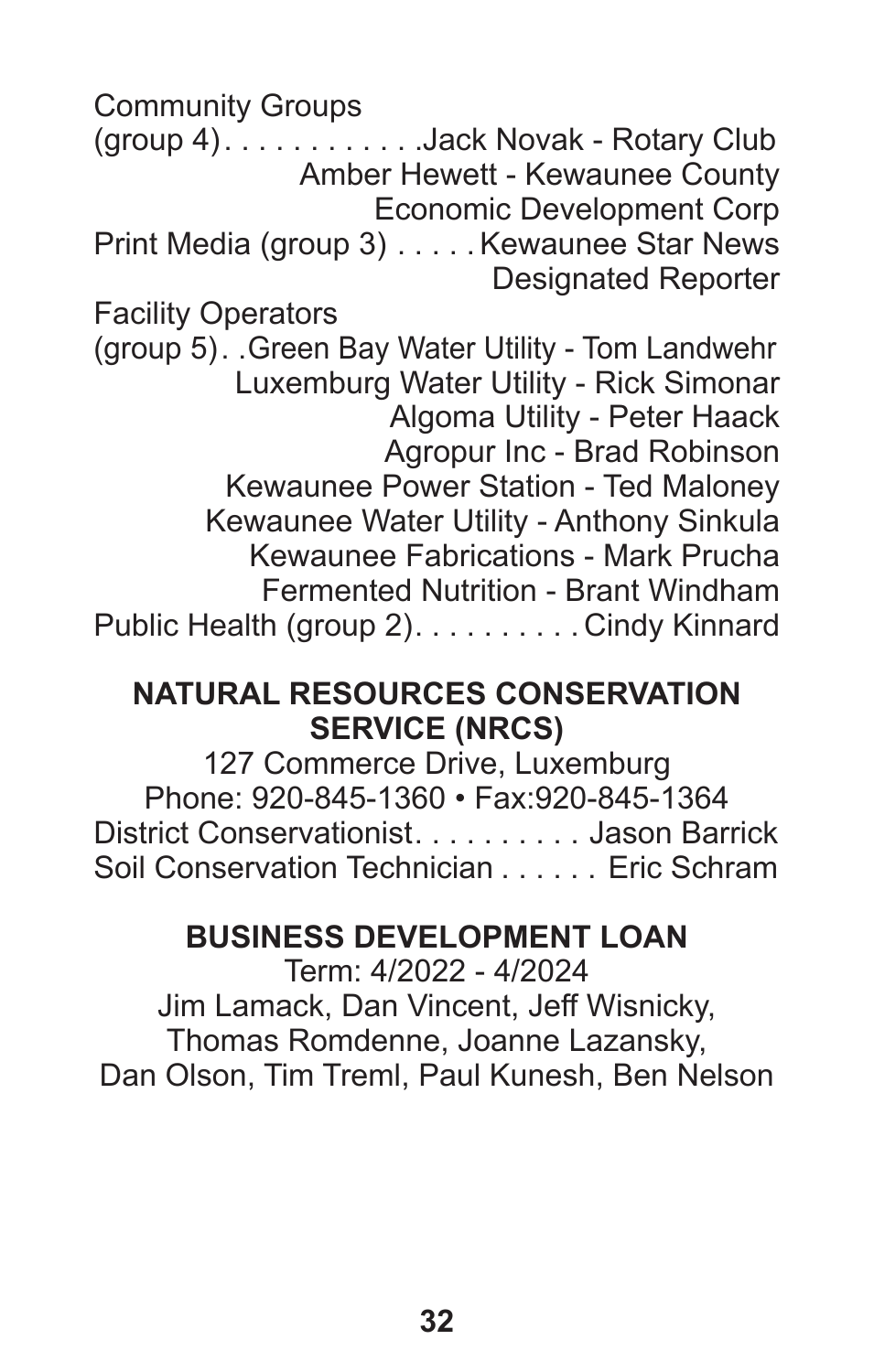### **SOCIAL SECURITY ADMINISTRATION OFFICE**

1561 Dousman, Green Bay, WI 54303 Phone: 920-433-3904 Toll Free Number: 1-888-862-4811

#### **STATE OF WISCONSIN DEPARTMENT OF ADMINISTRATION DIVISION OF EMERGENCY MANAGEMENT**

Highways 41/151 P.O. Box 984 Fond du Lac, Wisconsin 54935 Phone: 920-929-3730 Administrator . . . . . . Greg Engle (608-242-3232) East Central Region Directors . . . . Steve Fenske

## **VETERAN SERVICE COMMISSION**

| (Term expires in December)              |  |
|-----------------------------------------|--|
| Claude StangelKewaunee (2022)           |  |
| Rick Philipps (Chairman) Carlton (2024) |  |
| Paul Kozlowski Casco (2023)             |  |
| Robert Lohrey. Algoma (2024)            |  |

# **VIOLENCE INTERVENTION PROJECT**

1405 Division Street, Algoma, WI 54201 Phone: 920-487-2111 24-Hour Helpline: 920-837-2424 Toll Free-1-877-847-3223 Fax: 920-487-2110

## **WISCONSIN JOB SERVICE**

3733 Dewey Street, Manitowoc, WI 54220 Phone: 920-683-4675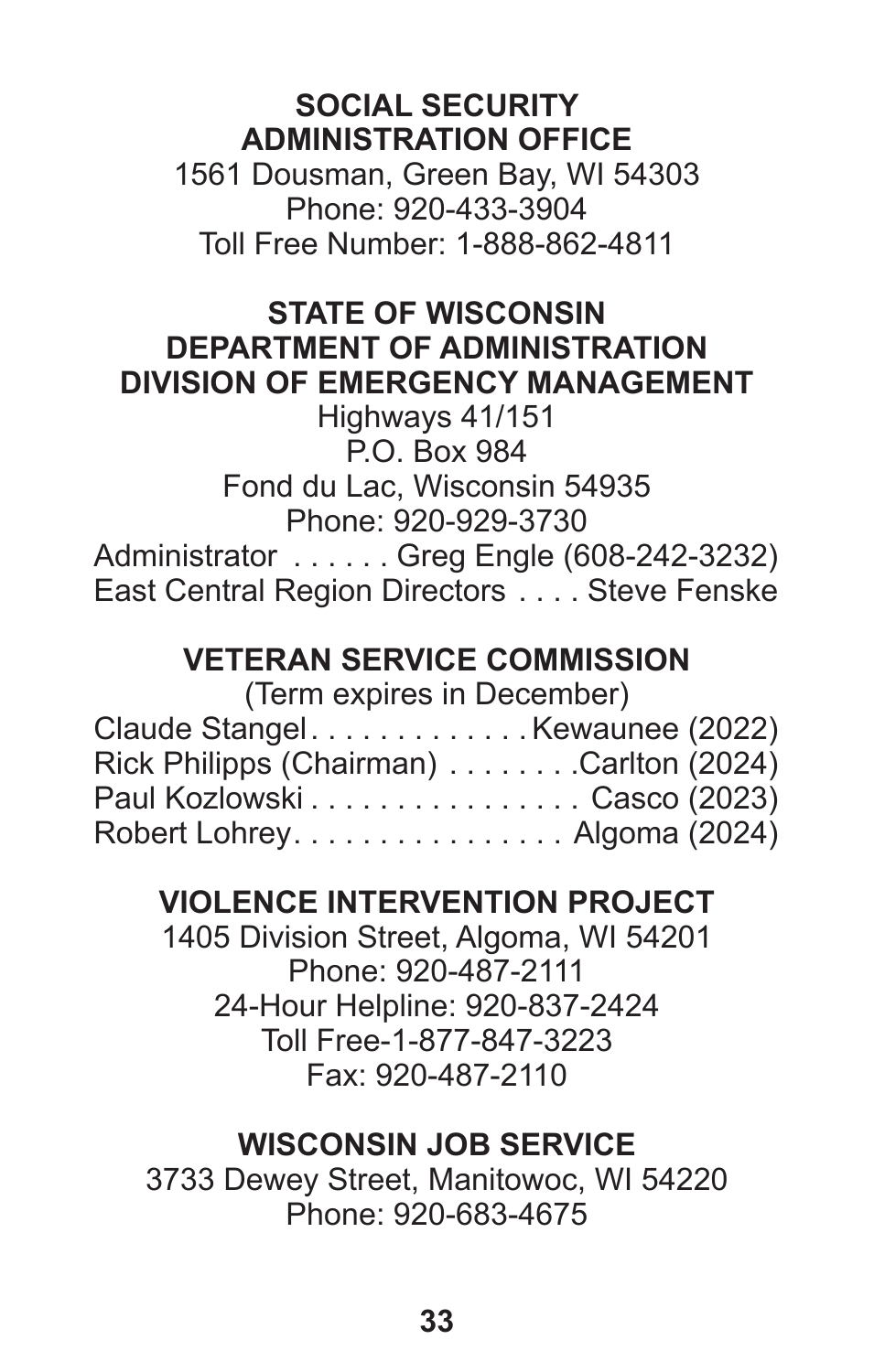# **TOWN, VILLAGE AND CITY OFFICERS**

# **TOWN OF AHNAPEE:**

| E5180 Lincoln Road, Algoma, WI 54201     |  |
|------------------------------------------|--|
| 920-255-0932 - stoller892@gmail.com      |  |
| Supervisor #1 Gary Paape                 |  |
| N8272 Maple Court, Algoma, WI 54201      |  |
| 920-255-0728 - grpaape@gmail.com         |  |
| Supervisor #2 Kenneth Draves             |  |
| N9267 Wolf River Drive, Algoma, WI 54201 |  |
| 920-487-2309                             |  |
| ClerkPhil Steffen                        |  |
| E5898 Fremont Road, Algoma, WI 54201     |  |
| 920-676-6509 - ahnapeeclerk@outlook.com  |  |
| Treasurer Shelly Anderson                |  |
| N8264 Maple Ct., Algoma, WI 54201        |  |
| 920-255-0679 - sheand5@icloud.com        |  |

# **TOWN OF CARLTON:**

| N2334 Lakeshore Road, Kewaunee, WI 54216    |
|---------------------------------------------|
|                                             |
| Supervisor #1 Steve Tadisch                 |
| E3810 Old Settlers Road, Kewaunee, WI 54216 |
|                                             |
| Supervisor #2 Marvin Schleis                |
| E4298 Sandy Bay Road, Kewaunee, WI 54216    |
|                                             |
| ClerkLinda Sinkula                          |
|                                             |
|                                             |
|                                             |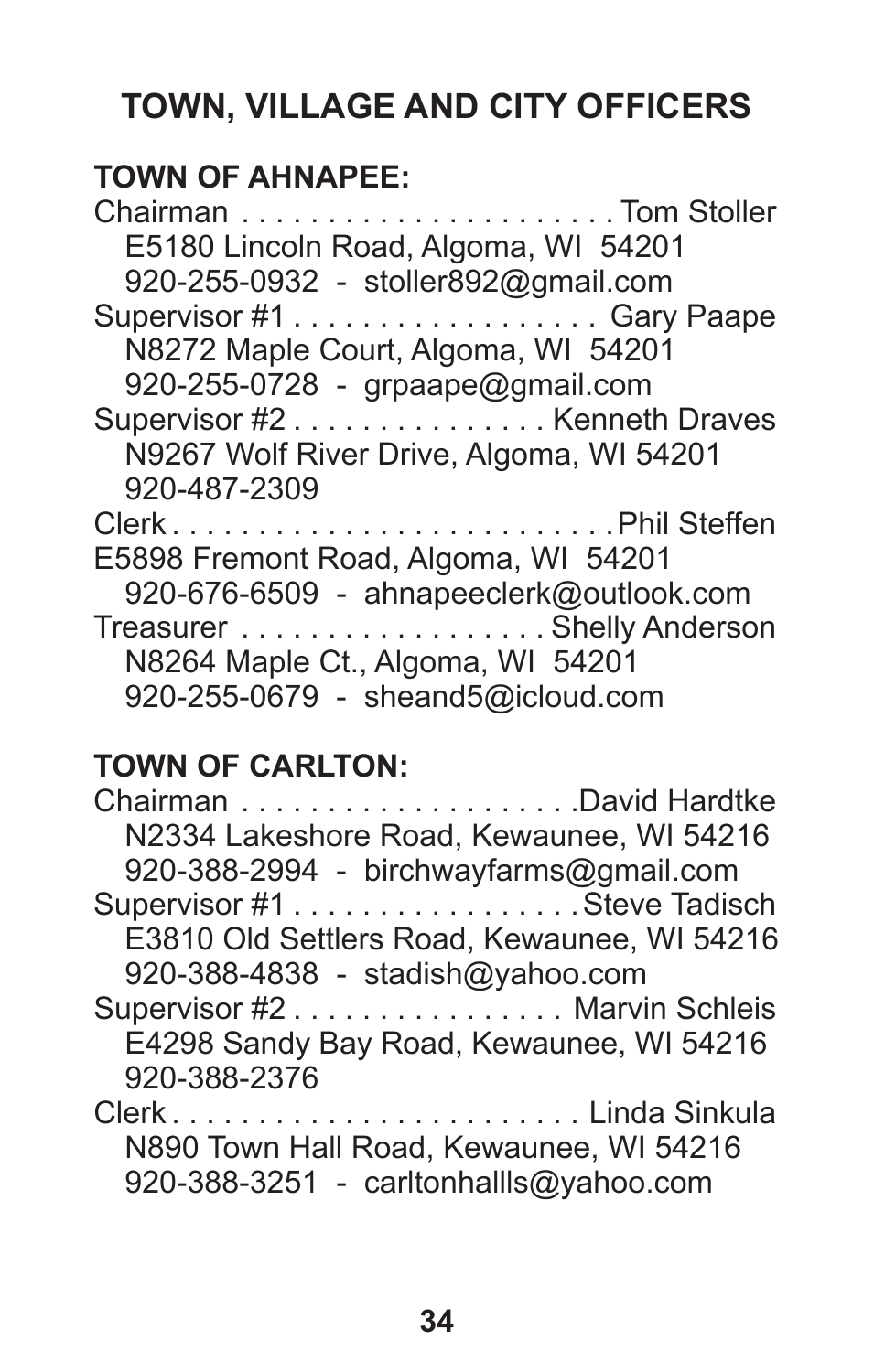Treasurer . . . . . . . . . . . . . . . . . . . Pat Wotachek E3303 County Road G, Kewaunee, WI 54216 920-776-1017 - pwota@tds.net

Constable . . . . . . . . . . . . . . . . . Jason Walechka N1277 Town Hall Road, Kewaunee, WI 54216 920-255-1261 - walechka123@tm.net

## **TOWN OF CASCO:**

| E3802 Church Road, Kewaunee, WI 54216           |  |
|-------------------------------------------------|--|
| 920-255-1363 - Isevey@hotmail.com               |  |
|                                                 |  |
| E4340 Elm Road, Algoma, WI 54201                |  |
| 920-255-0771 - perryfranp@gmail.com             |  |
| Supervisor #2 Barry J. Fenendael                |  |
| E4645 County Road K, Algoma, WI 54201           |  |
| 920-255-0395 - elnadairy@gmail.com              |  |
| ClerkTerrie Gabriel                             |  |
| N6884 County Road C, Casco, WI 54205            |  |
| 920-255-2909 - cascotownclerk@gmail.com         |  |
|                                                 |  |
| E3253 County Road T, Casco, WI 54205            |  |
| 920-660-9548 - pcherneycascotreasurer@gmail.com |  |

## **TOWN OF FRANKLIN:**

| E2323 Old Settlers Rd, Kewaunee, WI 54216 |  |
|-------------------------------------------|--|
| 920-819-7087 - ylesew@aol.com             |  |
| Supervisor #1 Katie Duckart               |  |
| N1035 County Road KB, Denmark, WI 54208   |  |
| 920-246-8924 - kduckart@gmail.com         |  |
| Supervisor #2 James E. Wacek              |  |
| E271 Bolt Road, Denmark, WI 54208         |  |
| 920-857-0263 - jjwacek@tds.net            |  |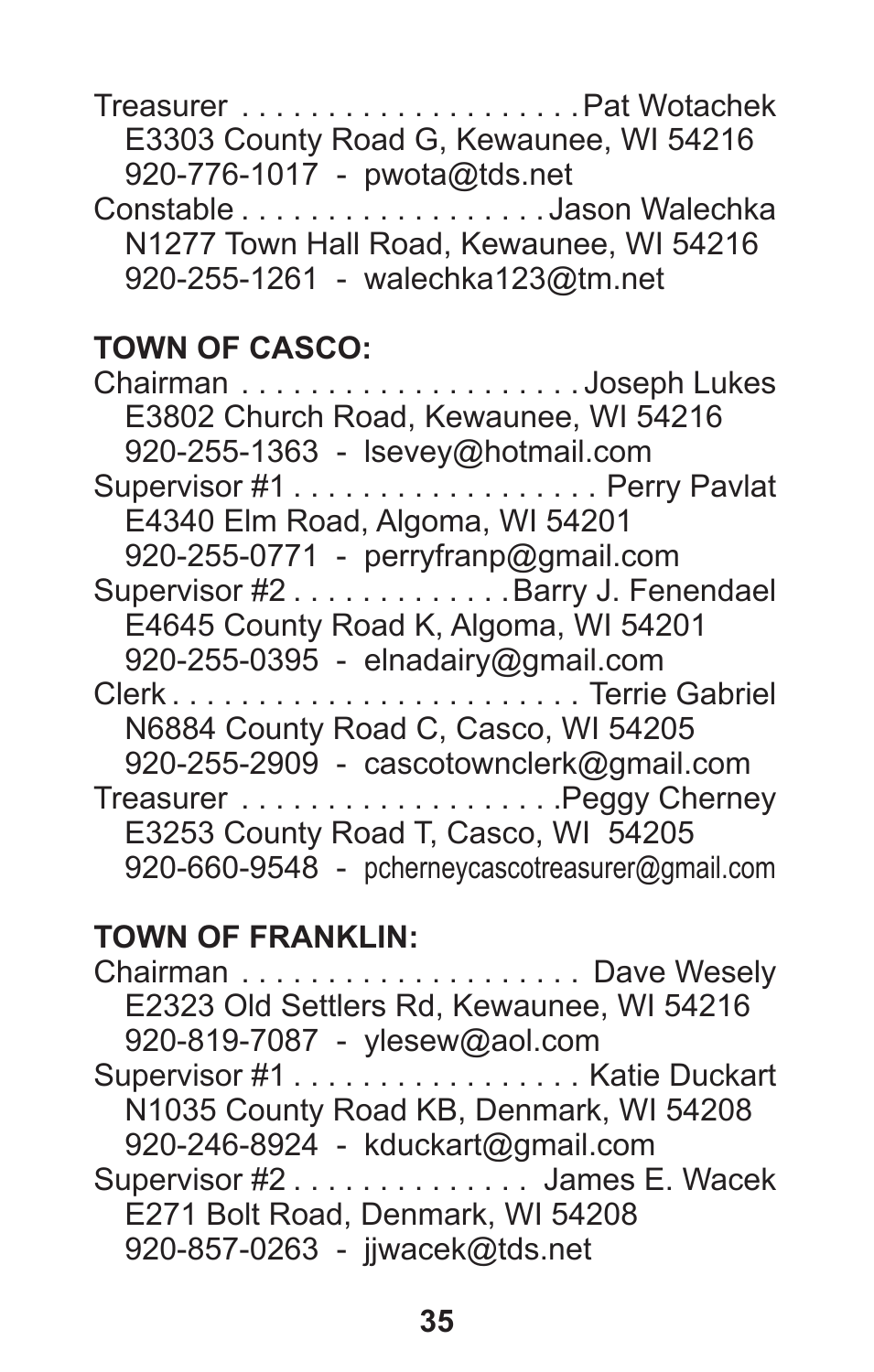Clerk . . . . . . . . . . . . . . . . . . . . . . . Todd DeGrave N1862 Cty Rd AB, Denmark, WI 54208 920-562-4898 - franklin.clerk.kewaunee@gmail.com Treasurer . . . . . . . . . . . . . . . . . . . Sandy Smidle N2405 Vanderloop Road, Kewaunee, WI 54216 920-255-1328 - franklin.treasurer.kewaunee@gmail.com

## **TOWN OF LINCOLN:**

| Chairman Jesse Jerabek                      |
|---------------------------------------------|
| N7802 County Road C, Casco, WI 54205        |
| 920-901-8716 - jesse.jerabek1@gmail.com     |
| Supervisor #1 Jordan Nowak                  |
| N8485 Spruce Road, Casco, WI 54205          |
| 920-371-3713 - jj_nowak415@yahoo.com        |
| Supervisor #2 Brent Eisenman                |
| N9299 Tamarack Road, Casco, WI 54205        |
| 920-493-4867 - circleecalves@rocketmail.com |
|                                             |
| N9275 County Road P, Algoma, WI 54201       |
| 920-366-3640 - ma.salmon1@gmail.com         |
|                                             |
| N7448 Hemlock Road, Algoma, WI 54201        |
| 920-609-6774 - timsvalleyfarm@gmail.com     |
|                                             |
| E4408 Hawk Road, Algoma, WI 54201           |
| 920-265-4152                                |

# **TOWN OF LUXEMBURG:**

Chairman . . . . . . . . . . . . . . . . . . . . . Linda Jonet N6427 Cedar Drive, PO Box 28, Casco, WI 54205 920-536-0385 - jonet4@centurytel.net Supervisor #1 . . . . . . . . . . . . . . . . . . . . Ken Dart E247 River Rd, PO Box 28, Luxemburg, WI 54217 920-362-5390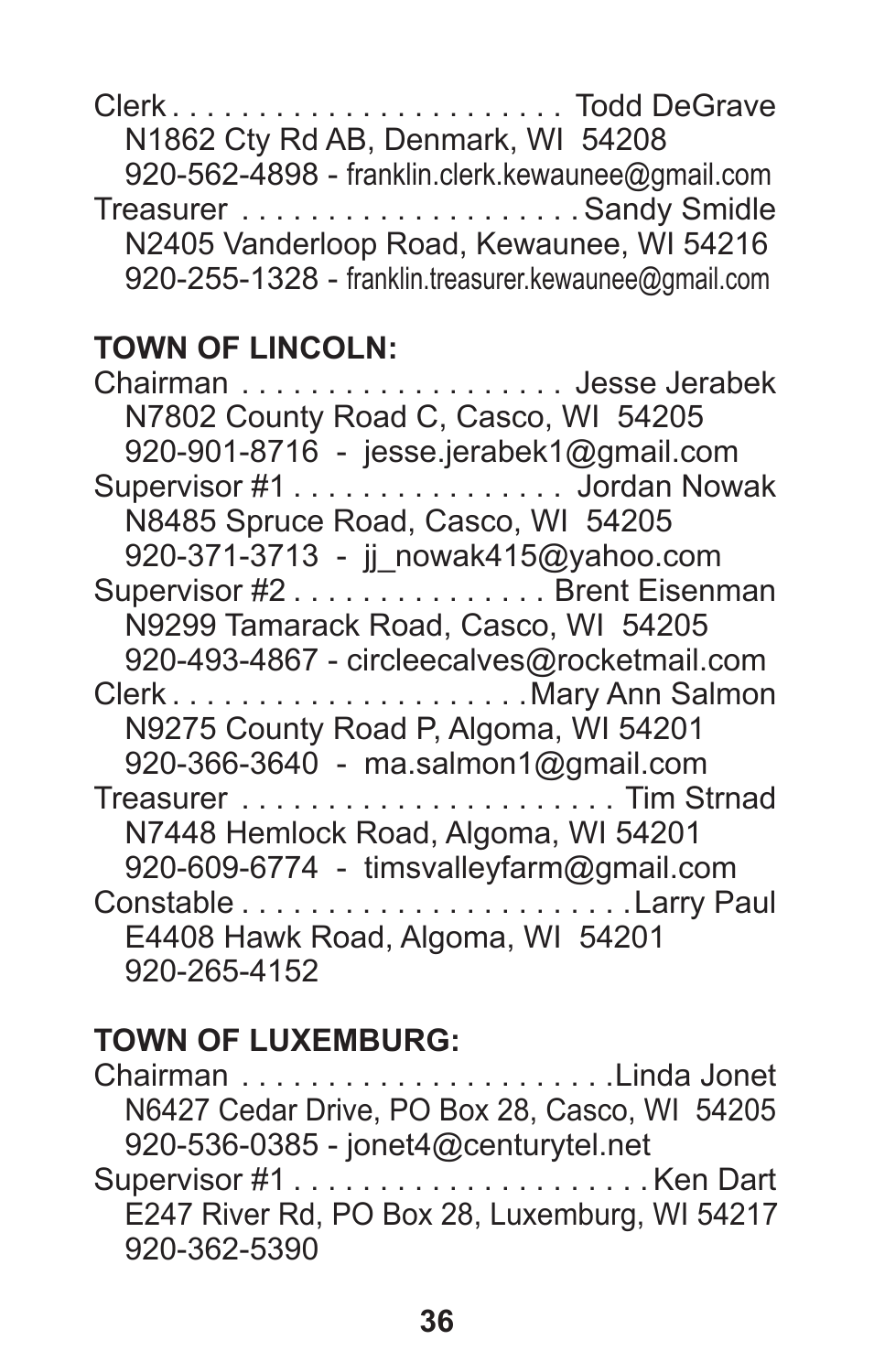Supervisor #2 . . . . . . . . . . . . . . Leonard Wachal E656 Luxemburg Road, PO Box 28, Luxemburg, WI 54217 920-536-0107 - lmwachal@hotmail.com Clerk . . . . . . . . . . . . . . . . . . . . . . . . Glenda Daul N6286 County Rd H, PO Box 28, Luxemburg, WI 54217 920-536-1245 - clerk.townofluxemburg@gmail.com Treasurer . . . . . . . . . . . . . . . . . . . Gerald Zellner E1144 Church Road, PO Box 28, Luxemburg, WI 54217 920-255-7310

#### **TOWN OF MONTPELIER:**

Chairman . . . . . . . . . . . . . . . . . . . . Scott Jahnke N4443 Jahnke Road, Luxemburg, WI 54217 920-845-5306 - montpelierchairman@gmail.com Supervisor #1 . . . . . . . . . . . . . . . . . . Kevin Ferry N4778 Ferry Road, Luxemburg, WI 54217 920-606-2539 - kevinferry@gmail.com Supervisor #2 . . . . . . . . . . . . . . . . . Jon Webster N4777 River Lane, Luxemburg, WI 54217 920-664-6629 - montpeliersupervisor2@gmail.com Clerk . . . . . . . . . . . . . . . . . . . . Shaefer Oshefsky N2643 County Road V, Luxemburg, WI 54217 920-309-1036 - montpelierclerk@gmail.com Treasurer . . . . . . . . . . . . . . . . . . . . Steven Doell E0352 JJ Road, Luxemburg, WI 54217 920-471-7580 - montpeliertreasurer@gmail.com Constable . . . . . . . . . . . . . . . . Dave VanDeurzen N4384 B/K Cty Line Rd, Luxemburg, WI 54217 920-845-9129

### **TOWN OF PIERCE:**

Chairman . . . . . . . . . . . . . . . . . . . Brian Paplham N6811 County Road D, Algoma, WI 54201 920-255-1468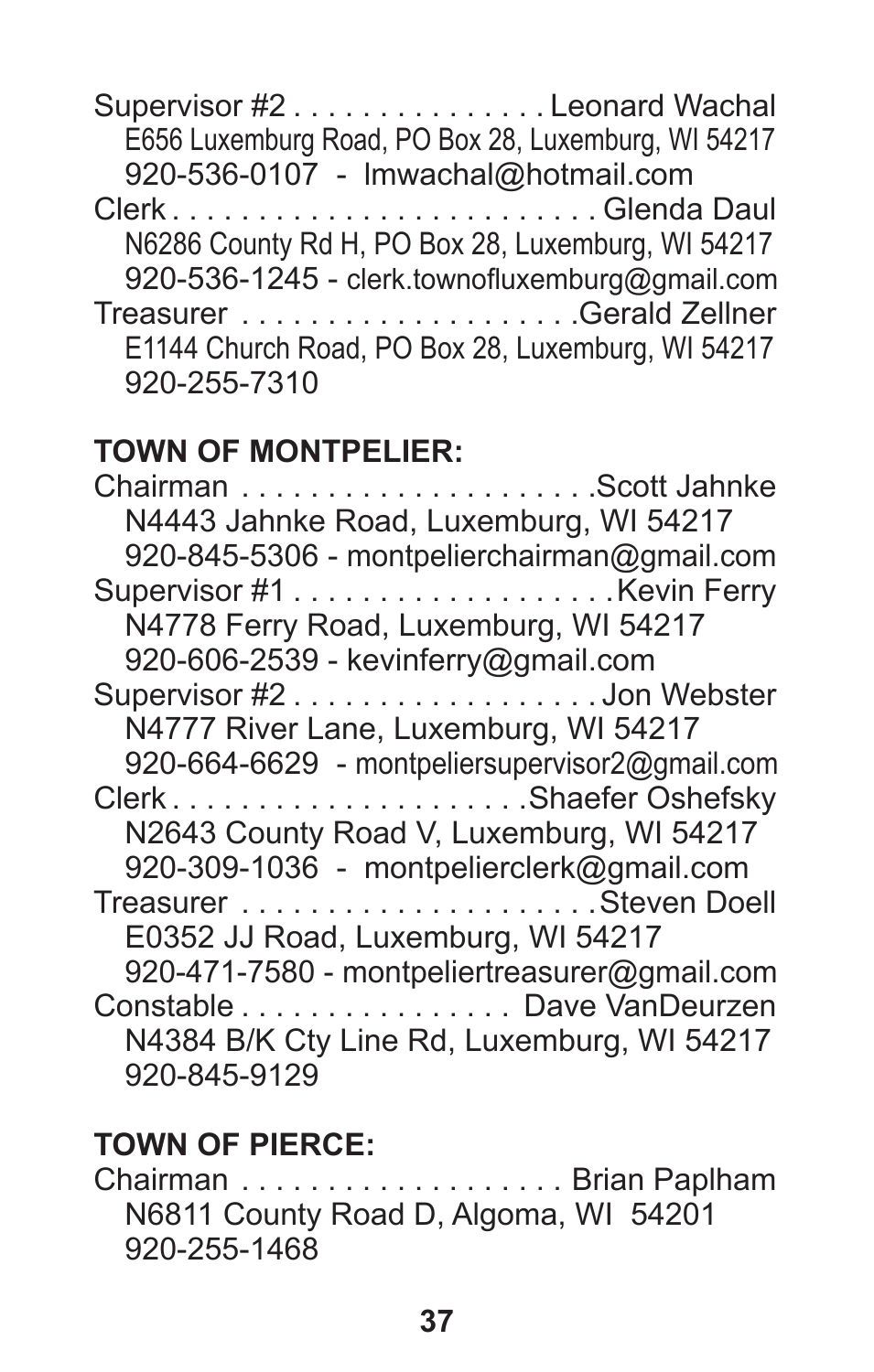# **TOWN OF RED RIVER**

| E524 Thiry Daems Rd, Luxemburg, WI 54217     |
|----------------------------------------------|
| 920-680-2782 - redrivertownchair@gmail.com   |
| Supervisor #1 Paul Dalebroux                 |
| E1354 Thiry Daems Rd, Luxemburg, WI 54217    |
| 920-660-0759 - redriversupervisor1@gmail.com |
| Supervisor #2 Steve LeGrave                  |
| E478 Thiry Daems Rd, Luxemburg, WI 54217     |
| 920-493-0070 - redriversupervisor2@gmail.com |
|                                              |
| E1406 Macco Rd, Luxemburg, WI 54217          |
| 920-495-0148 - redrivertownclerk@gmail.com   |
| Treasurer Ken Bouchonville                   |
| N9501 Bay Shore Lane, Luxemburg, WI 54217    |
| 920-562-0728 - redrivertreasurer@gmail.com   |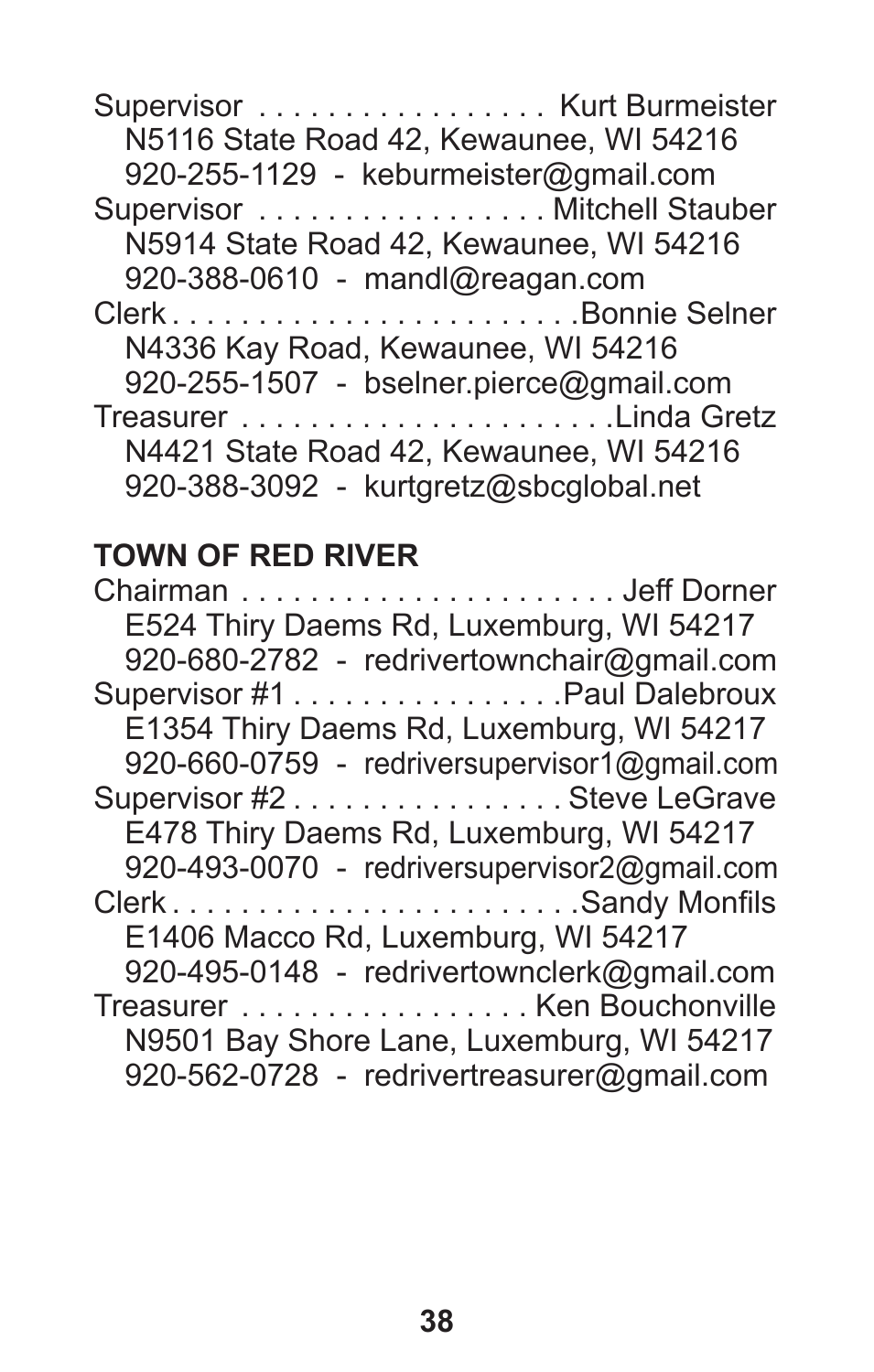Constable . . . . . . . . . . . . . . . . . . Kevin Vandertie E1225 Town Hall Road, Luxemburg, WI 54217 920-536-0672 - redriverconstable@gmail.com

#### **TOWN OF WEST KEWAUNEE:**

Chairman . . . . . . . . . . . . . . . . . . . . Dan Kassner N2836 County Road B, Kewaunee, WI 54216 920-255-2751 - westkewauneechairman@gmail.com Supervisor #1 . . . . . . . . . . . . . . . Shawn Siebold N2757 Town Hall Road, Kewaunee, WI 54216 920-255-0319 - westkewauneesupervisor1@gmail.com Supervisor #2 . . . . . . . . . . . . . . David Steinhorst E3866 Krok Road, Kewaunee, WI 54216 920-255-2577 - westkewauneesupervisor2@gmail.com Clerk . . . . . . . . . . . . . . . . . . . . . . Kristen Richard N4181 Oxbow Lane, Kewaunee, WI 54216 920-255-1147 - westkewauneeclerk@gmail.com Treasurer . . . . . . . . . . . . . . . . . . . Mary Bertrand N3737 County C, Kewaunee, WI 54216 920-388-0498 - westkewauneetreasurer@gmail.com

## **VILLAGE OF CASCO:**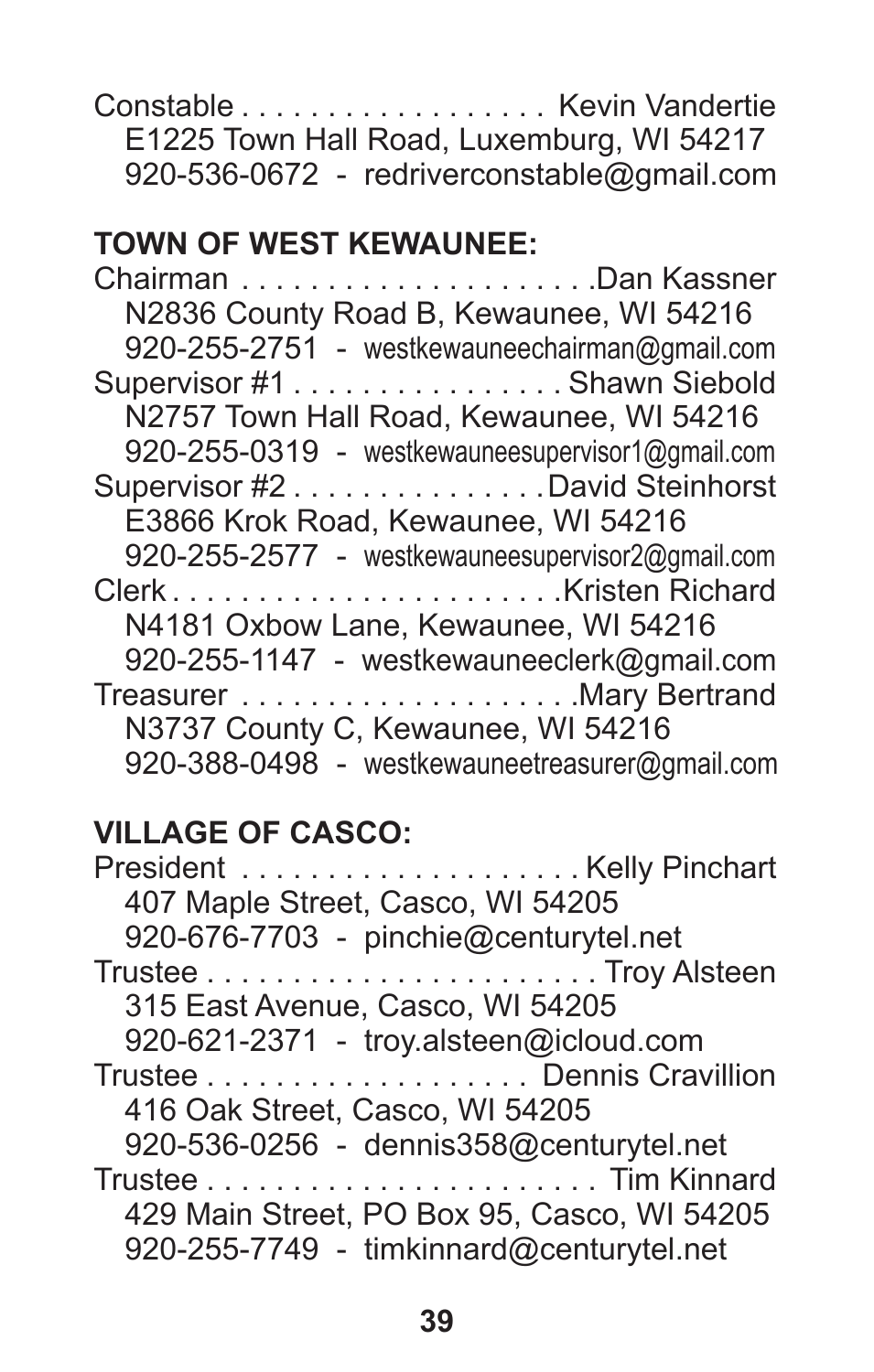Trustee . . . . . . . . . . . . . . . . . . . . . Chad Cochart 108 West Avenue, Casco, WI 54205 920-493-6163 - chadcochart@yahoo.com Clerk/Treasurer. . . . . . . . . . . . . . Tammy Skarban 311 Church Ave., Casco, WI 54205 920-837-2220 - clerk@cascowi.com

#### **VILLAGE OF LUXEMBURG:**

| PO Box 216, Luxemburg, WI 54217         |
|-----------------------------------------|
| 920-680-1655 - jmkseidl@gmail.com       |
| Village Attorney. Abts Law Office       |
| PO Box 320. Luxemburg, WI 54217         |
| 920-845-5828 - dabts@abtslaw.com        |
|                                         |
| 1505 Woodview Lane, Luxemburg, WI 54217 |
| 920-615-6000 - danporath1946@aol.com    |
|                                         |
| 1711 Alfred Drive, Luxemburg, WI 54217  |
|                                         |
| 920-606-8801 - lori hurley@yahoo.com    |
|                                         |
| 371 Brookview Dr, Luxemburg, WI 54217   |
| 920-309-0677 - brianbarbiaux@yahoo.com  |
|                                         |
| 224 Division St, Luxemburg, WI 54217    |
| 920-536-0485 - rontlachac@gmail.com     |
|                                         |
| 613 Church Road, Luxemburg, WI 54217    |
| 920-606-5990 - dolson005@centurytel.net |
|                                         |
| 325 Seidl St, Luxemburg, WI 54217       |
| 920-680-3116 - drueckl@centurytel.net   |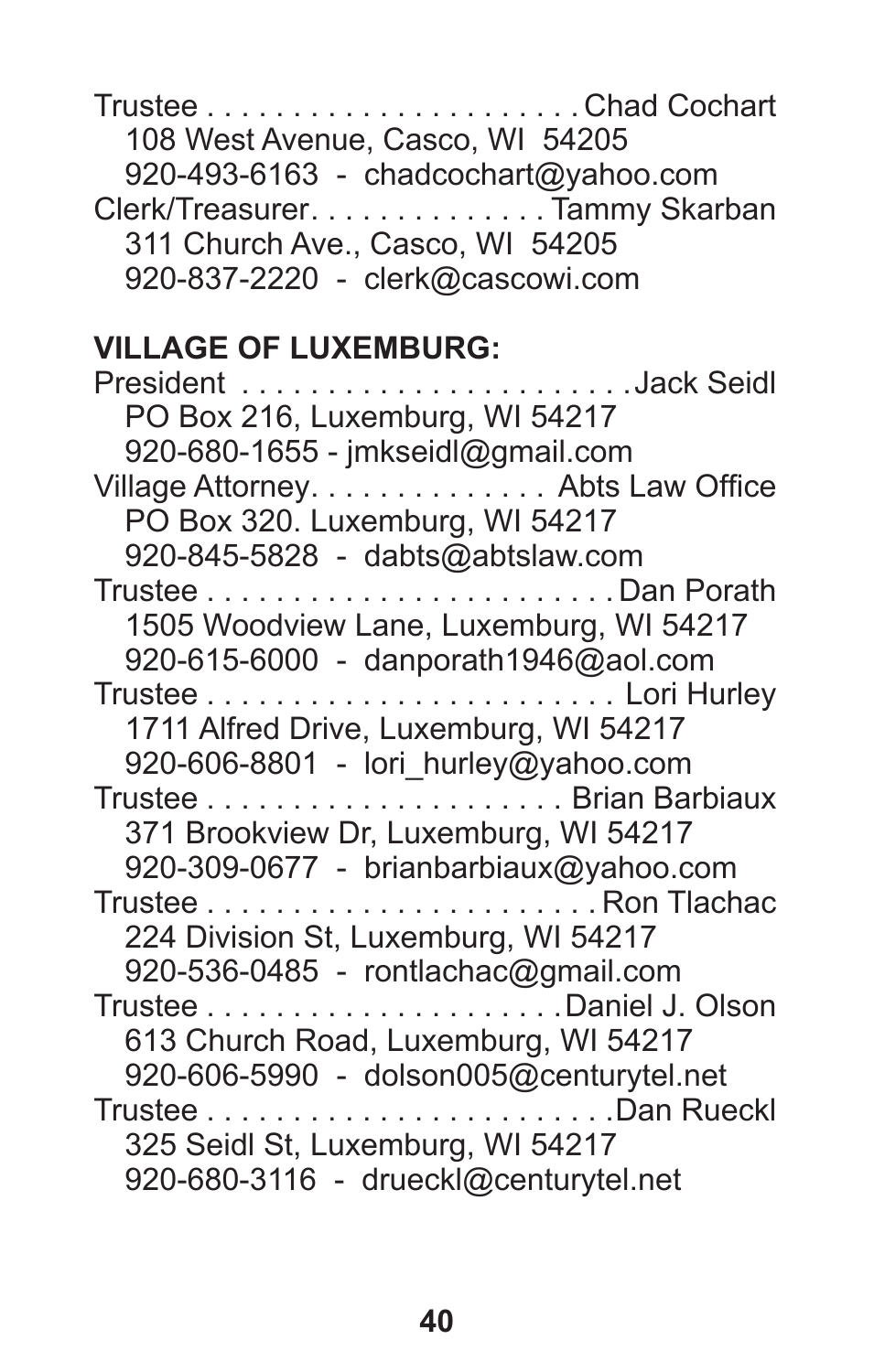Clerk-Treasurer . . . . . . . . . . . . . . . MiLissa Stipe 206 Maple Street, PO Box 307, Luxemburg, WI 54217 920-845-2722 - clerktreasurer@luxemburgusa.com Chief of Police . . . . . . . . . . . . . . Chris Gulbrand 920-845-5381 - lpdcgulbrand@luxemburgusa.com

#### **CITY OF ALGOMA:**

Mayor......................... Virginia Haske 720 Third Street, Algoma, WI 54201 920-255-1145 - algomamayor@algomacity.org City Attorney . . Blazkovec, Blazkovec & Downey James Downey, 409 Steele Street, Algoma, WI 54201 920-487-5571 - jdowney@blazkovec.com Alderpersons: 1st Aldermanic District . . . . John Pabich 305 Fremont Street, Algoma, WI 54201 920-235-7616 - john.pabich@algomacity.org . . . . . . . . . . . . . . . . . . . . . . . . . Kevin Schmidt 1920 Mueller St. #2, Algoma, WI 54201 920-255-0673 - kevin.schmidt@algomacity.org 2nd Aldermanic District . . . . . . . . . . . . . . . . . . Leah Pierquet 316 Frank Ave, Algoma, WI 54201 920-365-6884 - leah.pierquet@algomacity.org . . . . . . . . . . . . . . . . . . . . . . . . Scott Meverden 1780 Fremont St., Algoma, WI 54201 920-412-3351 - scott.meverden@algomacity.org 3rd Aldermanic District . . . . . . . . . . . . Steve Lautenbach 260 Buchanan St, Algoma, WI 54201 920-493-1471 - steve.lautenbach@algomacity.org . . . . . . . . . . . . . . . . . . . . . . . . . . . Casey Buhr 121 Vernon Street, Algoma, WI 54201 920-360-0351 - casey.buhr@algomacity.org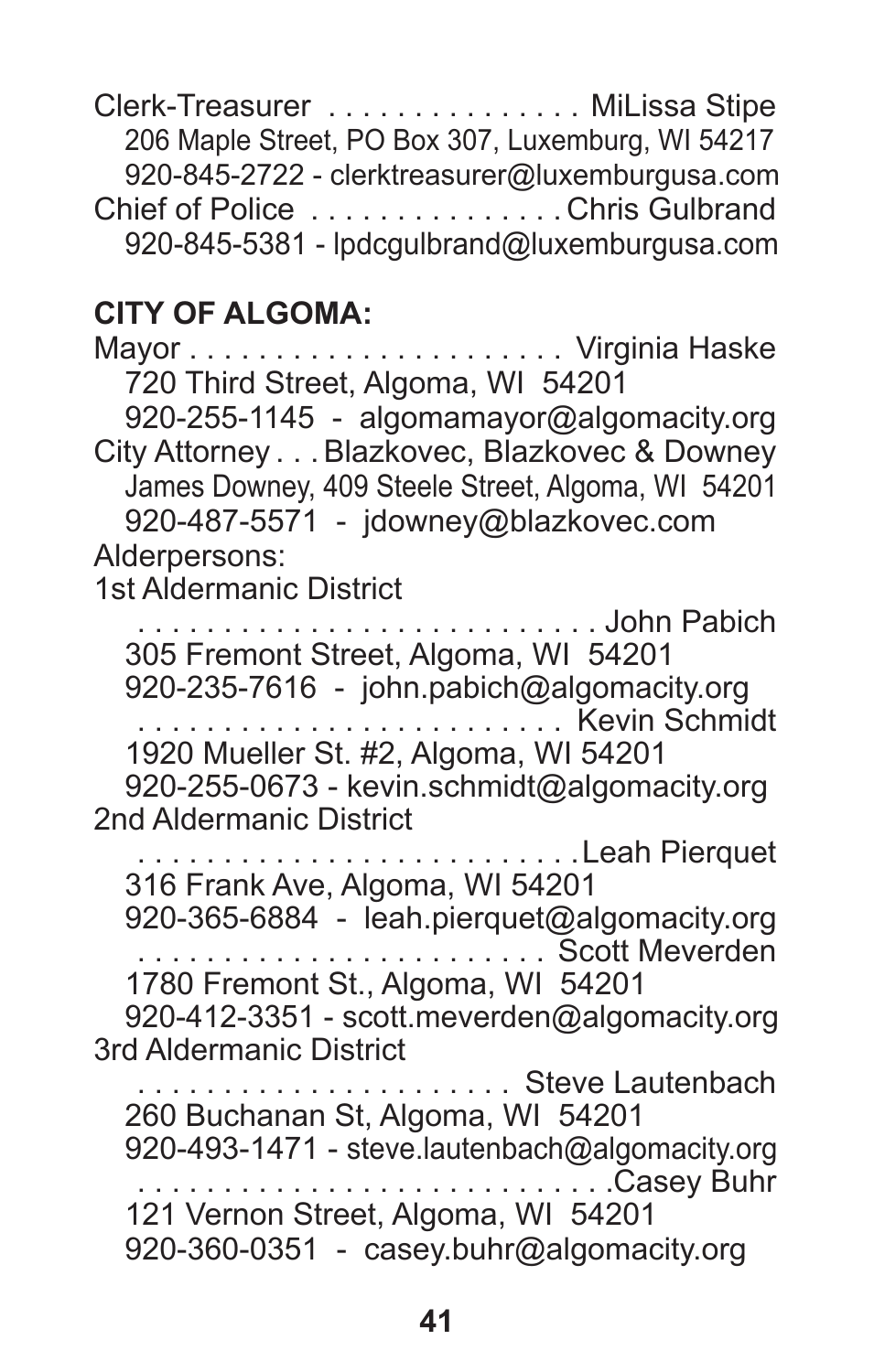4th Aldermanic District

| Lee Dachelet<br>725 Division Street, Algoma, WI 54201<br>920-255-0288 - lee.dachelet@algomacity.org<br>Jake Maring                                                                                   |
|------------------------------------------------------------------------------------------------------------------------------------------------------------------------------------------------------|
| 619 Buchanan Street, Algoma, WI 54201<br>714-322-3335 - jake.maring@algomacity.org                                                                                                                   |
| City Administrator Vacant<br>416 Fremont Street, Algoma, WI 54201<br>920-487-5203                                                                                                                    |
| 416 Fremont Street, Algoma, WI 54201                                                                                                                                                                 |
| 920-487-5203 - erin.mueller@algomacity.org<br>City Treasurer. Amber Shallow<br>416 Fremont Street, Algoma, WI 54201<br>920-487-5203 - amber.shallow@algomacity.org                                   |
| <b>CITY OF KEWAUNEE:</b><br>705 N Main Street, Kewaunee, WI 54216<br>920-388-3565 - jvollenweider@cityofkewaunee.org                                                                                 |
| City Attorney Randall Nesbitt                                                                                                                                                                        |
| 6528 Barrik Road, Sturgeon Bay, WI 54235<br>920-493-0783 - randy@dkmuni.com                                                                                                                          |
| Alderpersons:<br>1st Aldermanic District                                                                                                                                                             |
| John Blaha<br>107 Summers Circle, Kewaunee, WI 54216<br>920-388-2730 - jblaha@cityofkewaunee.org<br>Kathy Brown<br>1615 Ellis Street, Kewaunee, WI 54216<br>920-217-7334 - kbrown@cityofkewaunee.org |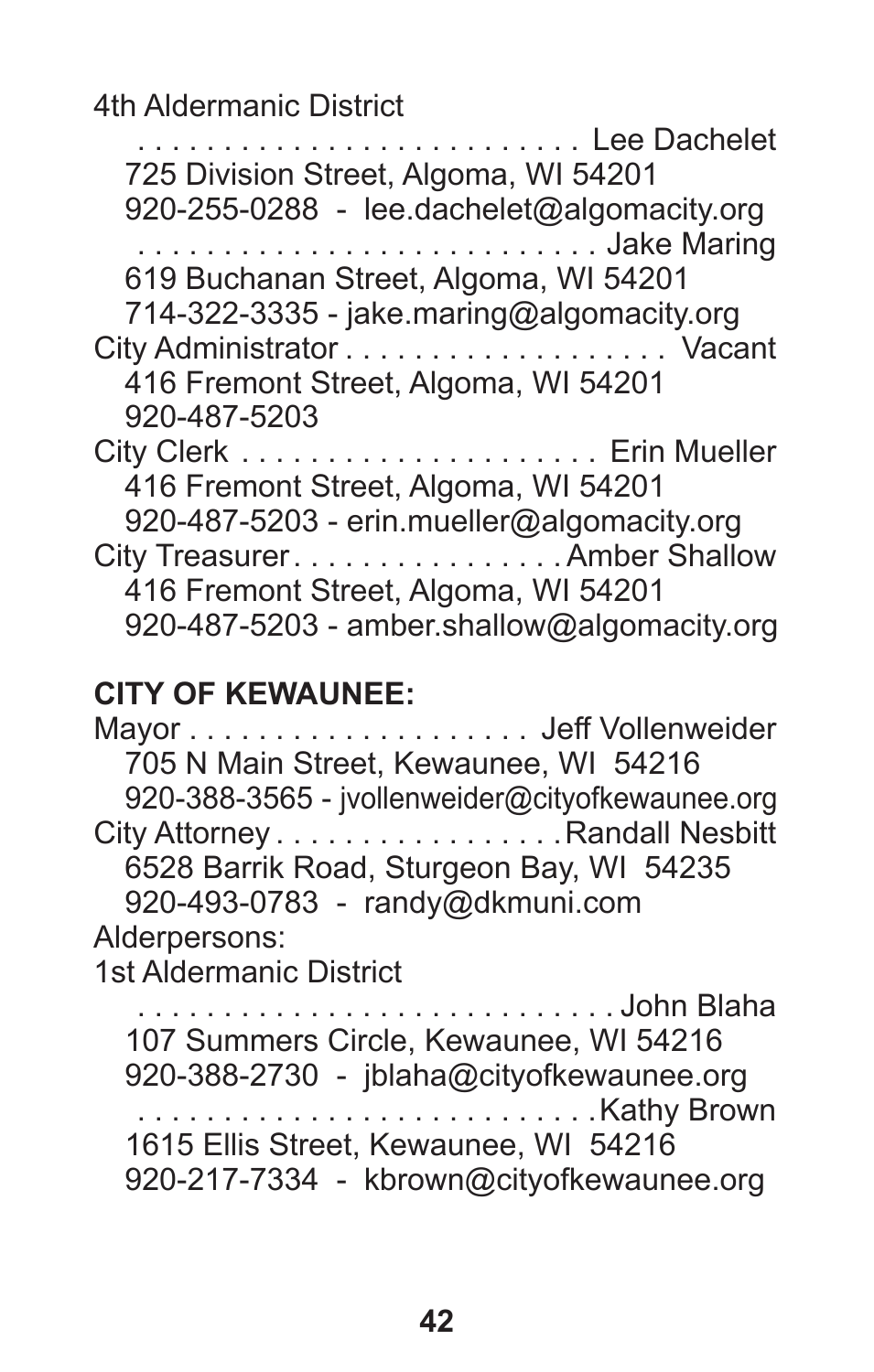2nd Aldermanic District

 . . . . . . . . . . . . . . . . . . . . . . Wendy C. Shelton 1104 Milwaukee Street, Kewaunee, WI 54216 847-736-8988 - wshelton@cityofkewaunee.org . . . . . . . . . . . . . . . . . . . . . . . . James Brewster 1017 Milwaukee St., Kewaunee, WI 54216 920-255-7099 - jbrewster@cityofkewaunee.org 3rd Aldermanic District . . . . . . . . . . . . . . . . . . . . . . . Robin S. Nelson 621 Center Street, Kewaunee, WI 54216 920-255-1357 - rnelson@cityofkewaunee.org . . . . . . . . . . . . . . . . . . . . . . Janita Zimmerman 515 Dodge Street, Kewaunee, WI 54216 920-388-2720 - jzimmerman@cityofkewaunee.org 4th Aldermanic District . . . . . . . . . . . . . . . . . . . . . . . Richard A. Taylor 808 Rose Street, Kewaunee, WI 54216 920-737-4941 - rtaylor@cityofkewaunee.org . . . . . . . . . . . . . . . . . . . . . . . . . . Eric Wisnicky 907 Fifth Street, Kewaunee, WI 54216 920-676-9696 - ewisnicky@cityofkewaunee.org City Administrator . . . . . . . . . . . . . . . . . . . Vacant 401 Fifth Street, Kewaunee, WI 54216 920-388-5000 - admin@cityofkewaunee.org Clerk/Treasurer . . . . . . . . . . . . . . . Jo Ann Lesser 401 Fifth Street, Kewaunee, WI 54216 920-388-5000 - jlesser@cityofkewaunee.org Chief of Police . . . . . . . . . . . . . . James Kleiman 401 Fifth Street, Kewaunee, WI 54216 920-388-5010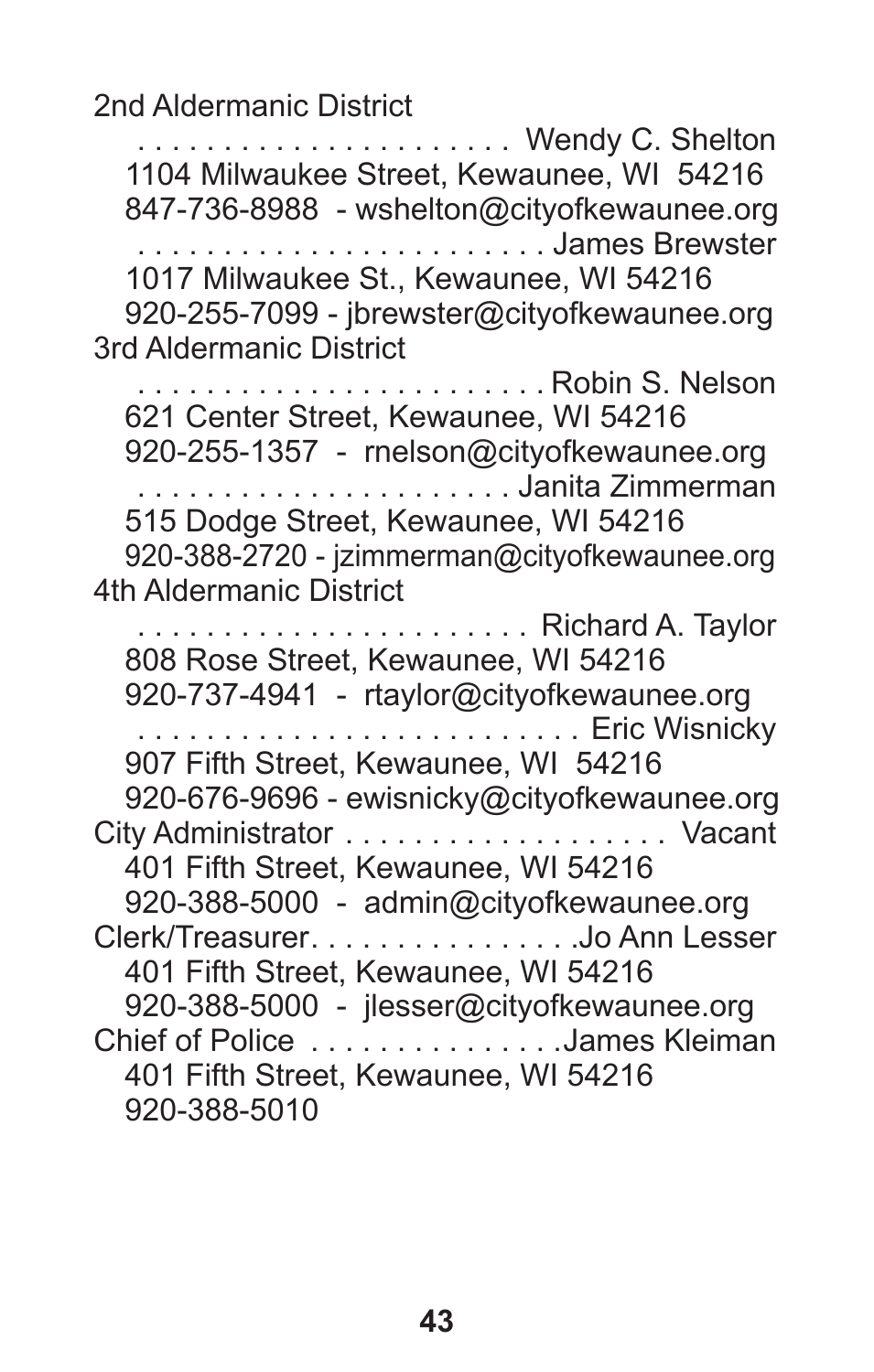# **CLERKS**

| <b>TOWNS:</b>                                                               |
|-----------------------------------------------------------------------------|
| AhnapeePhil Steffen                                                         |
| E5898 Fremont Rd, Algoma                                                    |
| 920-676-6509 - ahnapeeclerk@outlook.com                                     |
|                                                                             |
| N890 Town Hall Road, Kewaunee                                               |
| 920-388-3251 - carltonhallls@yahoo.com                                      |
|                                                                             |
| N6884 County C, Casco                                                       |
| 920-255-2909 - cascotownclerk@gmail.com                                     |
|                                                                             |
| N1862 Cty Rd AB, Denmark                                                    |
| 920-562-4898 - franklin.clerk.kewaunee@gmail.com                            |
| Lincoln Mary Ann Salmon                                                     |
| N9275 County P, Algoma                                                      |
| 920-366-3640 - ma.salmon1@gmail.com                                         |
|                                                                             |
| N6286 County Road H, Luxemburg                                              |
| 920-536-1245 - clerk.townofluxemburg@gmail.com                              |
| Montpelier. Shaefer Oshefsky                                                |
| N2643 County Road V, Luxemburg                                              |
| 920-309-1036 - montpelierclerk@gmail.com                                    |
|                                                                             |
| N4336 Kay Road, Kewaunee                                                    |
| 920-255-1507 - bselner.pierce@gmail.com                                     |
|                                                                             |
| E1406 Macco Rd, Luxemburg                                                   |
| 920-495-0148 - redrivertownclerk@gmail.com<br>West Kewaunee Kristen Richard |
| N4181 Oxbow Ln., Kewaunee                                                   |
| 920-255-1147 - westkewauneeclerk@gmail.com                                  |
|                                                                             |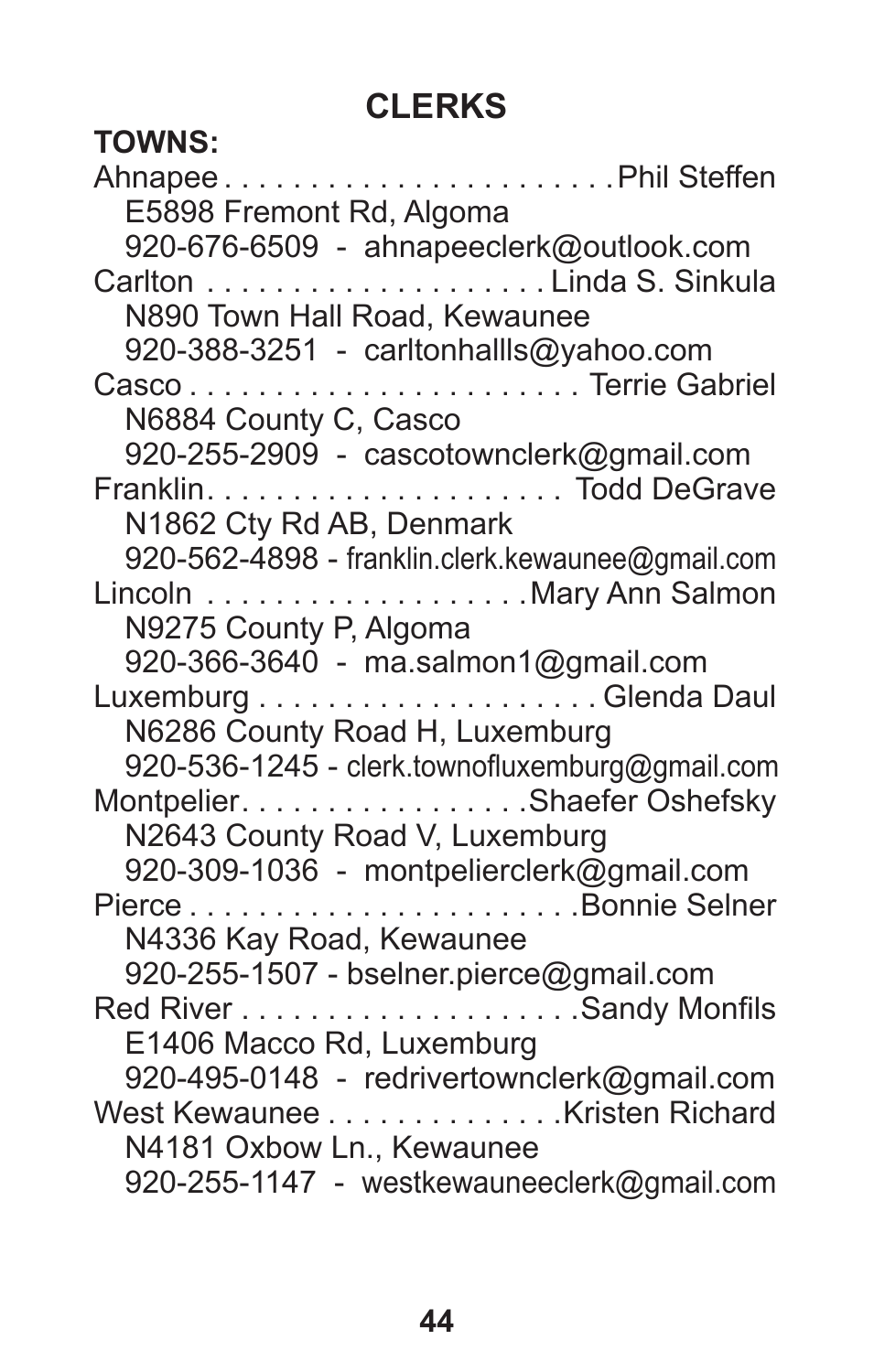#### **VILLAGES:**

Casco . . . . . . . . . . . . . . . . . . . . Tammy Skarban 311 Church Ave., Casco, WI 54205 920-837-2220 - clerk@cascowi.com Luxemburg....................... MiLissa Stipe 206 Maple Street, P.O. Box 307, Luxemburg Phone 845-2722 / Fax 845-2902 clerktreasurer@luxemburgusa.com

## **CITIES:**

Algoma . . . . . . . . . . . . . . . . . . . . . . . Erin Mueller 416 Fremont Street, Algoma Phone 487-5203 / Fax 487-3499 erin.mueller@algomacity.org Kewaunee . . . . . . . . . . . . . . . . . . . Jo Ann Lesser 401 Fifth Street, Kewaunee Phone 388-5000 / Fax 388-5025 jlesser@cityofkewaunee.org

## **TREASURERS**

### **TOWNS:**

| AhnapeeShelly Anderson                          |  |
|-------------------------------------------------|--|
| N8264 Maple Ct., Algoma                         |  |
| 920-255-0679 - sheand5@icloud.com               |  |
|                                                 |  |
| E3303 County Road G, Kewaunee                   |  |
| 920-776-1017 - pwota@tds.net                    |  |
|                                                 |  |
| E3253 County Rd T, Casco                        |  |
| 920-660-9548 - pcherneycascotreasurer@gmail.com |  |
|                                                 |  |
| N2405 Vanderloop Road, Kewaunee                 |  |
| 920-255-1328                                    |  |
| franklin.treasurer.kewaunee@gmail.com           |  |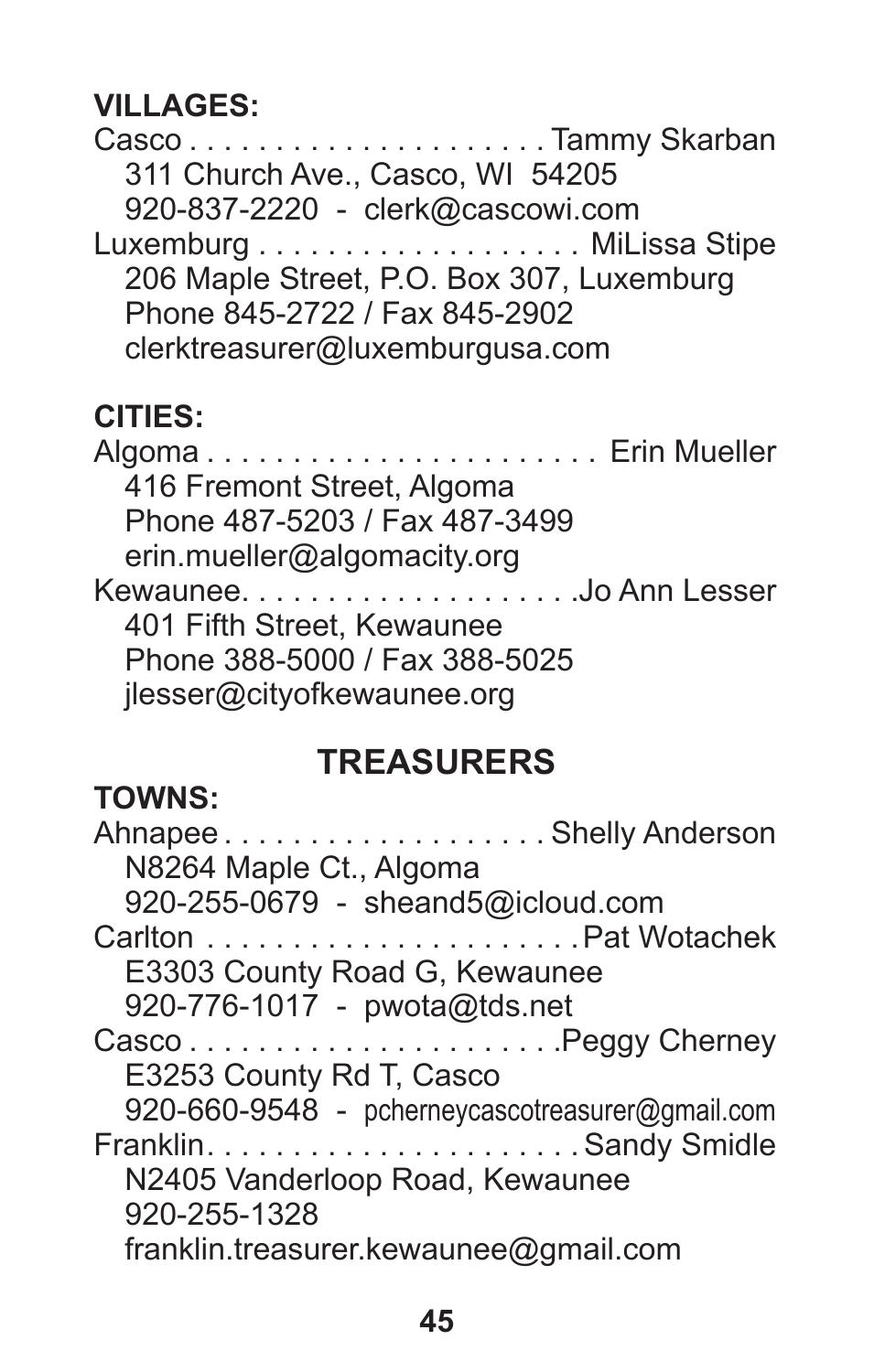Lincoln . . . . . . . . . . . . . . . . . . . . . . . . Tim Strnad N7448 Hemlock Road, Algoma, 920-837-7159 - timsvalleyfarm@gmail.com Luxemburg........................Gerald Zellner E1144 Church Road, PO Box 28, Luxemburg 920-255-7310 Montpelier . . . . . . . . . . . . . . . . . . . . Steven Doell E0352 JJ Road, Luxemburg 920-471-7580 - montpeliertreasurer@gmail.com Pierce . . . . . . . . . . . . . . . . . . . . . . . . Linda Gretz N4421 Hwy 42, Kewaunee 920-388-3092 - kurtgretz@sbcglobal.net Red River.................... Ken Bouchonville N9501 Bay Shore Lane, Luxemburg 920-562-0728 - redrivertreasurer@gmail.com West Kewaunee . . . . . . . . . . . . . Mary Bertrand N3737 County C, Kewaunee 920-388-0498 - westkewauneetreasurer@gmail.com

### **VILLAGES:**

Casco . . . . . . . . . . . . . . . . . . . . Tammy Skarban 311 Church Ave., Casco, WI 54205 920-837-2220 - clerk@cascowi.com Luxemburg....................... MiLissa Stipe 206 Maple Street, PO Box 307, Luxemburg 920-845-2722 clerktreasurer@luxemburgusa.com

## **CITIES:**

Algoma . . . . . . . . . . . . . . . . . . . . Amber Shallow 416 Fremont Street, Algoma 920-487-5203 - amber.shallow@algomacity.org Kewaunee . . . . . . . . . . . . . . . . . . . Jo Ann Lesser 401 Fifth Street, Kewaunee 920-388-5000 - jlesser@cityofkewaunee.org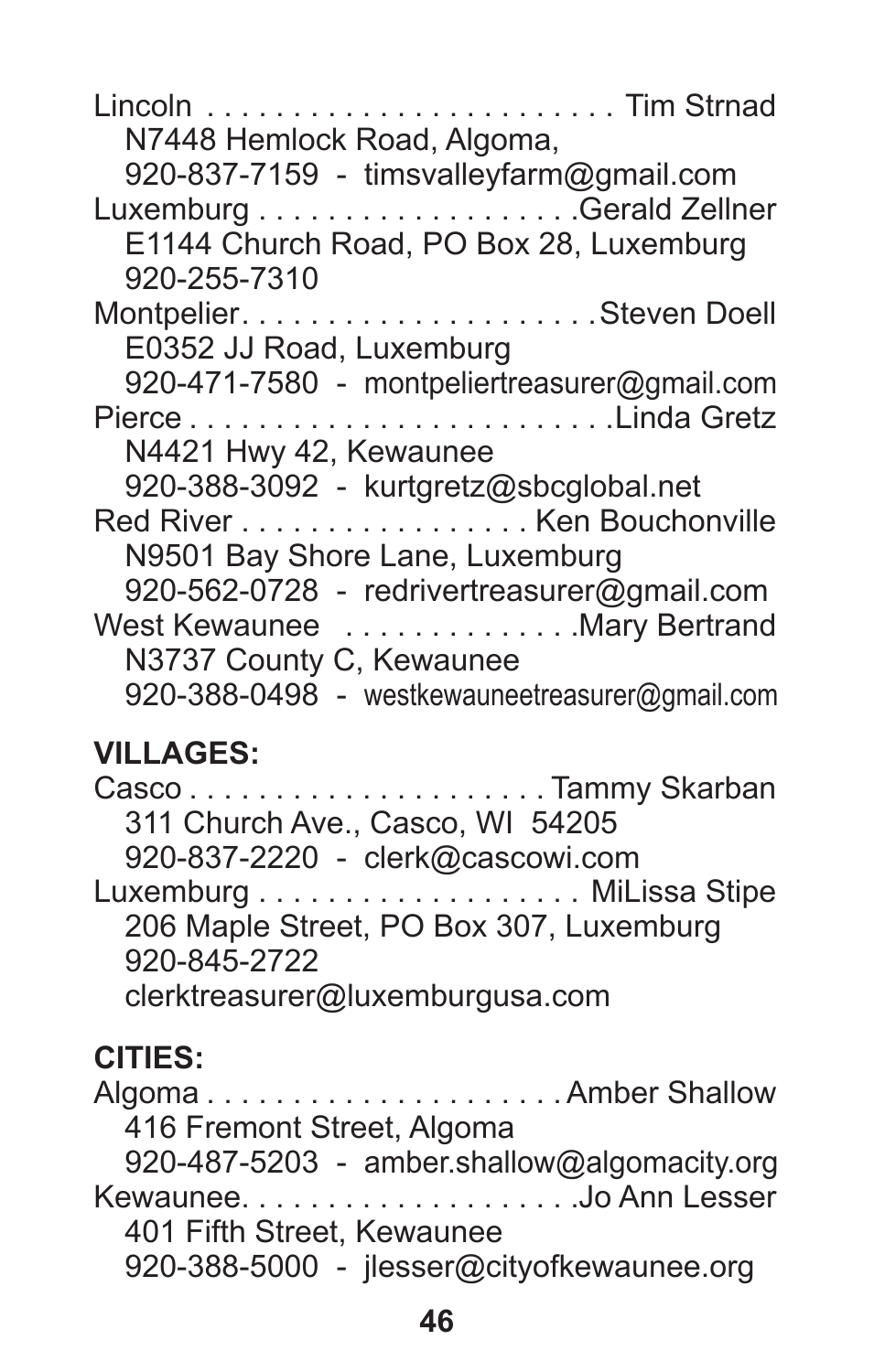# **TOWN ZONING ADMINISTRATORS**

| AhnapeeRuss Stoller                         |
|---------------------------------------------|
| 920-493-4583 - ahnapeezoning@gmail.com      |
|                                             |
| N1445 Town Hall Road, Kewaunee              |
| 920-255-1276                                |
|                                             |
| E4794 Lonesome Lane, Kewaunee               |
| 920-388-3885 - edithlauscher02@gmail.com    |
|                                             |
| N1202 Sleepy Hollow Rd., Kewaunee           |
| 920-362-8299                                |
| franklin.zoning.kewaunee@gmail.com          |
| Lincoln Joseph A. Jerabek                   |
| E2661 Pheasant Road, Casco                  |
| 920-837-2960 - joejerabek@hotmail.com       |
| Luxemburg Edith Lauscher                    |
| E4794 Lonesome Lane, Kewaunee               |
| 920-388-3885 - edithlauscher02@gmail.com    |
|                                             |
| N3918 B/K Line Road, Luxemburg              |
| 920-609-6162                                |
|                                             |
| E4794 Lonesome Lane, Kewaunee               |
| 920-388-3885 - edithlauscher02@gmail.com    |
|                                             |
| N9553 Bay Shore Lane, Luxemburg             |
| 920-621-1175 - redrivertownzoning@gmail.com |
| West Kewaunee Edith Lauscher                |
| E4794 Lonesome Lane, Kewaunee               |
| 920-388-3885 - edithlauscher02@gmail.com    |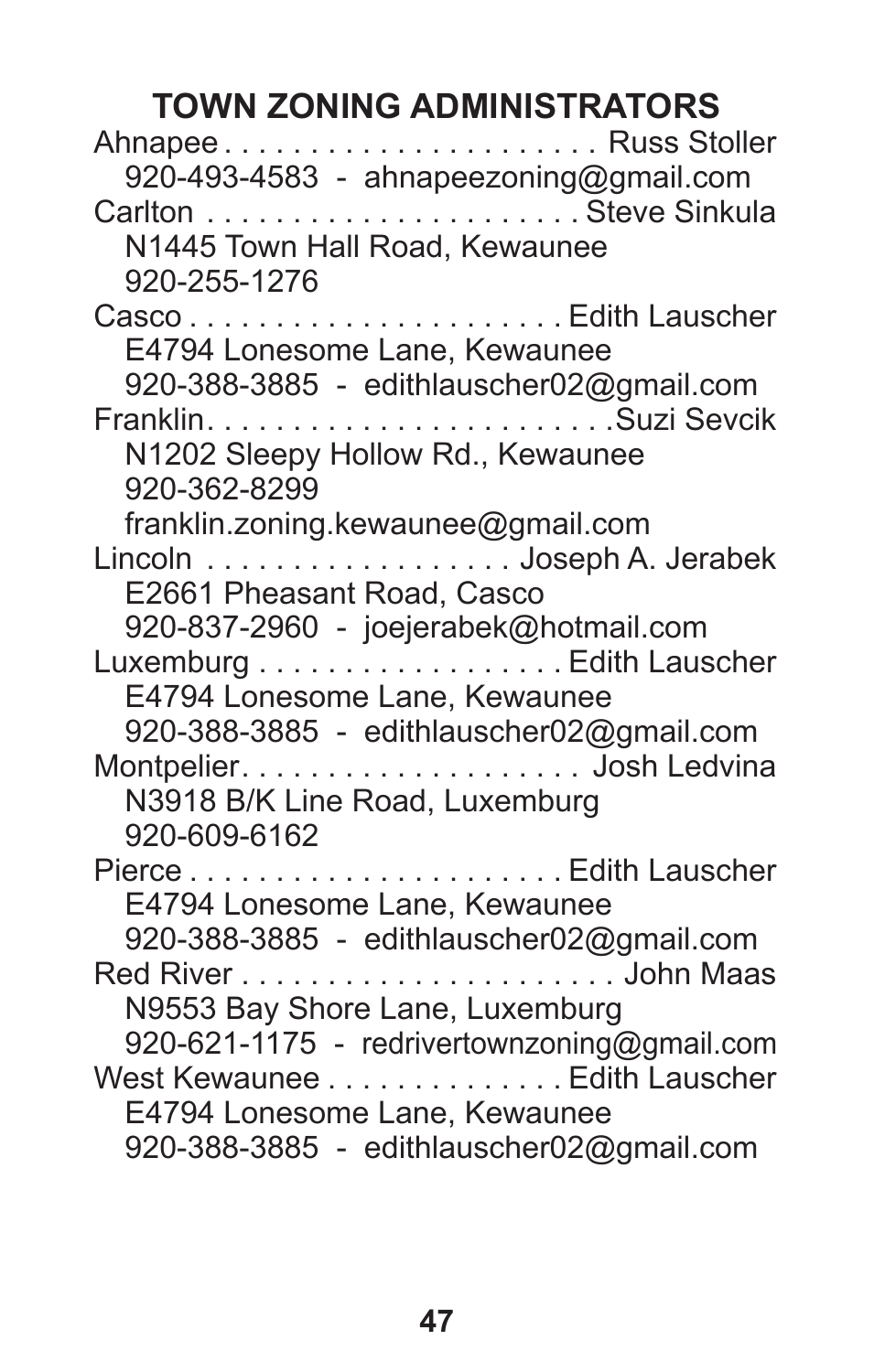# **TOWN, VILLAGE AND CITY ASSESSORS**

(As Elected or Appointed)

# **TOWNS:**

Ahnapee . . . . . . . . . . . . . . . . . . Michael Muelver Peterson Appraisals, Inc N6166 Little Chicago Rd, Deerbrook, WI 54424 715-493-2320 - mike1980@frontier.com Carlton . . . . . . . . . . . . . . . . . Justin Schumacher Borree Appraisal Services PO Box 920, Kaukauna, WI 54130 920-766-9166 - basinc@new.rr.com Casco . . . . . . . . . . . . . . . . . . . . . . William Gerrits N2848 Sleepy Creek Drive, Kaukauna, 54130 920-851-0074 - sleepycreek@new.rr.com Franklin . . . . . . . Action Appraisers & Consultants PO Box 557, Kaukauna, 54130 920-766-7323 - amy@actionappraisersinc.com Lincoln . . . . . . . . . . . . . . . . . . Joseph A. Jerabek E2661 Pheasant Road, Casco, 54205 920-304-1951 - joejerabek@hotmail.com Luxemburg.... Action Appraisers & Consultants PO Box 557, Kaukauna, 54130 920-766-7323 - amy@actionappraisersinc.com Montpelier . . . . . . . . . . . . . . . . . . Todd R. Anderson 8406 Southridge Drive, Rothschild, 54474 715-845-2022 Pierce . . . . . . . . . . . . . . . . . . . . . . Melissa Daron E2850 Sandy Bay Road, Kewaunee, 54216 920-776-1353 - assessor@tm.net Red River......................Gary Taicher 4408 Pine Grove Road, Denmark, 54208 920-863-2913 - garylu@hughes.net West Kewaunee . . . . . . . . . . . . . Melissa Daron E2850 Sandy Bay Rd, Kewaunee, 54216 920-776-1353 - assessor@tm.net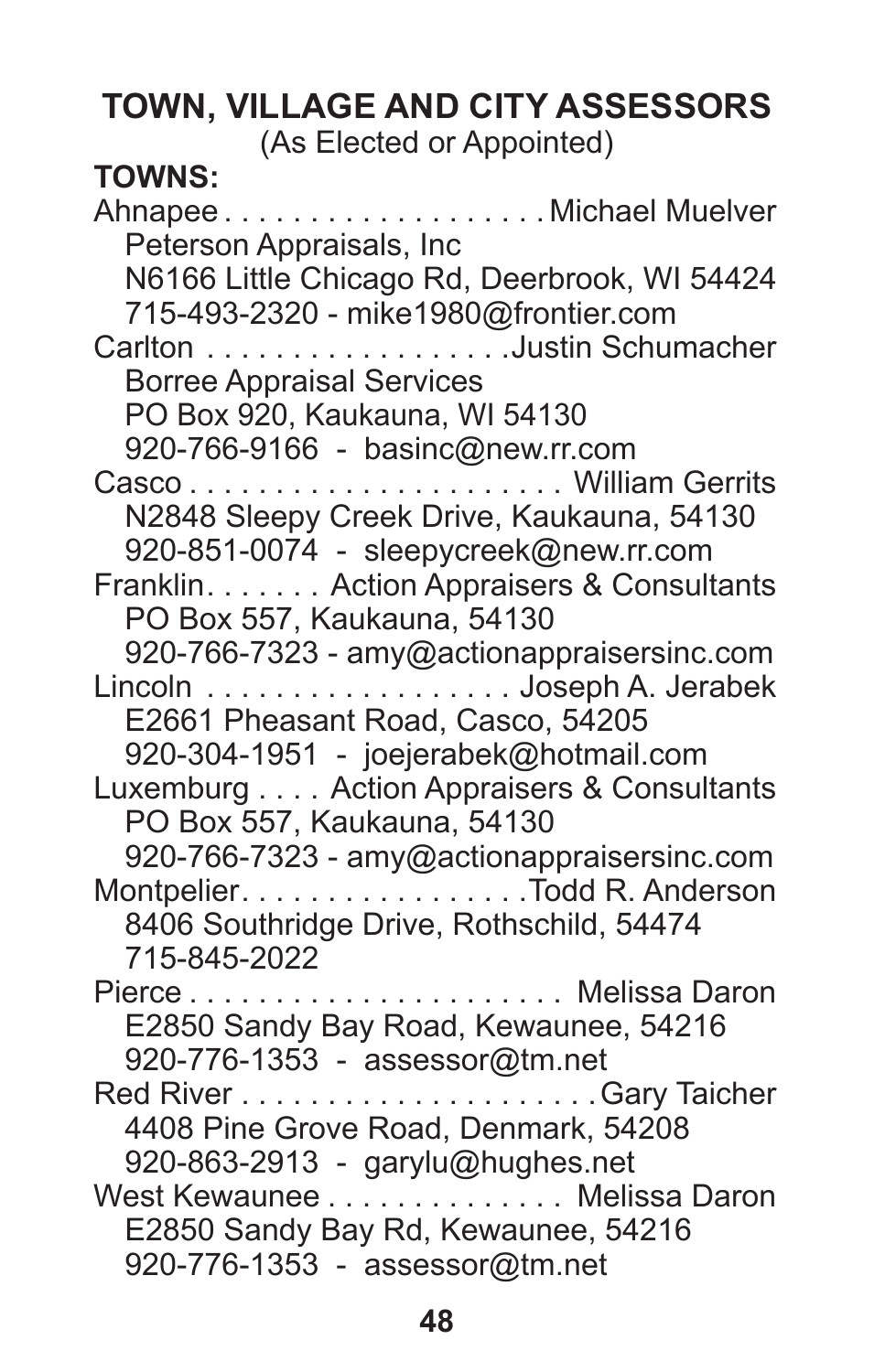**VILLAGES:**

Casco . . . . . . . . . . . . . . . . . . . . . . William Gerrits N2848 Sleepy Creek Drive, Kaukauna, 54130 920-851-0074 - sleepycreek@new.rr.com Luxemburg.. Associated Appraisal Consultants, Inc. PO Box 440, Greenville, 54942 920-749-1995

#### **CITIES:**

Algoma . . . . . . . . . . . . . . . . . . . Michael Muelver Peterson Appraisals, Inc N6166 Little Chicago Rd, Deerbrook, WI 54424 715-493-2320 - mike1980@frontier.com Kewaunee . . . . . . . . . . . . . . . . . Michael Muelver Peterson Appraisals, Inc N6166 Little Chicago Rd, Deerbrook, WI 54424 715-493-2320 - mike1980@frontier.com

# **SCHOOL BOARDS**

#### **ALGOMA SCHOOL BOARD**

Phone 920-487-7001 1715 Division Street, Algoma, WI 54201 Superintendent . . . . . . . . . . . . . Jesse Brinkmann jbrinkmann@algomaschools.org

| <b>Board Member</b>                   | Term Expires: |
|---------------------------------------|---------------|
|                                       |               |
| 624 Third Street, Algoma              |               |
| 920-487-3572 - barbrodgers1@gmail.com |               |
|                                       |               |
| E5920 Fremont Road, Algoma            |               |
| 920-487-3576 - aschmitz51@hotmail.com |               |
|                                       |               |
| 721 Alpine Street, Algoma             |               |
| 920-487-3749 - pat.qualman@gmail.com  |               |
| 49                                    |               |
|                                       |               |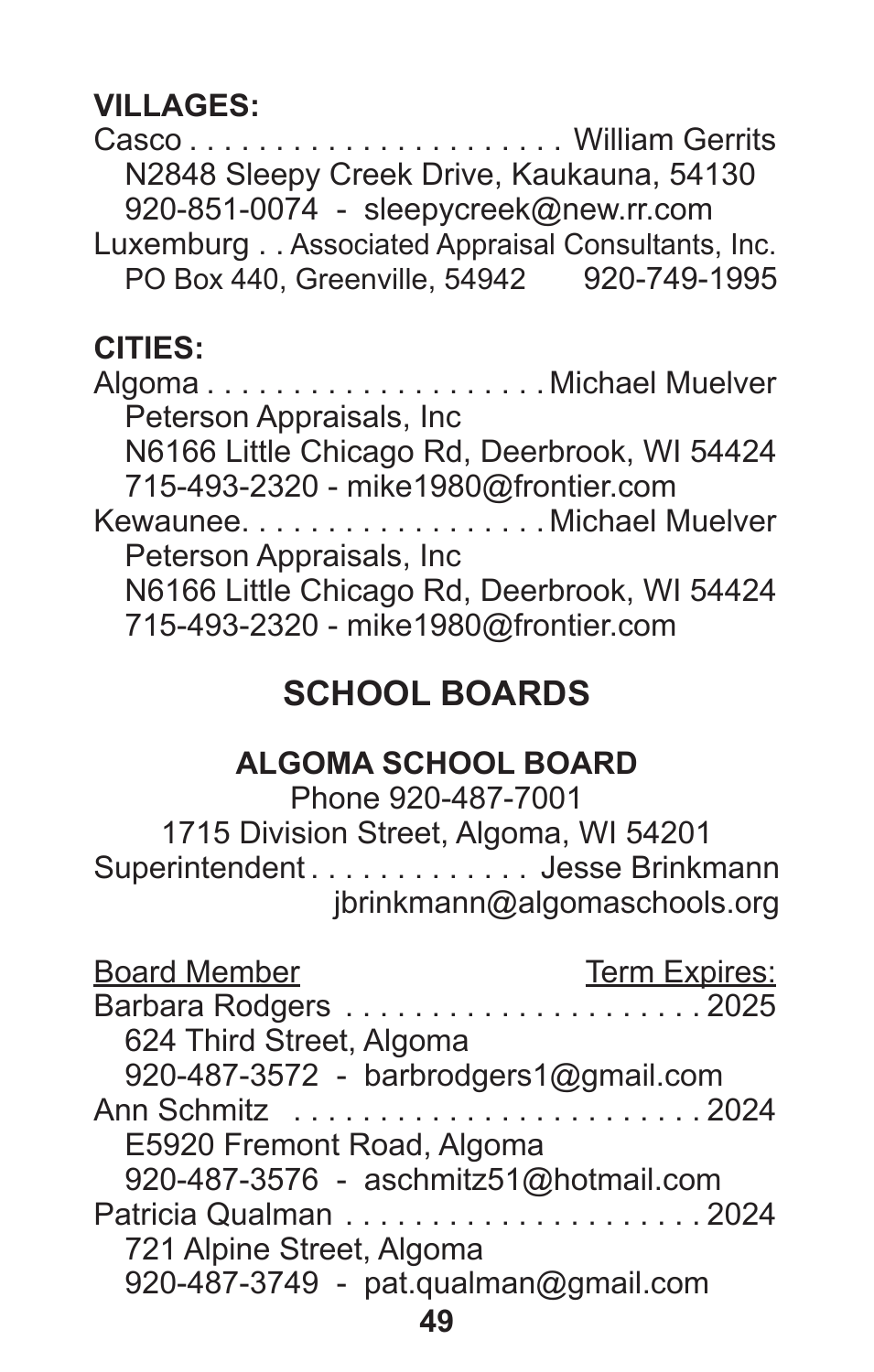| N8212 Hwy D, Algoma                     |
|-----------------------------------------|
| 920-309-1746 - mswobs78@gmail.com       |
|                                         |
| N7175 Rio Creek Road, Algoma            |
| 920-493-2233 - davidlwessel46@gmail.com |
|                                         |
| 1419 Fremont Street, Algoma             |
| 262-331-0469 - jenniferemert1@yahoo.com |
| Christopher Schley2025                  |
| 93 Sunset Avenue, Algoma                |
| 920-544-3628 - csschley@gmail.com       |

## **DENMARK SCHOOL BOARD**

Phone: 920-863-4000 450 N. Wall Street, Denmark, WI 54208

| <b>Board Member</b>                       | <b>Term Expires</b>                          |
|-------------------------------------------|----------------------------------------------|
|                                           |                                              |
| 16915 Pleasant Road, Maribel              |                                              |
|                                           | 920-676-2764 - lemmensj@denmark.k12.wi.us    |
|                                           |                                              |
| 892 Woodrow St., Denmark                  |                                              |
| 715-630-9112 - kanet@denmark.k12.wi.us    |                                              |
|                                           |                                              |
| 5522 Damsel Court. Denmark                |                                              |
| 920-217-5707 - terrienj@denmark.k12.wi.us |                                              |
|                                           |                                              |
| 461 Woodrow Court, Denmark                |                                              |
| 920-680-0073 - larsenp@denmark.k12.wi.us  |                                              |
|                                           |                                              |
| 4792 R Kane Lane, Denmark                 |                                              |
|                                           | 920-819-9786 - rabenhorstk@denmark.k12.wi.us |
|                                           |                                              |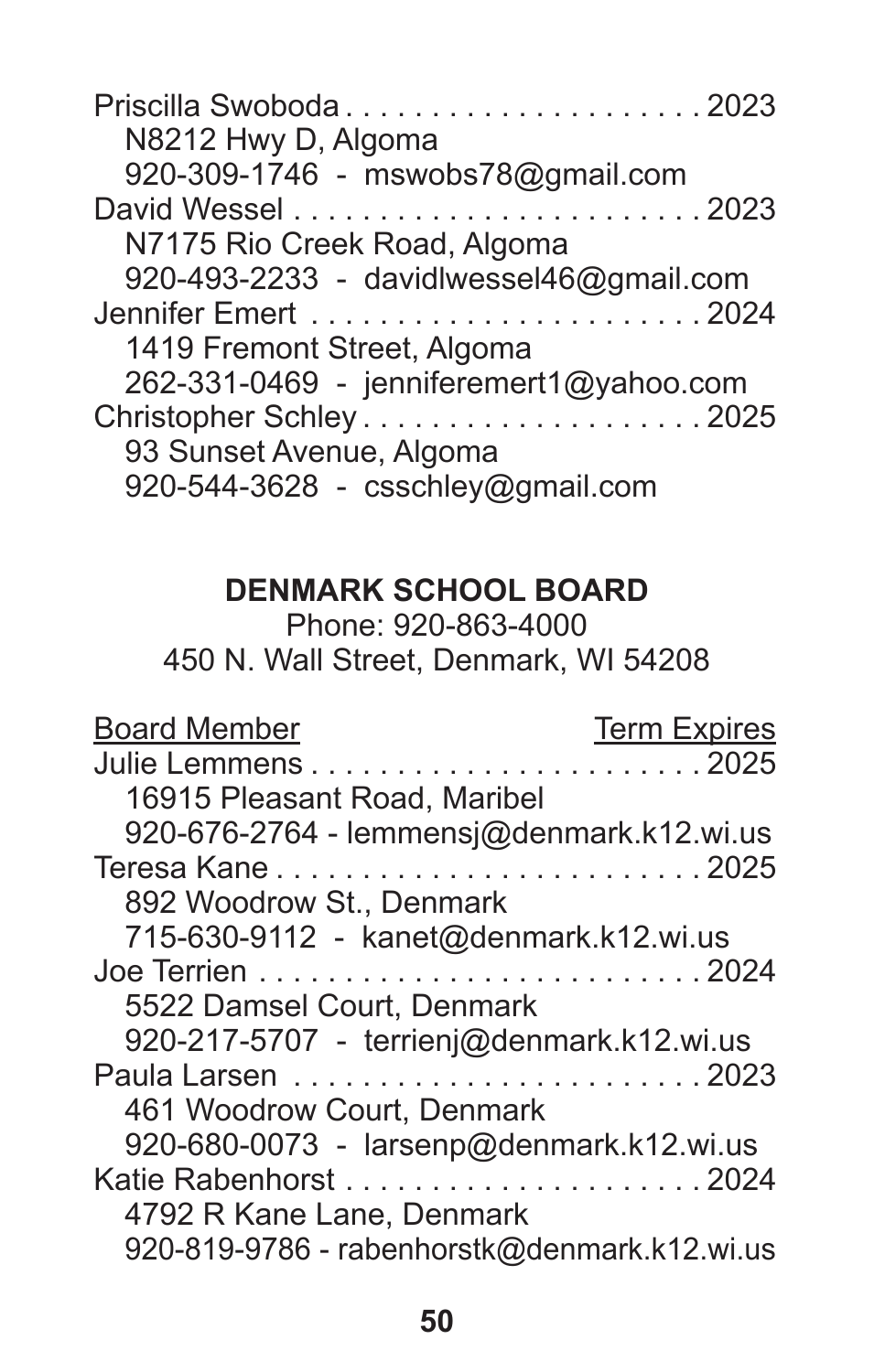## **KEWAUNEE SCHOOL BOARD**

Phone 920-388-3230

915 Second Street, Kewaunee, WI 54216 Superintendent . . . . . . . . . . . . . . . . . . . Scott Fritz sfritz@kewaunee.k12.wi.us

| Board Member                              | <b>Term Expires</b>                           |
|-------------------------------------------|-----------------------------------------------|
| Brian Vogeltanz 2023                      |                                               |
| 1307 First Street, Kewaunee               |                                               |
|                                           | 920-388-3341 - bvogeltanz@kewaunee.k12.wi.us  |
|                                           |                                               |
| N4506 County Road B, Kewaunee             |                                               |
| 920-388-1051 - bpagel@kewaunee.k12.wi.us  |                                               |
| Chase Pagel2025                           |                                               |
| N4841 County C, Kewaunee                  |                                               |
| 920-255-1925 - cpagel@kewaunee.k12.wi.us  |                                               |
| Jerald Charles 2025                       |                                               |
| 1103 1st St., Kewaunee                    |                                               |
|                                           | 920-621-7392 - jcharles@kewaunee.k12.wi.us    |
| Frank Madzarevic2025                      |                                               |
| N3733 Cedar Lane, Luxemburg               |                                               |
|                                           | 920-366-0722 - fmadzarevic@kewaunee.k12.wi.us |
|                                           |                                               |
| N4342 Lakeshore Dr., Kewaunee             |                                               |
| 920-371-4201 - pjirtle@kewaunee.k12.wi.us |                                               |
|                                           |                                               |
| 204 Takonka Drive, Kewaunee               |                                               |
|                                           | 920-388-3930 - dtupper@kewaunee.k12.wi.us     |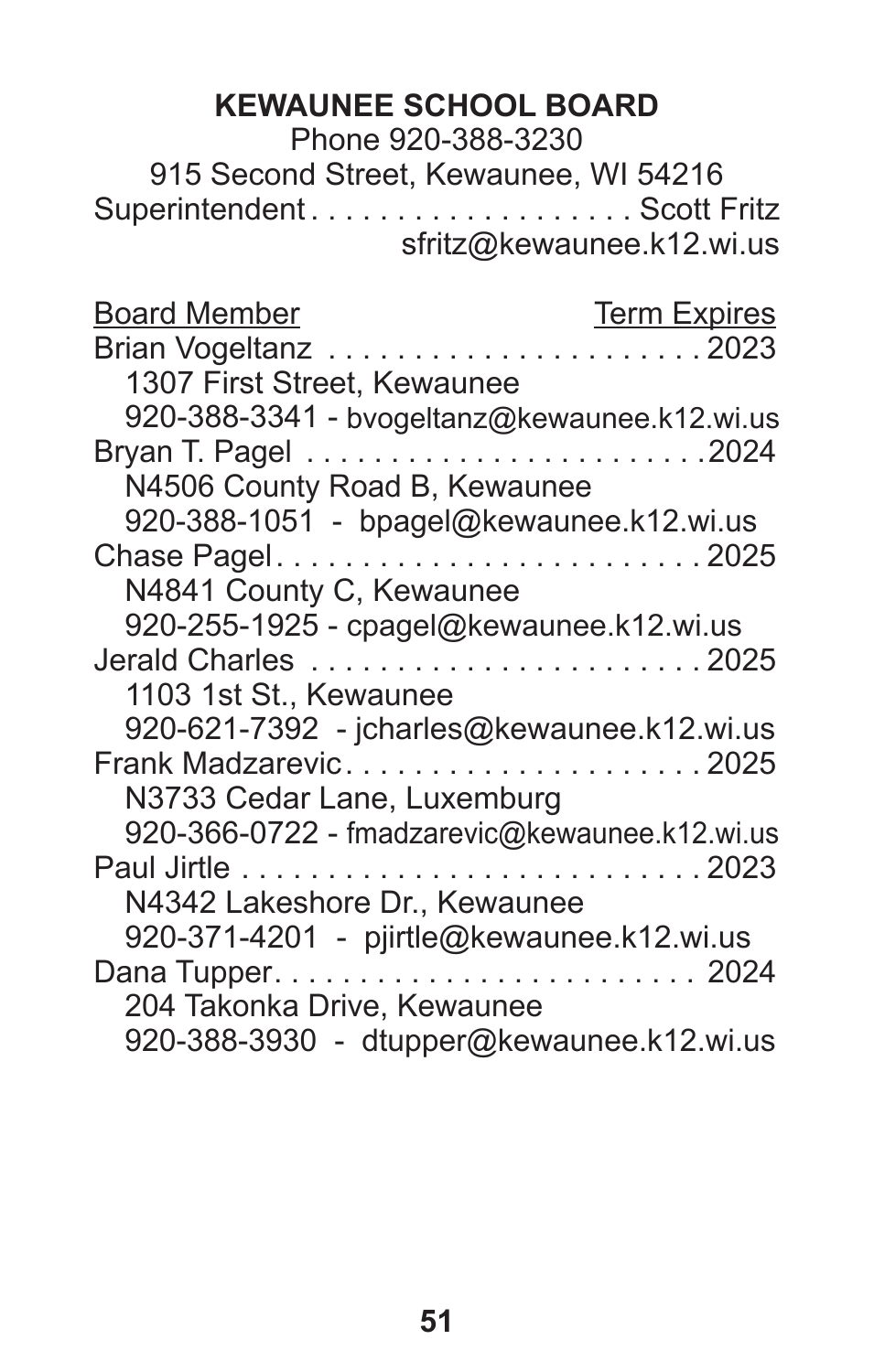### **LUXEMBURG-CASCO SCHOOL BOARD**

Phone 920-845-2391

318 N. Main Street, PO Box 70 Luxemburg, WI 54217

Superintendent. . . . . . . . . . . . Jo-Ellen Fairbanks jfairbanks-schutz@luxcasco.k12.wi.us

| <b>Board Member</b>                          | <b>Term Expires</b> |
|----------------------------------------------|---------------------|
| Mike Driedric                                | . 2023              |
| N8987 County Road DK, Luxemburg              |                     |
| 920-445-5448 - mdriedric@luxcasco.k12.wi.us  |                     |
|                                              |                     |
| E1669 County Road A, Luxemburg               |                     |
| 920-536-0411 - jsalentine@luxcasco.k12.wi.us |                     |
| Bob Berceau 2025                             |                     |
| N6643 Blue Lagoon Lane, Casco                |                     |
| 920-819-4100 - bberceau@luxcasco.k12.wi.us   |                     |
|                                              |                     |
| N6427 Cedar Drive, Casco                     |                     |
| 920-837-7497 - ljonet@luxcasco.k12.wi.us     |                     |
|                                              |                     |
| N7884 County Rd AB, Luxemburg                |                     |
| 920-737-8456 - ddelain@luxcasco.k12.wi.us    |                     |
|                                              |                     |
| 4520 Vagon Lane, New Franken                 |                     |
| 920-495-1239 - tspude@luxcasco.k12.wi.us     |                     |
| Alex Mleziva 2023                            |                     |
| E877 JJ Road, Luxemburg                      |                     |
| 920-536-0416 - amleziva@luxcasco.k12.wi.us   |                     |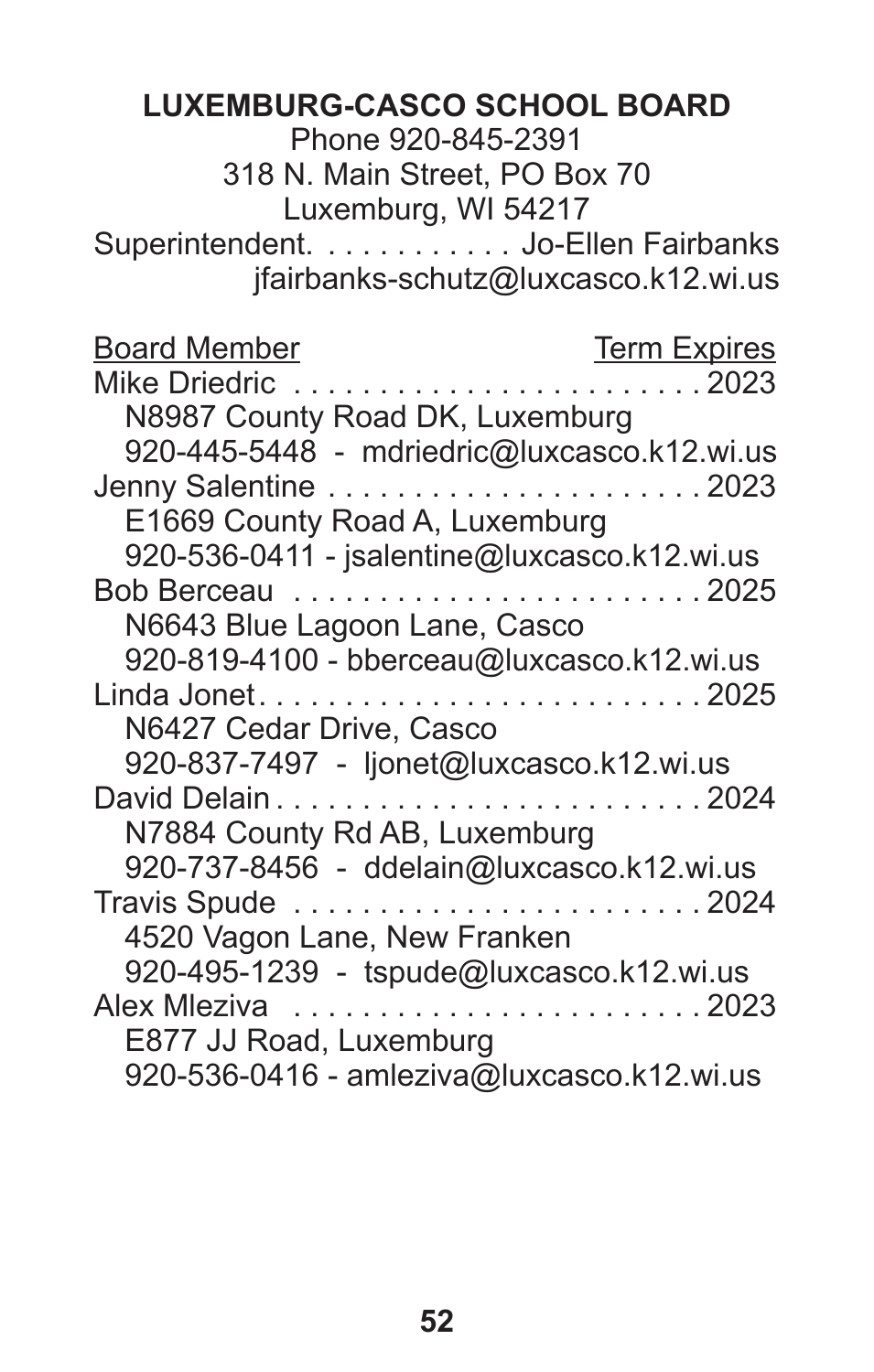# **FEDERAL GOVERNMENT DIRECTORY**

#### **Executive Branch**

| President Joe Biden          |  |  |  |  |  |  |  |  |  |  |  |  |  |
|------------------------------|--|--|--|--|--|--|--|--|--|--|--|--|--|
| Vice-President Kamala Harris |  |  |  |  |  |  |  |  |  |  |  |  |  |

#### **The President's Cabinet**

| Attorney General Merrick Garland               |
|------------------------------------------------|
| Secretary of Agriculture Tom Vilsack           |
| Secretary of Commerce Gina Raimondo            |
| Secretary of Defense Lloyd Austin              |
| Secretary of Education Dr. Miguel Cardona      |
| Secretary of Energy Jennifer Granholm          |
| Secretary of Health &                          |
| Human Services Xavier Becerra                  |
| Secretary of                                   |
| Homeland Security Alejandro Mayorkas           |
| Secretary of Housing &                         |
| Urban Development Marcia Fudge                 |
| Secretary of Interior Deb Haaland              |
| Secretary of Labor Marty Walsh                 |
| Secretary of State  Anthony Blinken            |
| Secretary of Transportation Pete Buttigleg     |
| Secretary of Treasury Dr. Janet Yellen         |
| Secretary of Veterans Affairs Dennis McDonough |

#### **Legislative Branch U.S. Senators from Wisconsin**

| 0.9. 99. 19. 19. 1                |
|-----------------------------------|
| Tammy Baldwin (D)                 |
| 717 Hart Senate Office            |
| Washington D.C. 20510             |
| 202-224-5653                      |
| 6 year term, expires January 2025 |

Ron Johnson (R) 328 Hart Senate Office Washington D.C. 20510 202-224-5323

6 year term, expires January 2023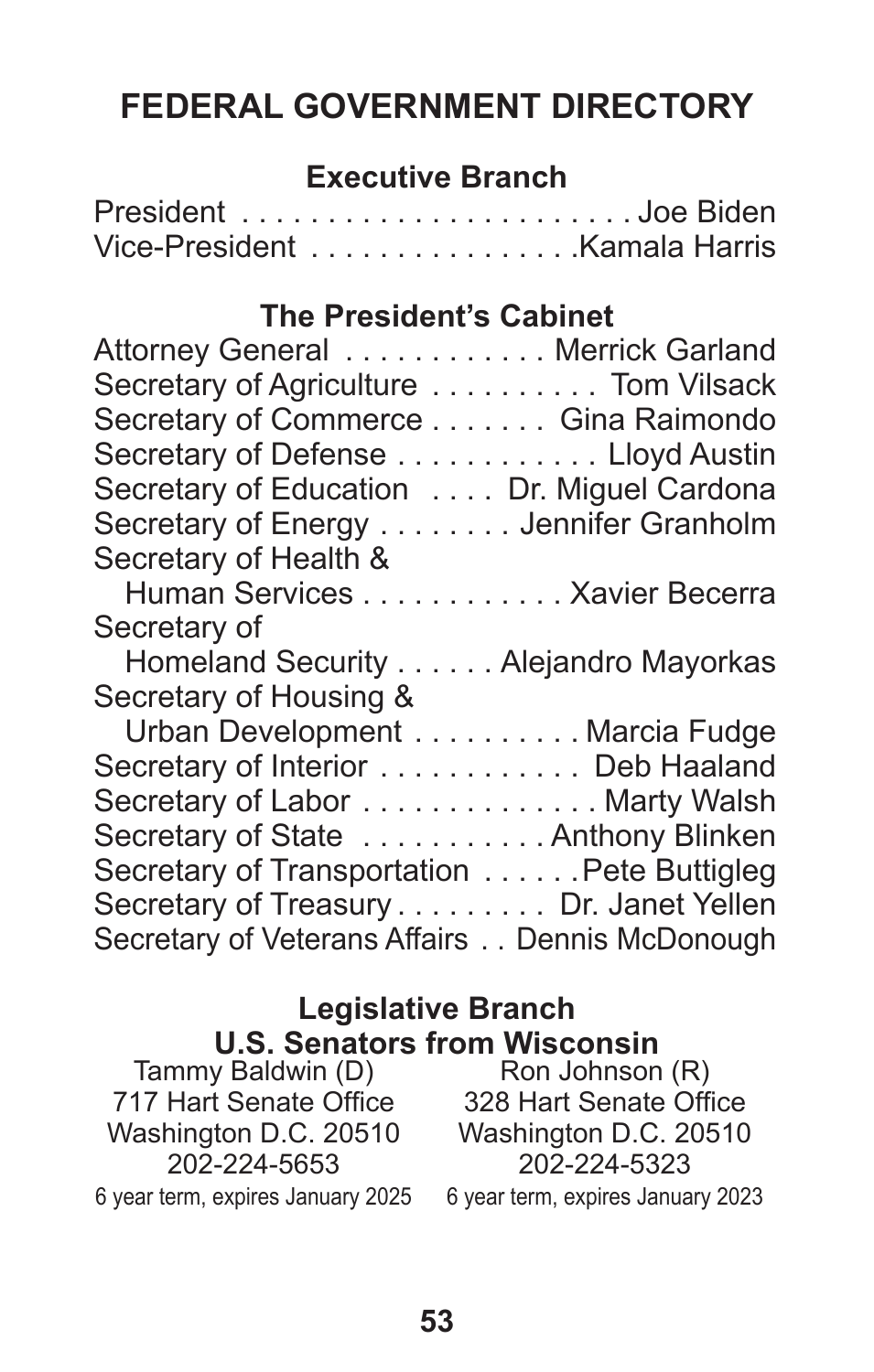#### **Members of Congress Wisconsin Districts**

| 1st - Bryan Steil(R) Janesville          |
|------------------------------------------|
| 2nd - Mark Pocan(D) Madison              |
| 3rd - Ron Kind(D) La Crosse              |
| 4th - Gwendolynne S. Moore(D). Milwaukee |
| 5th - Scott Fitzgerald (R Brookfield     |
| 6th - Glenn Grothman(R) Fond du Lac      |
| 7th - Thomas Tiffany (R). Wausau         |
| 8th - Mike Gallagher(R) Green Bay        |
|                                          |

#### **Eighth District Congressman**

Mike Gallagher (R) 1702 Scheuring Rd., Suite B, De Pere, WI 54115 Phone 920-301-4500 or – 1230 Longworth HOB, Washington D.C. 20515 Phone 202-225-5665

#### **Judicial Branch United States Supreme Court**

Chief Justice . . . . . . . . . . . . John G. Roberts, Jr. Associate Justices Sonia Sotomayor Clarence Thomas Elena Kagen Samuel A. Alito Jr. Stephen G. Breyer\* Neil Gorsuch Brett Kavanaugh Amy Coney Barrett \**Ketanji Brown Jackson will be replacing Stephen G. Beyer in the summer of 2022*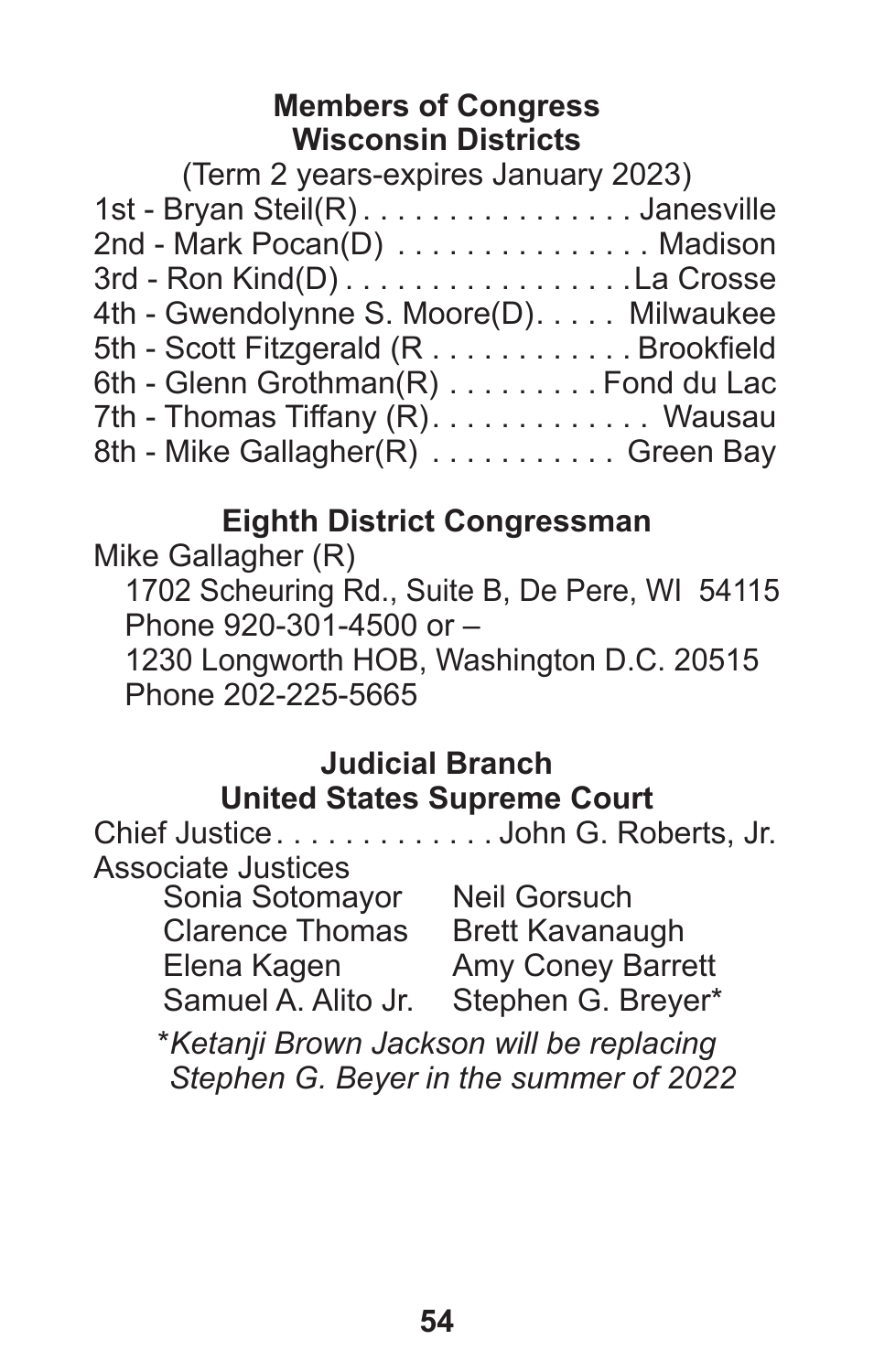# **STATE GOVERNMENT**

#### **Executive**

(Term: 4 years - expires January 2023) Governor . . . . . . . . . . . . . . . . . . . . Tony Evers (D) PO Box 7863, Madison, WI 53707-7863 608-266-1212 - govinfo@wisconsin.gov Lieutenant Governor . . . . . . Mandela Barnes (D) Secretary of State. . . . . . . Douglas LaFollette (D) State Treasurer. . . . . . . . . . Sarah Godlewski (D) Attorney General . . . . . . . . . . . . . . Josh Kaul (D) Supt. of Public Instruction . . . . . . . . . . Jill Underly (Term: 4 years - expires 2025)

## **Legislative**

#### **State Senator, First Senatorial District**

(Term 4 years-expires January, 2023) André Jacque

Madison Phone: 608-266-3512

Madison Address:

State Capitol, PO Box 7882

Madison, WI 53707-7882

E-Mail: Sen.Jacque@legis.wisconsin.gov

#### **Member of Assembly 1st Assembly District**

(Term 2 years-expires January 2023) Joel Kitchens (R) . . . . . . . . . . . . . . Sturgeon Bay Madison Phone: 608-266-5350 Madison Address: State Capitol, Room 10 West, PO Box 8952 Madison, WI 53708-8952

E-Mail: Rep.Kitchens@legis.wisconsin.gov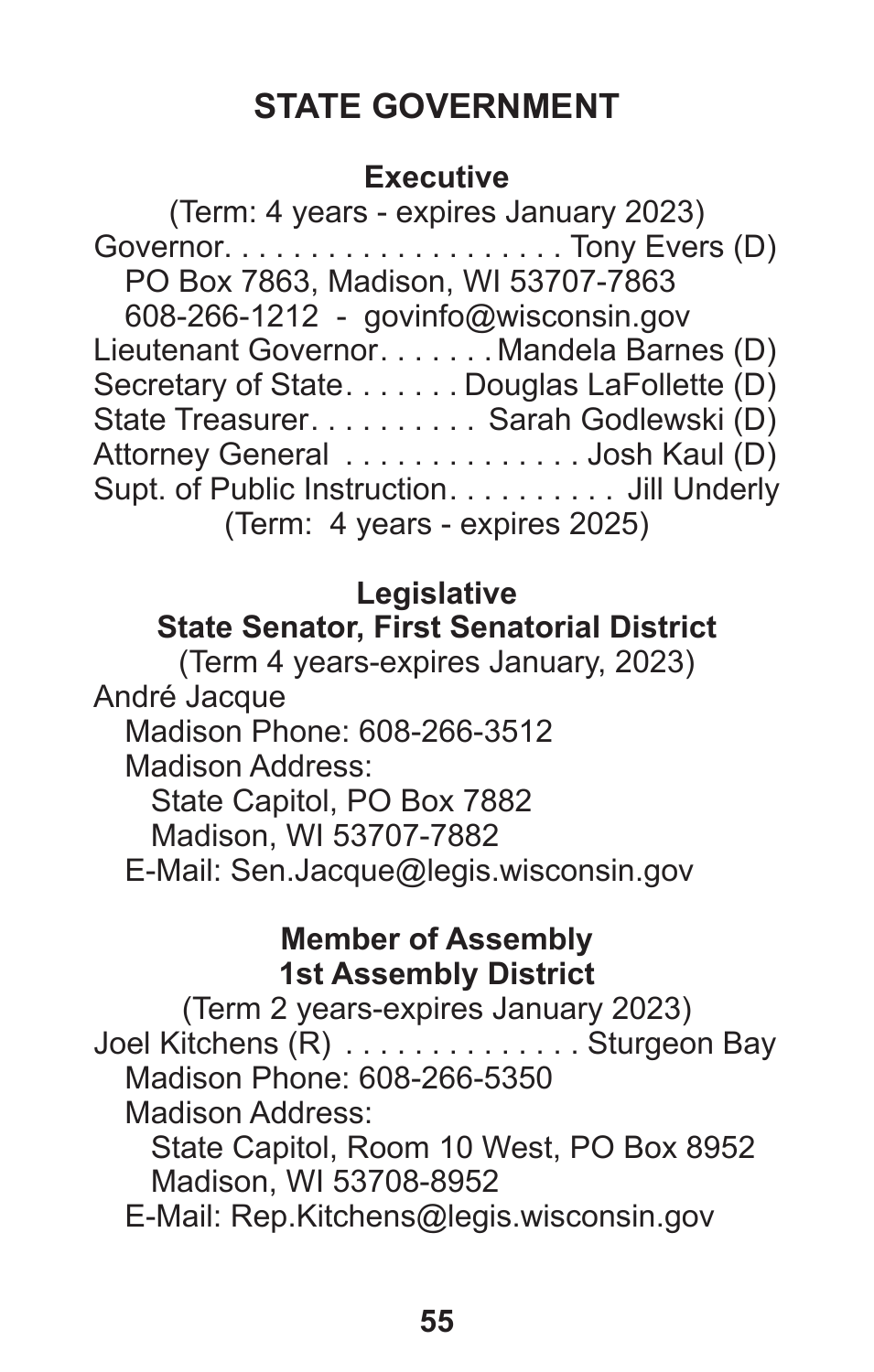#### **Judicial State Supreme Court** (10 year terms)

Chief Justice:

| Annette K. Ziegler. July 31, 2027                       |  |
|---------------------------------------------------------|--|
| Patience D. Roggensack July 31, 2023                    |  |
| Ann Walsh Bradley July 31, 2025                         |  |
| Rebecca G. Bradley $\ldots \ldots \ldots$ July 31, 2026 |  |
| Jill Karofsky  July 31, 2030                            |  |
| Brian Hagedorn  July 31, 2029                           |  |
|                                                         |  |

# **COURT OF APPEALS DISTRICT III**

(6 Year Terms)

| Thomas M. Hruz July 31, 2028 |  |
|------------------------------|--|
| Greg Gill, Jr. July 31, 2027 |  |
| Lisa K. Stark July 31, 2025  |  |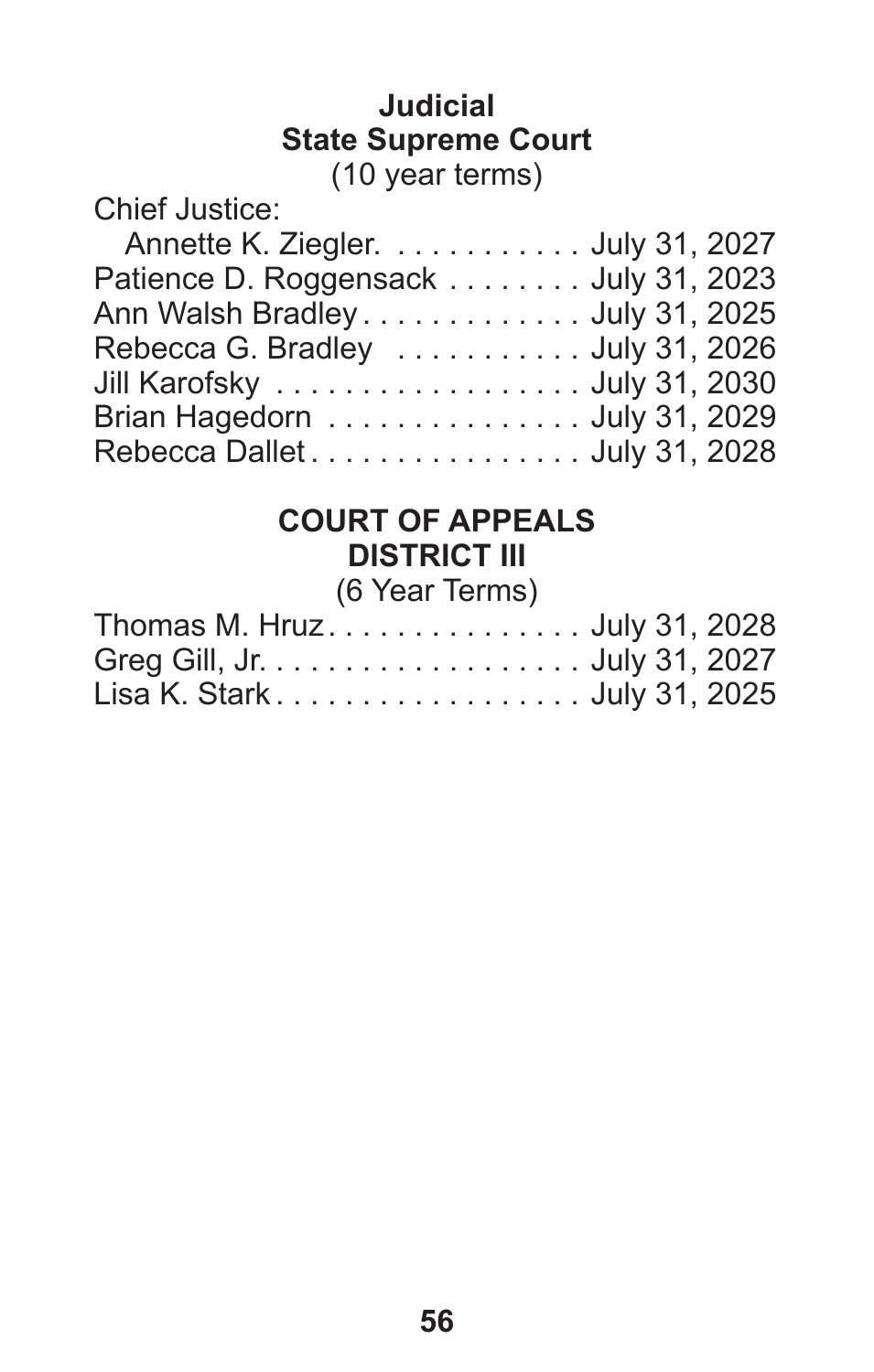The following are excerpts from the Overall Economic Development Plan adopted for Kewaunee County by the Kewaunee County Board of Supervisors on January 18, 1997.

### **PROFILE OF KEWAUNEE COUNTY**

 Kewaunee County's landscape is generally undulating to gently rolling. The county has a total of 331 square miles, making it the 65th largest out of 72 counties. It lies on a limestone rock layer known as the Niagara escarpment, which drops sharply toward Green Bay while sloping gently across the county to Lake Michigan. Glacial action was responsible for the outstanding topographic feature, a scenic kettle moraine belt that runs through the central part of the county. This belt extends, almost continuously, southward to Walworth County on Wisconsin's southern boundary. Clay loams are the dominant soil type found within the county.

 The annual precipitation in the county is 31 inches, about half an inch under the state average. The growing season in Kewaunee County in 1996 was from April 1 to October 5, a total of 188 days (WI Department of Agriculture, Trade, and Consumer Protection).

 The county is only moderately urbanized. About one-third of the population resides in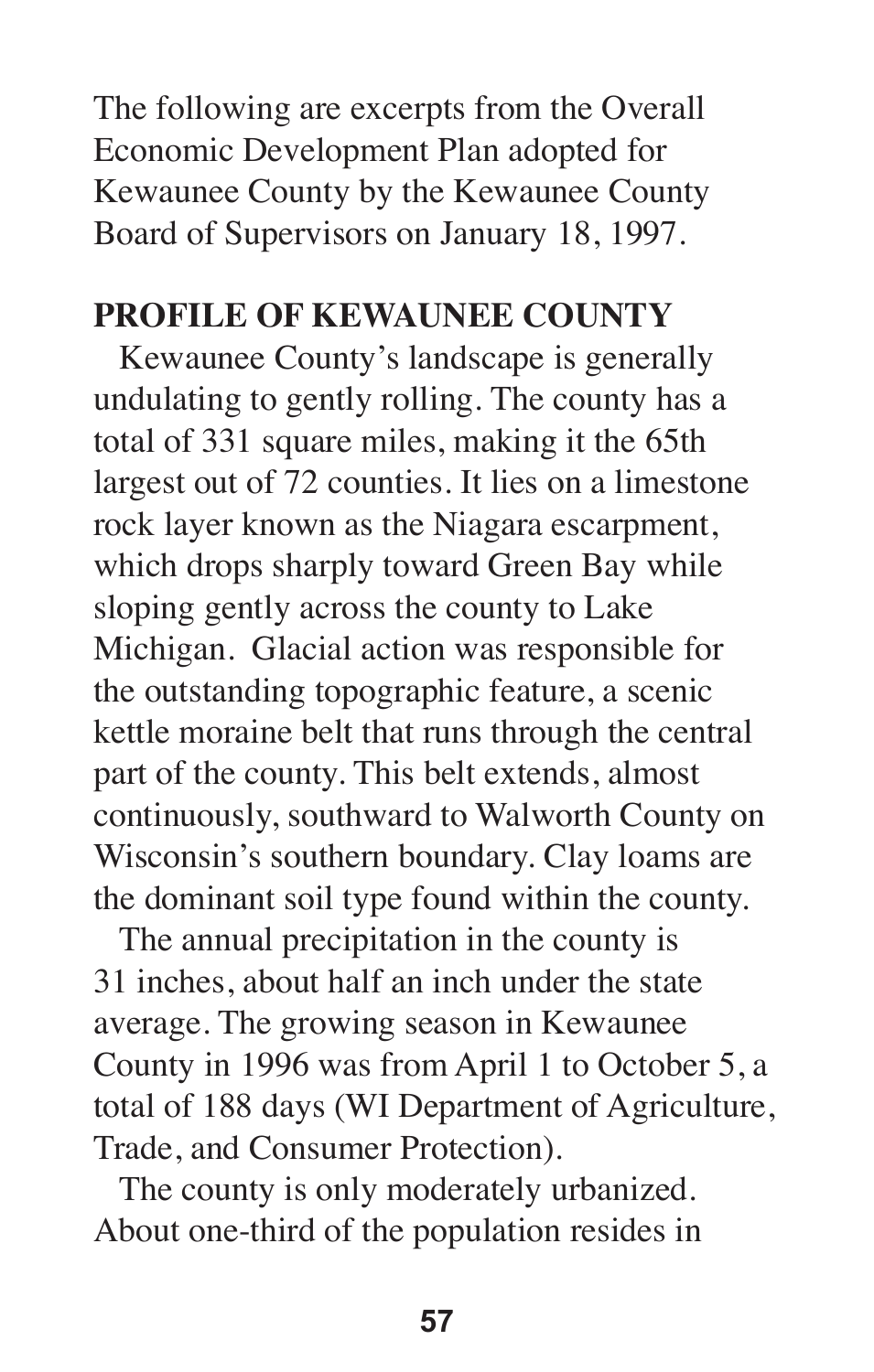two urban centers, Algoma and Kewaunee. The village of Luxemburg is rapidly becoming a third urban center in the county. The county population density of 58 persons per square mile in 1995, is well above what would be considered typical of Wisconsin agricultural counties, but less than the state average of 94 persons per square mile.

 Algoma, the largest city in the county, is about 114 miles north of Milwaukee. The county's close proximity to Door County, Green Bay and the Fox Cities has helped to create a favorable business and recreational environment.

 The total population of Kewaunee County in 1990 was 18,878. From 1980 to 1990, the population decreased by 3.4 percent; however, during the period 1990 to 1996, Kewaunee County increased its population by 2.7 percent, with a positive net migration rate of 1.5 percent. The fastest growing portion of the county was the Village of Luxemburg which increased by 331 persons, or 32 percent, between 1980 and 1996.

 According to the 1990 census, the county has 28.2 percent of its population in the 'under 18' age group as compared with 26.4 percent at the state level. It also has a higher percentage in the 65 and older group recorded at 15.8 percent and 13.3 percent, respectively. Compared to the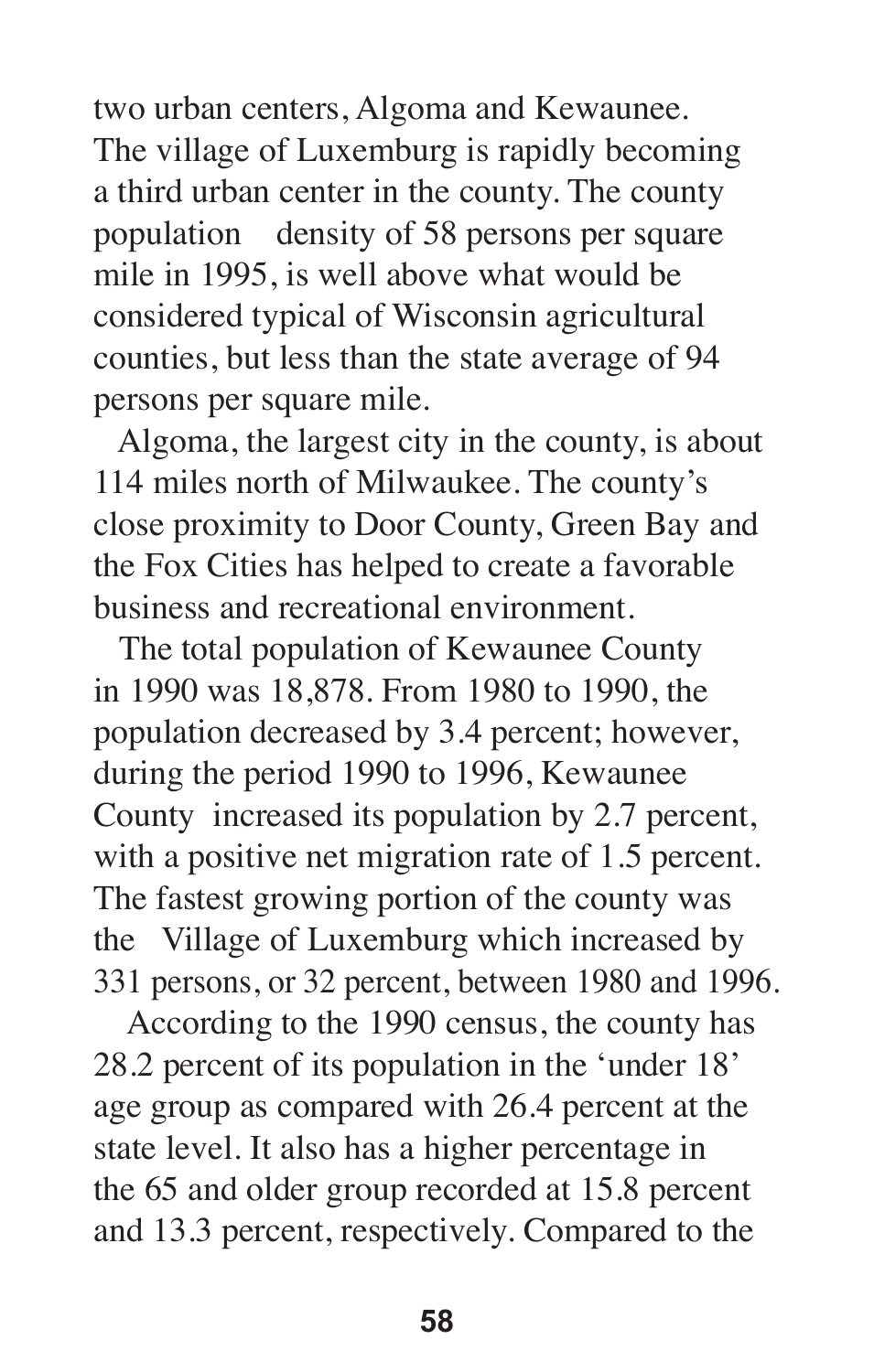state, a lower percentage of the population of the county was in the 18 to 44 age group. Both the county and the state had 18.2 percent of their total populations in the 45 to 64 age group.

 The population of the county is projected to increase by 964 persons, or 5.1 percent, between the years of 1990 and 2020. The state is projected to grow by 16.1 percent during the same period. The natural increase of the population within the county is projected to slow down, possibly due to its aging population and a relatively smaller percentage of residents within the childbearing age.

 There were 14,138 persons within Kewaunee County that were of working age (16 years and older). The estimated number of county residents in the civilian labor force was 9,660 workers, of which 55.7 percent were male and 44.3 percent were female. Sixty-eight percent of these workers worked within the county itself. In 1996, the annual average unemployment for the county was 3.7 percent.

 Median household income for the county, recorded at \$26,927, was below the state average of \$29,442. The average weekly wage rate in 1996 for all industries in the county was \$336.33. The manufacturing average weekly wage rate was \$457.48.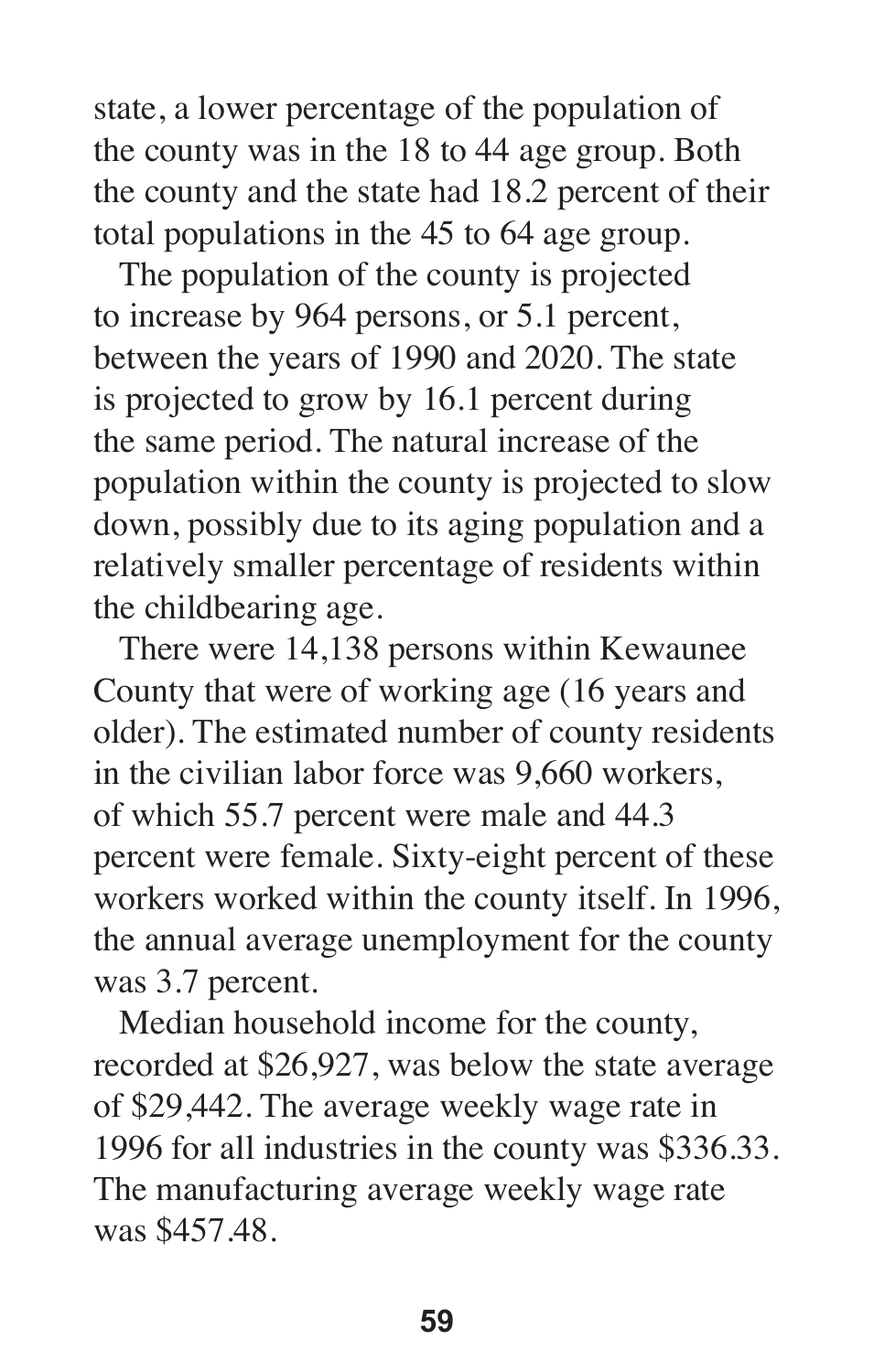Kewaunee County was visited by early French explorers, and a trading post was established on the Kewaunee River late in the 18th century. Extensive settlement did not begin until the 1850's. The county was heavily forested, and lumbering was the first large-scale economic activity. Wood products have long been a major industry in the county, despite the fact that there is not much local timber. This employment sector continues to be one of the largest employers in the county in the 1990's. In 1995, wood products accounted for 13.6 percent of the manufacturing jobs, with 12.1 percent in the lumber and wood products group (except furniture), and 1.5 percent in the furniture and fixtures group. Next to wood products, the miscellaneous plastics manufacturing, fabricated metal, and machinery (except electrical) groups provide the most manufacturing jobs.

 Manufacturing made substantial gains both in absolute terms and relative to the state between 1986 and 1996. The 1996 figures show a county growth of 21.1 percent over the ten year period in this sector. It should be noted that not one manufacturing industry produces a product which is consumed locally to a significant extent. Virtually all manufacturing activity is export oriented and consequently tied directly to national economic surges and declines.

**60**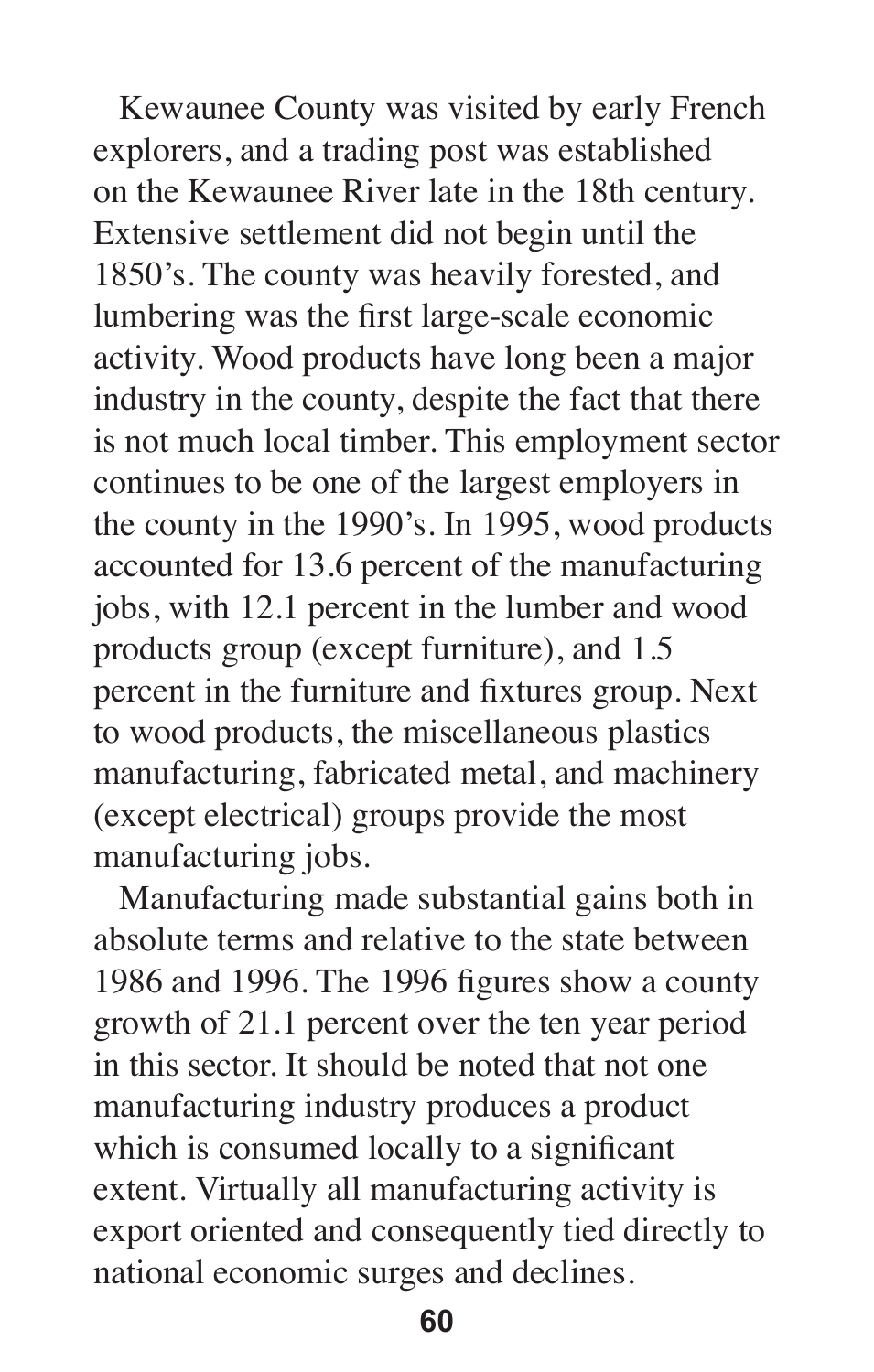Agriculture continues to have a strong influence on the residents of the county. The number of farms in Kewaunee County is declining, yet the average size per farm and the total acres of farmland are increasing. Ninetyeight percent of these farms are still individually, family, or partnership owned.

 Eighty-eight percent of the land is still in farms. The average value of an acre of farm land in 1994 was \$960. Milk production in the county was reported to be 16,100 pounds per cow as compared to the state production of just 15,397 pounds.

 It is noteworthy that farming is both a basic and a non-basic (export) activity. Farmers produce many of their own inputs (feed and fertilizer for example) and sell to food processing and dairy plants in the county.

 Other important employment sectors in the county include the service and the retail trade sectors. The majority of service sector employment includes employees in the public school system while the majority of employment in retail trade includes employment from eating and drinking establishments and grocery stores.

 In general, the economic base of Kewaunee County is dominated by agricultural and manufacturing employment. Rural Kewaunee County is the center of agricultural employment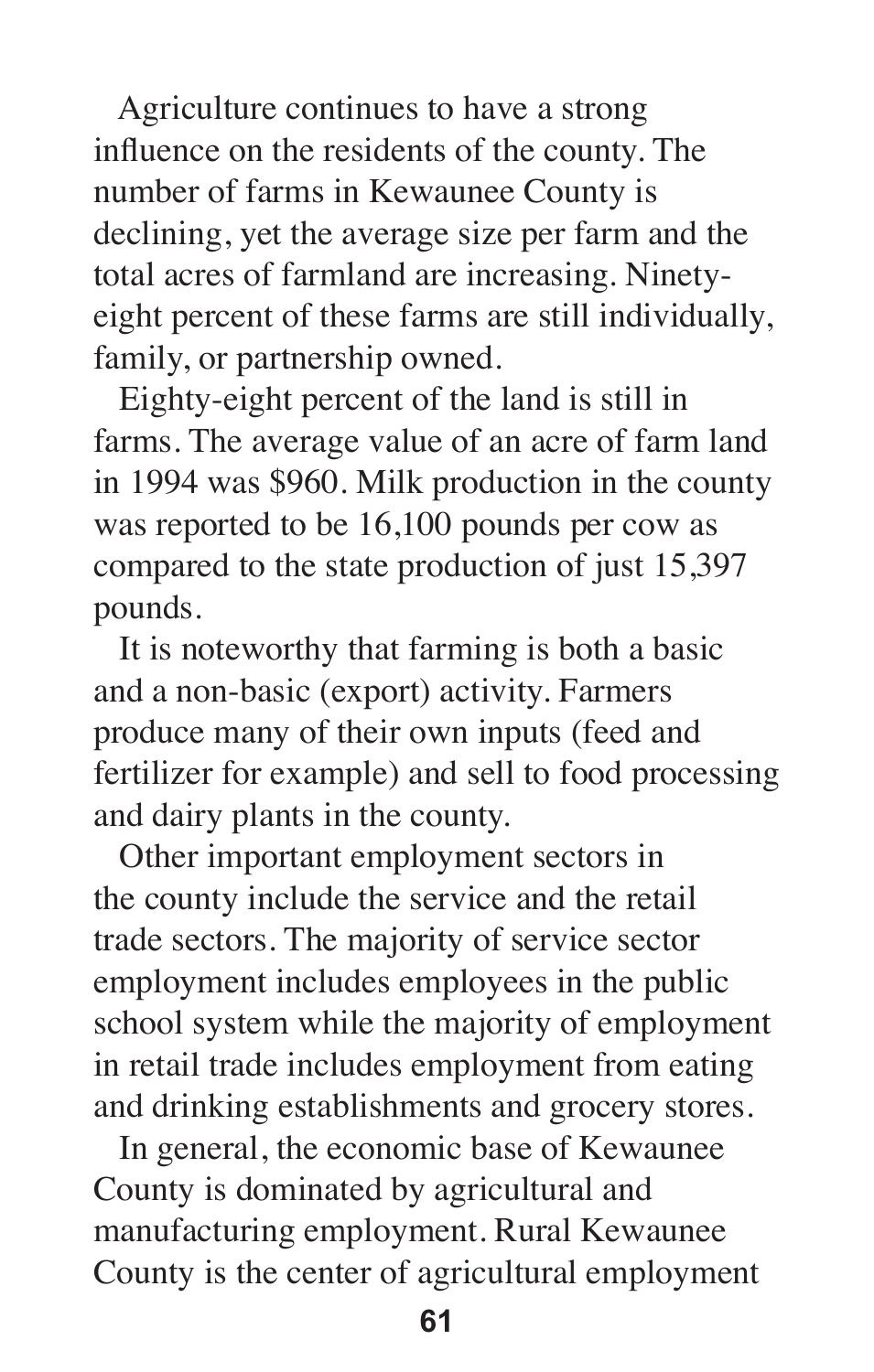and the communities of Algoma, Kewaunee, and Luxemburg contain the major pockets of manufacturing employment.

## **Excerpts from KEWAUNEE COUNTY HISTORY**

 "Missionaries visited the site of the present city in 1674 and Jacques Veau, a French trader, is said to have established a 'jack-knife' trading post at the mouth of the Kewaunee River as early as 1796, but little account was made of the place until some time in the '30's when an unknown explorer picked up something in the lowlands near the mouth of the river that he thought was gold. Further examination by impractical experts tended to confirm the rapidly spreading rumors of rich deposits of precious metal and a perfect 'gold fever' resulted with such men as John Jacob Astor, Gov. Doty, Gov. Beals, Joshua Hathaway, Gen. Ruggles, and Salmon P. Chase, ex-Chief Justice of the United States, becoming interested in property which sold as high as \$1,000 an acre. It seems odd enough at this time, but in 1836 the rivalry between Kewaunee and Chicago was very strong and speculators found it hard to decide which field was best for investment. However, the gold didn't 'pan out' and 'gold fever' soon passed into history.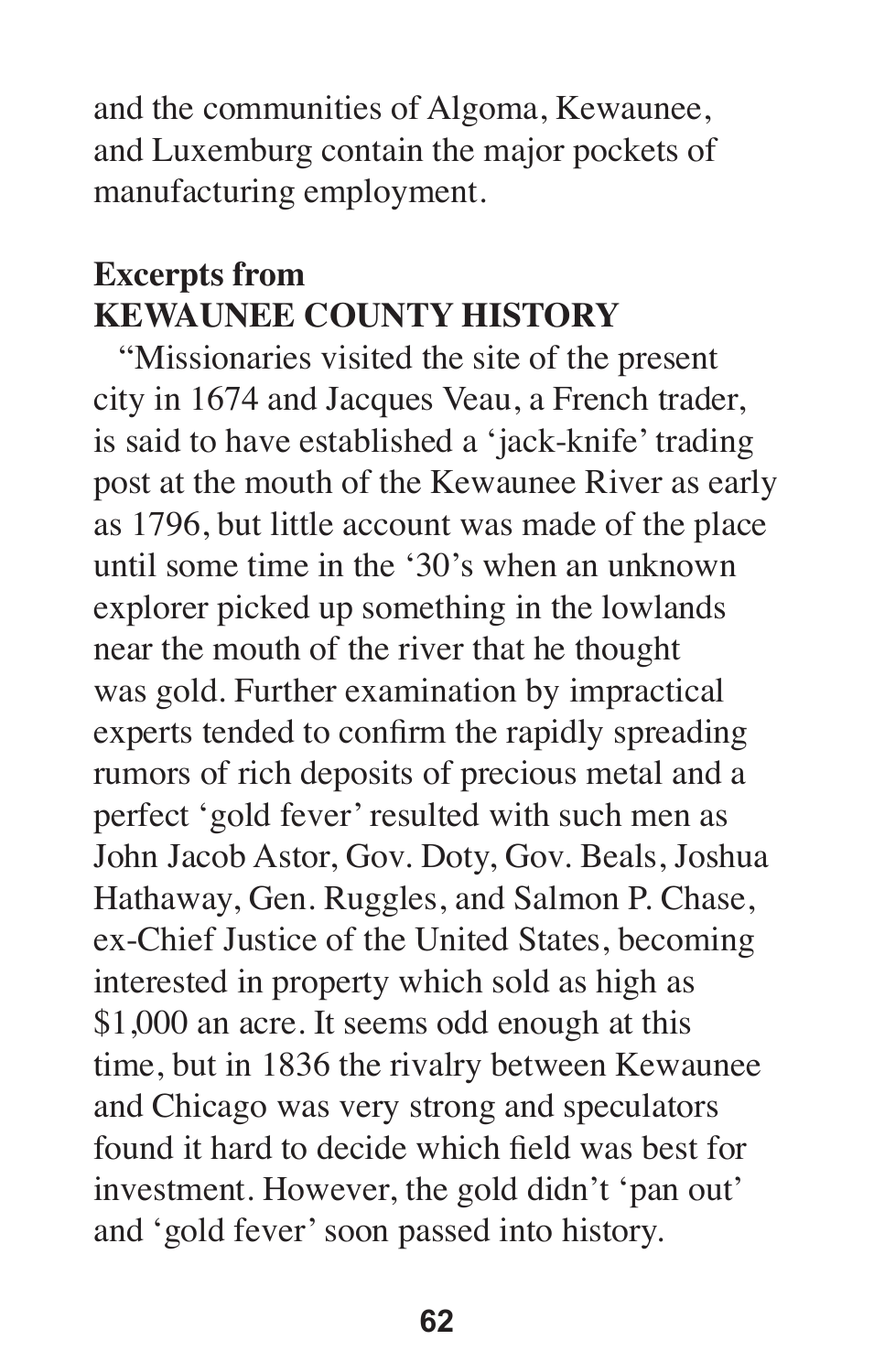"The first practical settlement at Kewaunee of which there is any knowledge, was made by Montgomery & Patterson of Chicago immediately after the government survey, which was made by Joshua Hathaway. They built a mill on the Kewaunee River about three miles from its outlet. After the mill was built, they were unable to stock it with supplies and it was deserted by workmen the following winter. The mill property reverted to the original owner of the land, Mr. Hathaway, and remained uninhabited until 1843 when it was purchased by John Volk of Illinois. The mill and the few houses surrounding it had been damaged to a considerable extent by the Indians who had made it a fishing resort in season, but it was fitted out again and a cargo of lumber was produced in 1843. The nearest neighboring towns were Two Rivers, 25 miles south, and Green Bay, 30 miles west. Freight rates were high and vessels were scarce, and it was necessary to build a boat to haul the lumber to Chicago. In 1850-1851, a pier was built into the lake. After that, there was less difficulty in shipping lumber and Mr. Volk began branching out a little, building a water mill in the river above the old one and erecting a steam mill at the lake. When that was completed, steamboats landed at the pier and weekly and daily intercourse was had with the neighboring towns.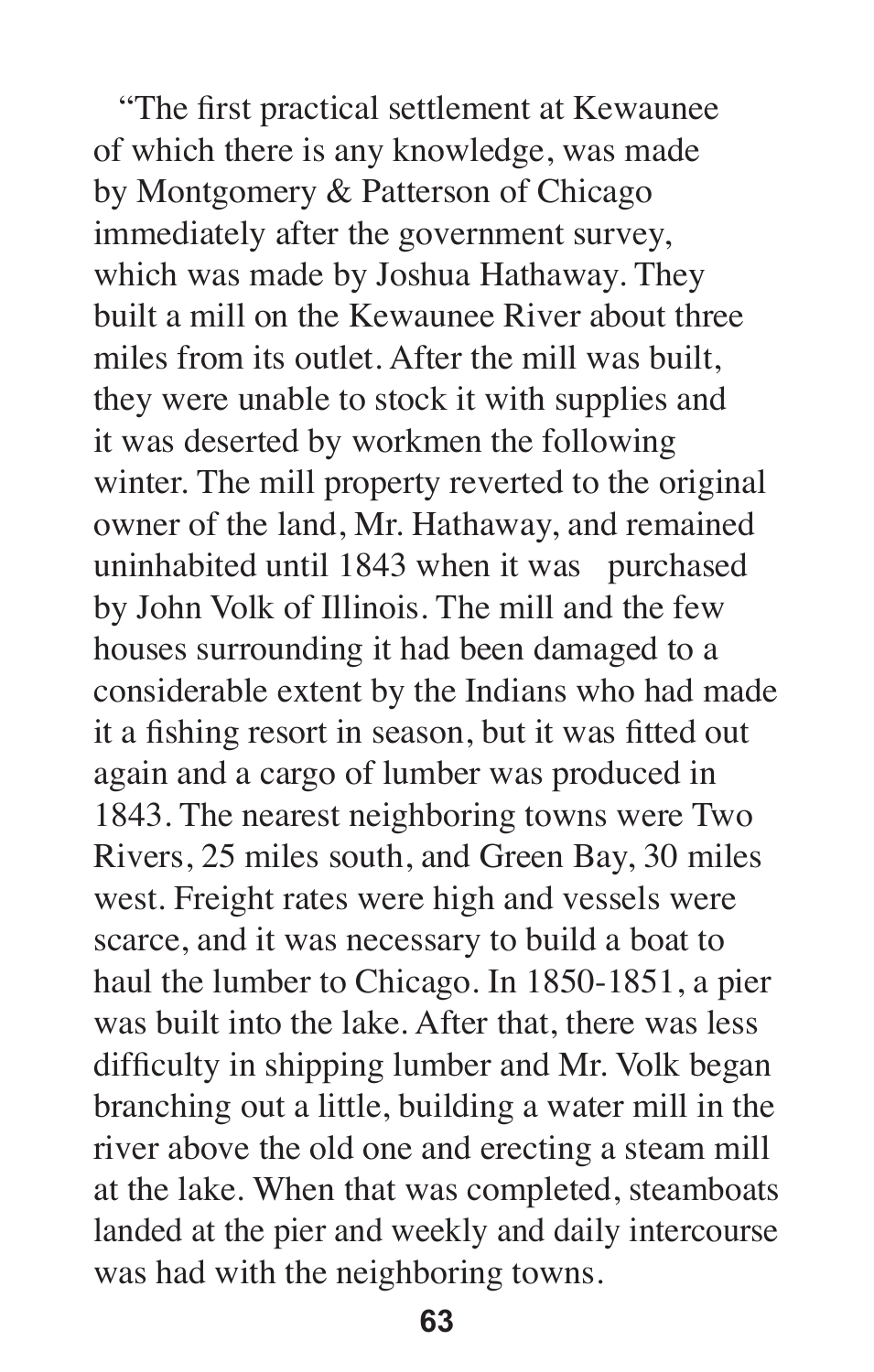"From 1853 to 1858, many pioneers who were prominently identified with the early history of the community, came here and settled, and after that Kewaunee began to make visible progress. By the act of the legislature on April 16, 1852, Kewaunee County was set off from Door, but was not really organized until November 4th of that year. When the first election of officers was held, L. P. Fisher was elected county treasurer, John McNally county clerk, Dr. Levi Parsons register of deeds, G. W. Elliot surveyor, S. Chapel coroner, and John A. Daniels assemblyman.

 "The first meeting of the County Board was held on November 11, 1856 and there were present Abner Cory of Kewaunee, John H. Scott of Sandy Bay, and J. A. Default of Wolf River. Mr. Cory was elected chairman.

 "A resolution was passed organizing from and after April 1, 1857, the towns of Carlton, Frederickton, Montpelier, Coryville, Casco, Kewaunee, Wolf, and Red River. On May 10, 1859 the Town of Wolf was changed to Ahnapee.

 "The first county buildings were erected soon after the county was organized and were located on Ellis Street in the City of Kewaunee in the block east of Milwaukee Street on the north side of the street. They served the purpose for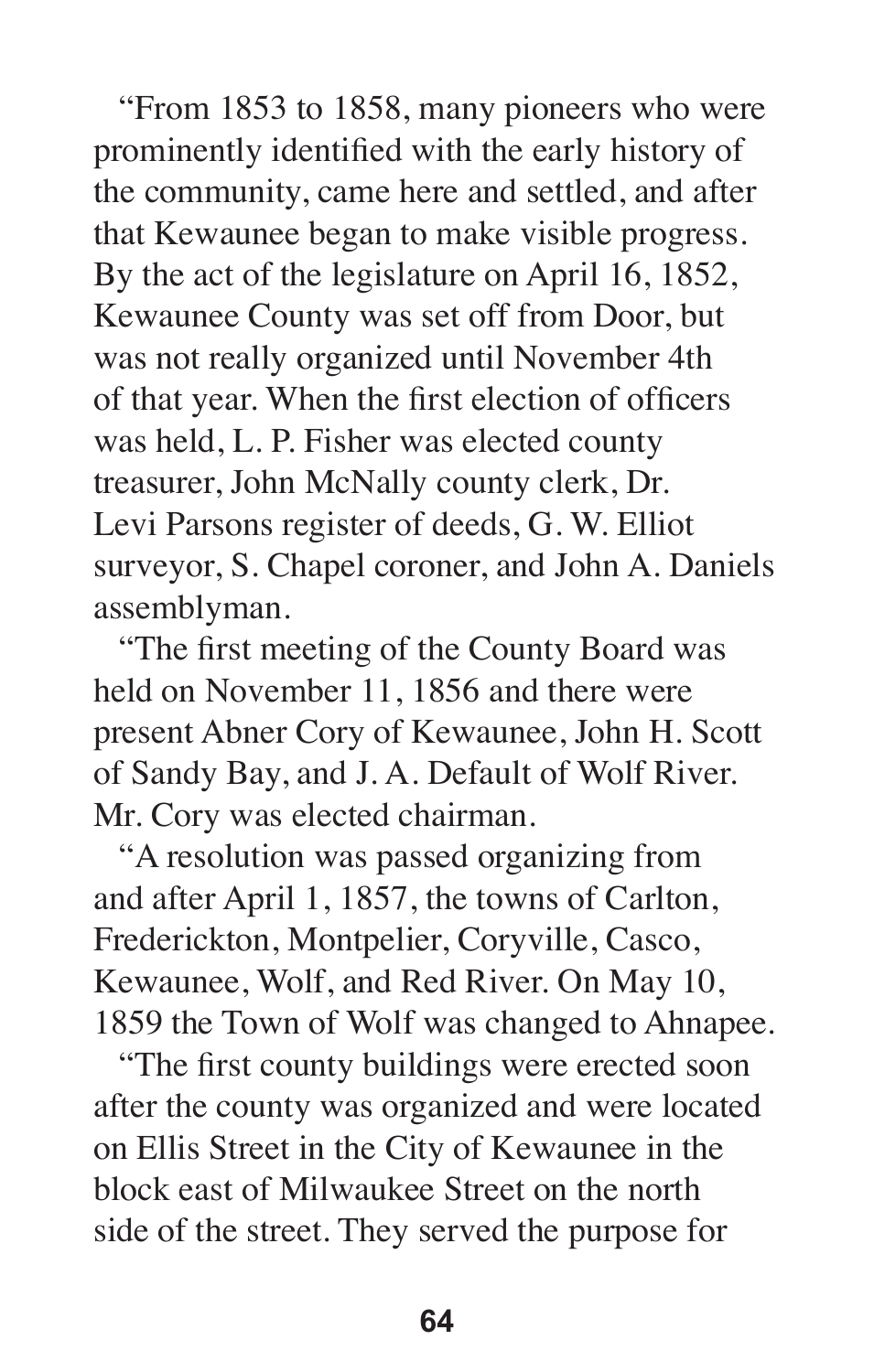which they were intended until 1873 when a new, substantial structure was built at a cost of \$12,000. In 1876, a county jail and sheriff's residence was also erected at a cost of \$6,000.

 "In 1902, the county board realized the need of a more modern and larger court house to accommodate the increasing business of the county and authorized the rebuilding of the structure which was enlarged and remodeled at a cost of \$35,000. John M. Borgman was chairman of the Board at the time and Jos. F. Valecka was county clerk. In 1938 the court house was further enlarged at a total of \$68,000.

 "The old life of the missions and the legends of the fur trade have thrown a fascinating glamour of mystery and adventure about the shores of Lake Michigan and the legends pertaining to the early history of Kewaunee are as interesting as any. In the days when the Algonquin paddled his birch bark canoe along the lonely shores of the lake or made his way through trackless forests to the French settlement at Green Bay to the west, it was a notable Indian resort. Tradition asserts that on the lake bluffs, on the north side of the river, a fierce and bloody battle was fought in which an entire tribe was exterminated.

 "Relics of some such conflict are still found there. As to the exact translation of the Indian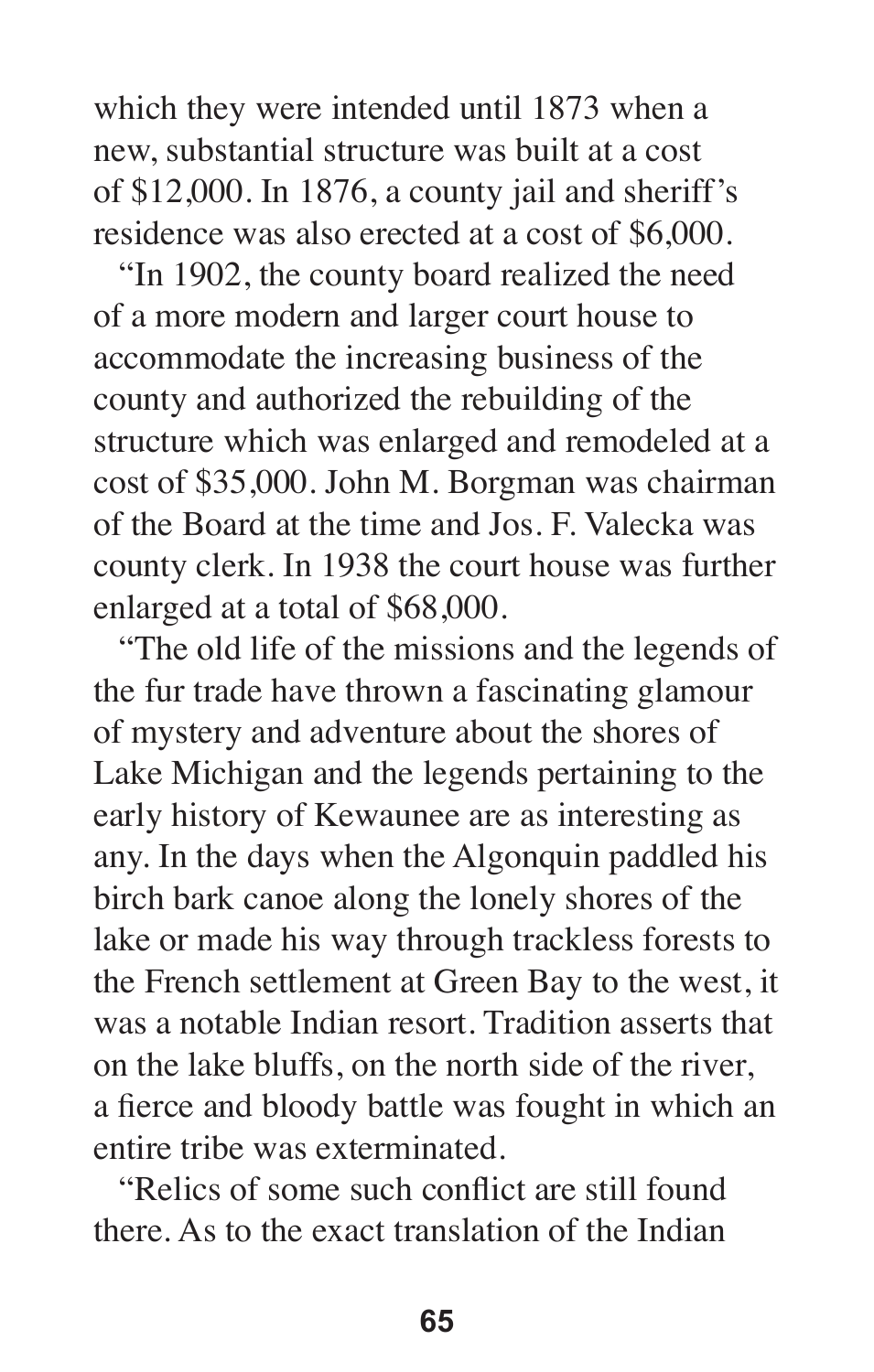name 'Kewaunee' authorities differ. It is said to signify 'go around' while some allege that it is the Algonquin name for 'wild duck'. The weight of authority is, however, in favor of the former definition."

## **Excerpts from KEWAUNEE IN THE 60'S**

 "Kewaunee was incorporated as a village on April 30, 1872 and R. L. Wing was elected its first President of the Village Board. The city was incorporated April 3, 1883 and Vojta Mashek was elected the first mayor.

 "The Kewaunee, Green Bay & Western Railroad, of which the city is the eastern terminal, was completed on October 20, 1891 and it offers one of the most direct and shortest transcontinental routes for carrying grain, flour, and lumber of the northwest eastward, and the coal supply and other traffic from the east to the west. Carferry connection is established here with boats of the Ann Arbor and Pere Marquettte lines and packet freight service was offered from west shore ports by the steamers of the West Ports boat line.

 "An early settler in reminiscent mood, some years ago, gave this vivid picture of Kewaunee and its pioneers, its early business, and its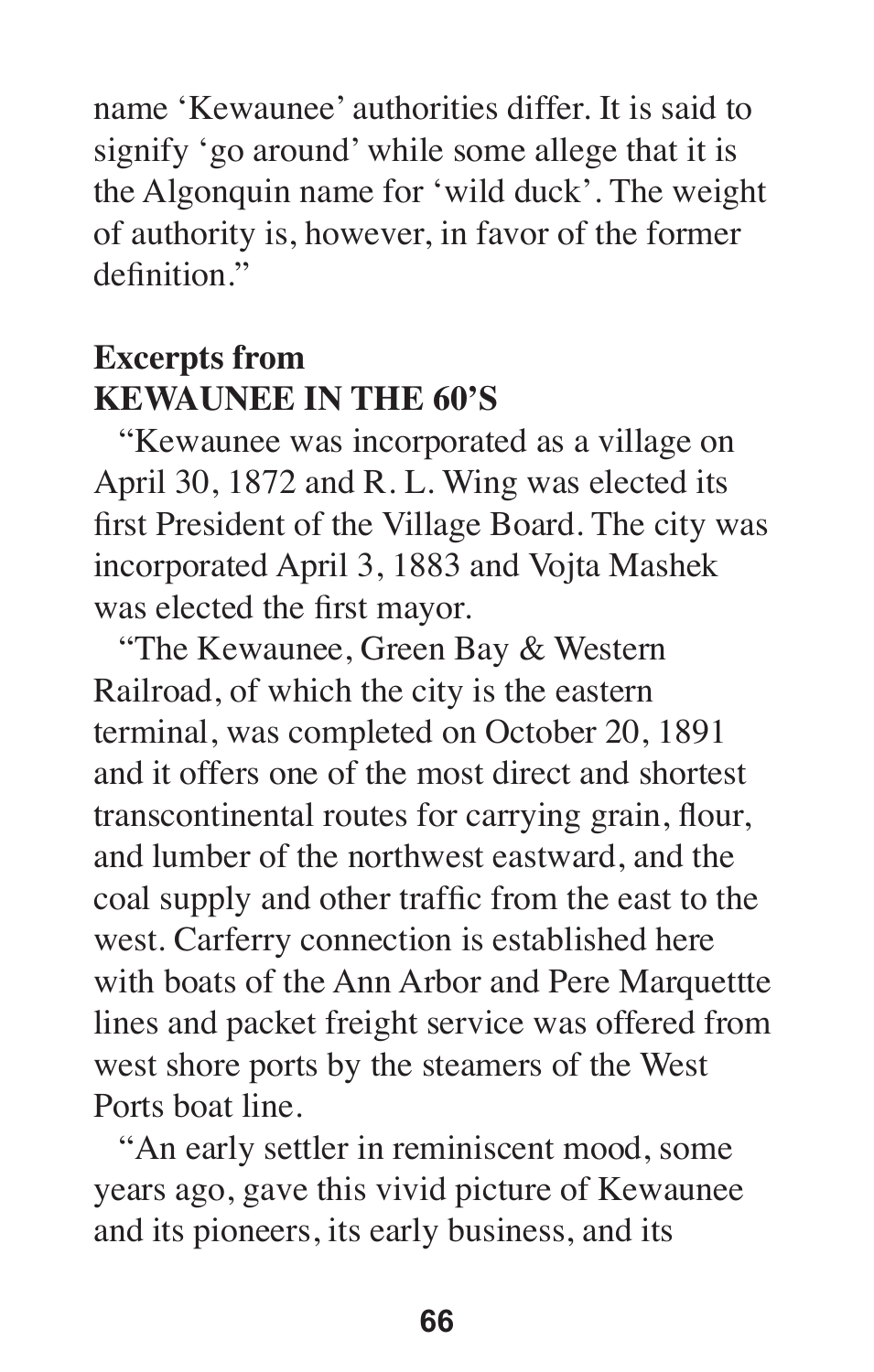activity in the late 60's. He came to Kewaunee from the north and his first impressions of the thriving hamlet are strikingly told:

 "Approaching from the north, we had passed through the Irish settlement where lived the McGowans, the Murphys, the Sheas, the Shinnicks, the Shannons, and the Fitzgibbons. We had just met Malachay Shannon and inquired the distance to Kewaunee and the answer had returned in a brogue so rich it could be cut with a knife, "It's half an hour win the roads are good, jist over old mon Balckwell's hill in the swamp under the hills beyant."

 "Arriving at the top of 'Old Mon Blackwell's Hill', the panorama of Kewaunee laid before us. Just ahead was the sawdust road across the dump over which the Kewaunee River was spanned by two bridges, while a third led from the dump to the spit of land along the beach know as 'the point'. The Point was an imposing part of the village. Upon it were built some forty or fifty houses and shacks and shanties, none two stories high, while perhaps some twenty mackinaws were hauled out for the winter along the banks of the river. French-Canadian was the language of the inhabitants of the Point and they lived mostly by fishing in the summer and by labor in the lumber camps in the winter. The one outstanding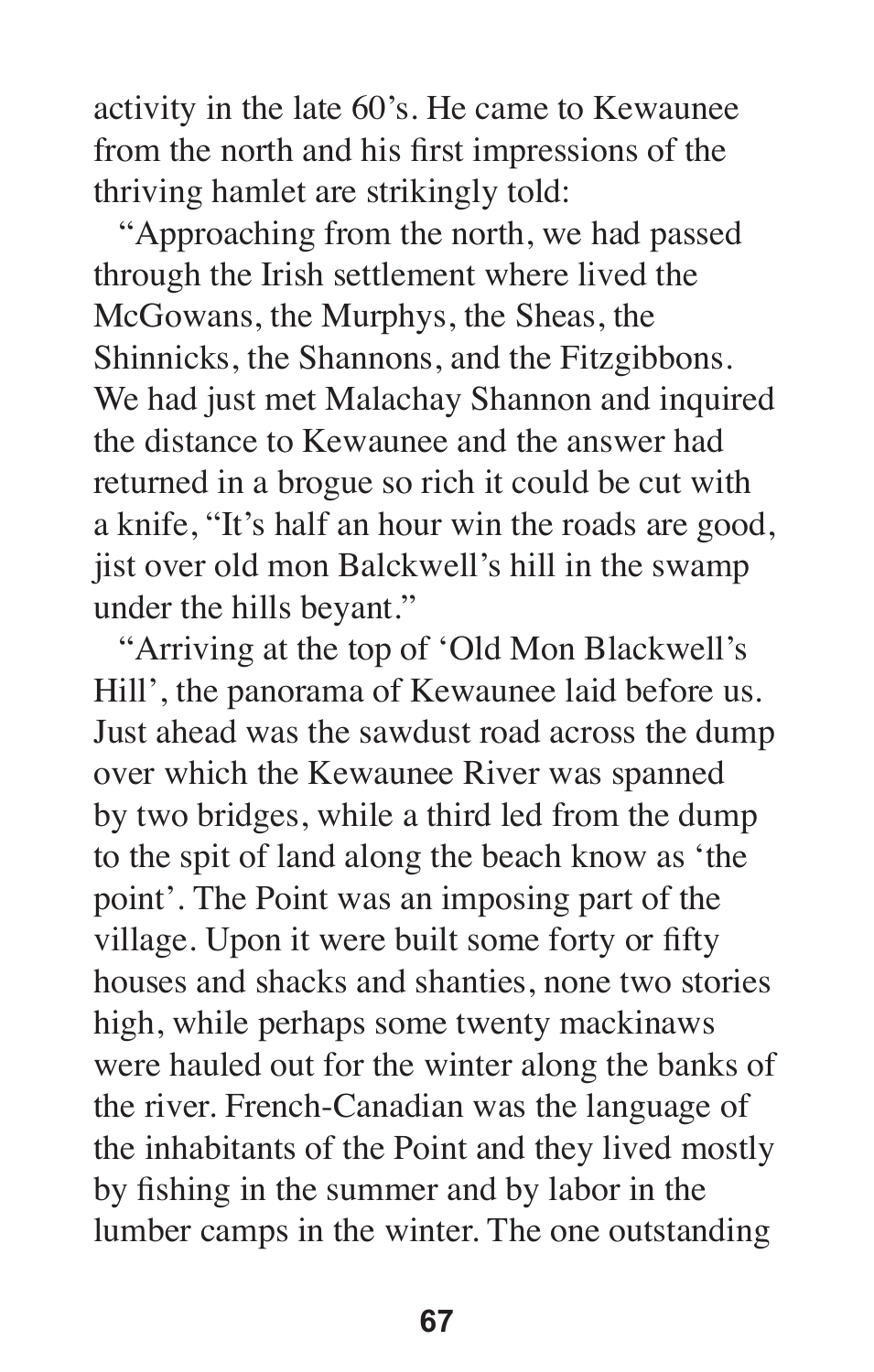object in the straggling little collection of houses was the mill located where the Coast Guard Station now stands. All of Kewaunee, except those engaged in trade, lived by, for, and upon the mill. It was then the property of Slauson, Grimmer, & Co.

 "Ellis Street presented a busy scene of activity and the modern residents of Kewaunee will be surprised to know that Kewaunee of 100 years ago did as much buying and selling, if not more, than in this day. It was the center of the cedar and wood trade for thirty miles to the west and hundreds of loads of ties, wood posts, and other forest produce from the Belgian Settlement, from Brown County, and all points west and southwest came to the village daily. On many days the streets would be so crowded with travel that it was only with some difficulty that one could drive through.

 "Shouts of neighborly greetings and lively scenes of activity and trade were on every hand. The language was - well it wasn't English. German, the shrill Bohemian, the excitable French, and the happy Belgian made a bedlam that was akin to a riot."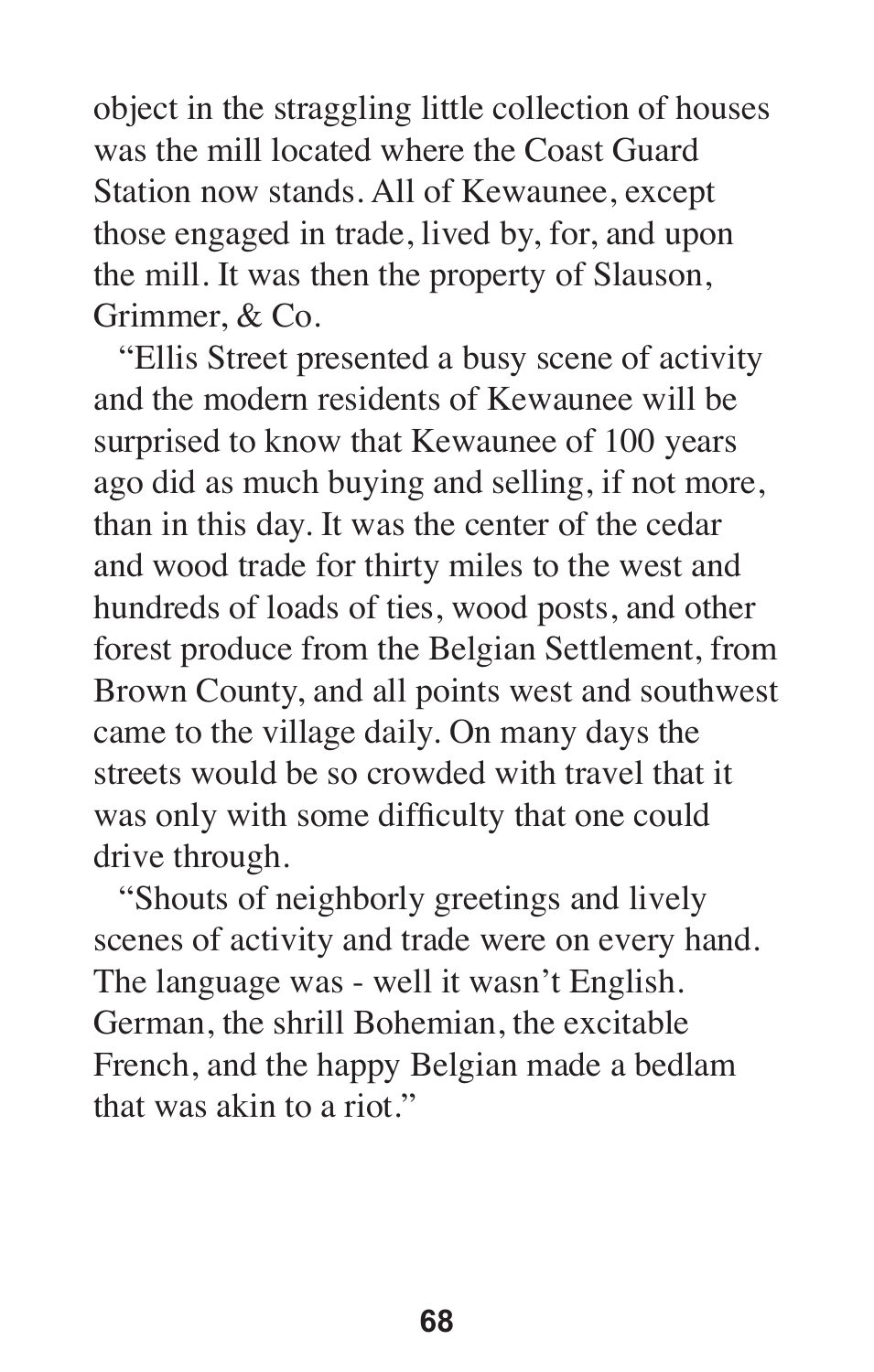## **HOW THE TOWNS WERE NAMED**

 Kewaunee was the original town and the first political unit of the county. Its first town meeting was held at the home off John Volk as early as 1852, it being at that time attached to Manitowoc for judicial and political reasons. The original name of the place had been given it by the Indians, but some early navigator gave it the name "Wood's River" and it was so designated upon several of the early maps. When Joshua Hathaway, civil engineer, made the government survey in 1835-36, he rescued its Indian name and caused the place to be again called Kewaunee on his maps and reference notes.

 It was Mr. Hathaway who laid out Kewaunee County and some of the maps which he made are still in use and considered accurate.

 Upon the organization of the county in 1856, for political purposes there were established three towns, Kewaunee, Wolf River, and Sandy Bay. The Town of Wolf embraced what is now Algoma, Ahnapee, Lincoln, and Red River and it took the name from the Indian appellation of "Ah-ne-pee" or Wolf River. Later, when a village was platted at the mouth of the Wolf, the old Indian name of "Ah-ne-pee" was restored and it was so named and written until 1873 when it was changed to "Ahnapee". Some twenty years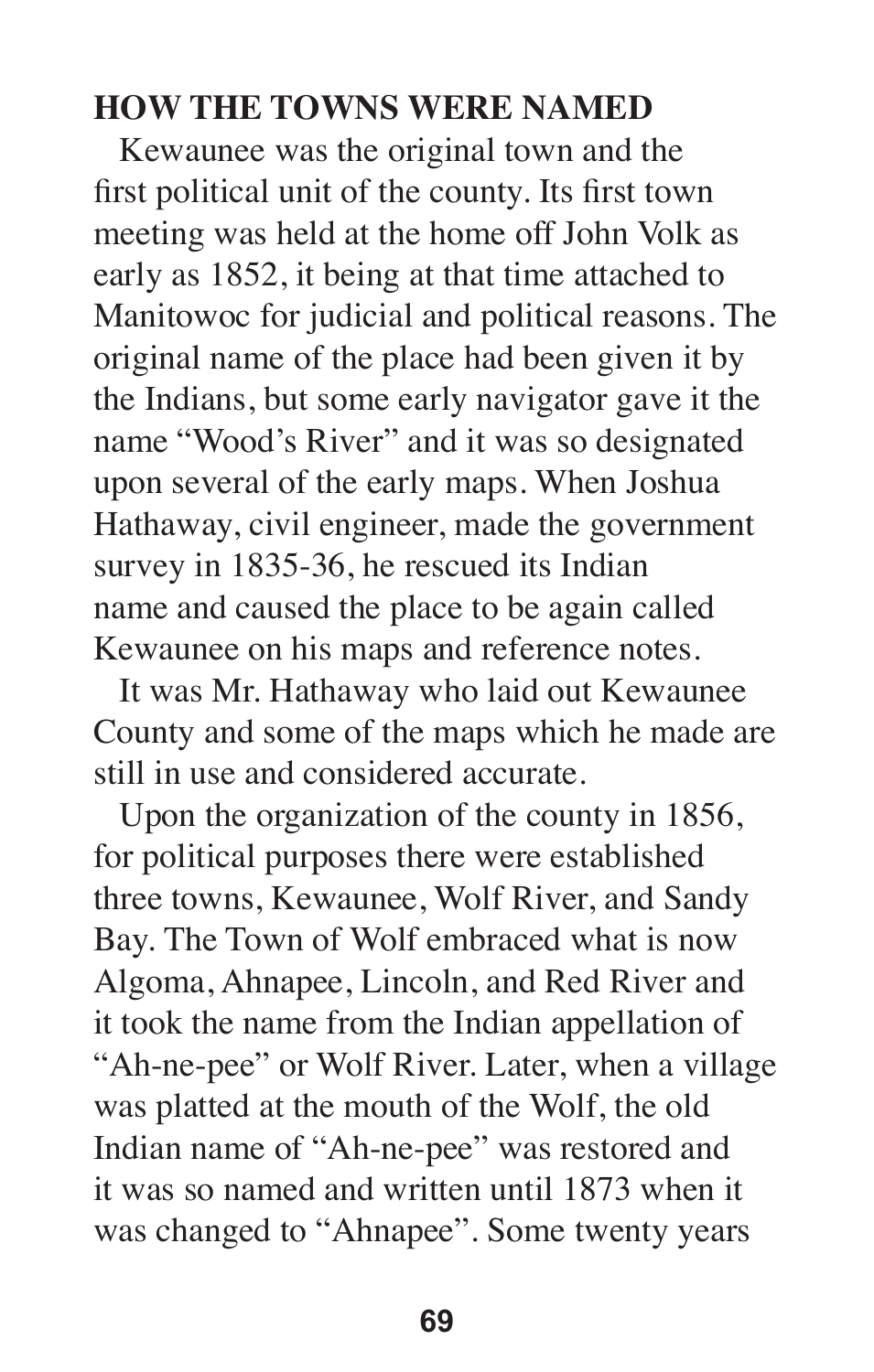later, residents of the village became dissatisfied with the original Indian name and agreed upon the appellation "Algoma", Indian term meaning "park of flowers".

 The Town of Sandy Bay included the present limits of Carlton and Franklin. It was named for the little indenture in the shore of Lake Michigan and so known to Lake navigators as an anchorage ground. Among the earliest settlers were James Carlton and in his honor the town, when it was separated from Franklin, was named Carlton. John S. Scott was its first chairman. Charles Tisch was one of the original builders of the saw and grist mill on the Mishicot River and the little hamlet at the mill has been known by his name for more than sixty years.

 In 1855-56, more than fifty families of Irish settlers located in the western part of the Town of Sandy Bay and the same year perhaps an equal number of Bohemian settlers established themselves in the eastern part of the present Town of Franklin. Franklin was established in the early part of April, 1857, and was originally given the name of Franksville. John Franks was one of the organizers of the town and the name was given in his honor at a meeting of the people of the town at his home. It did not long retain the name of Franksville, but soon became known as Franklin.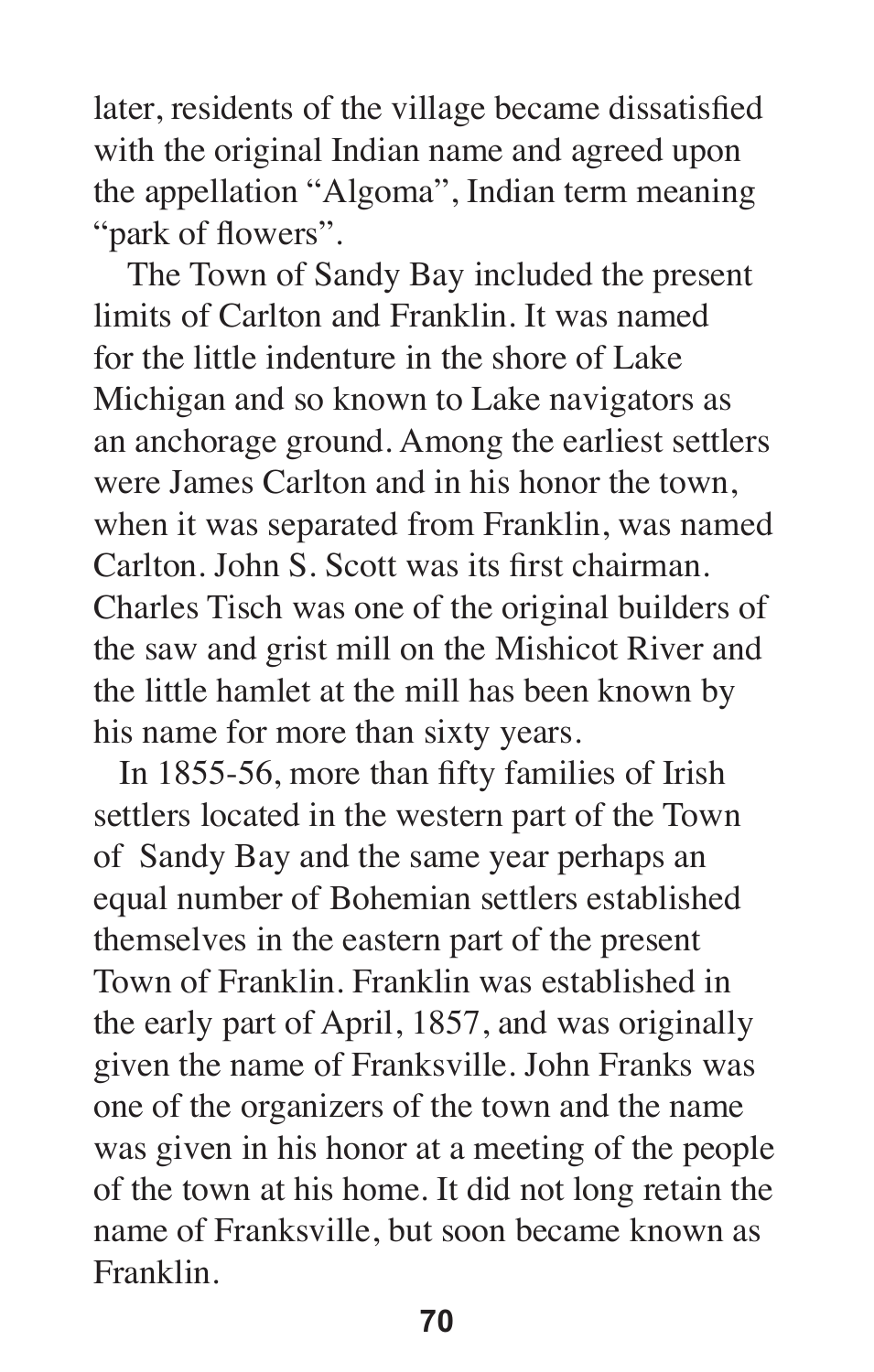West Kewaunee was originally known as Coryville, receiving that name from Abner Cory, first county judge of Kewaunee County and one of its earliest settlers. In April, 1857, a meeting was called at the home of Peter Laury to organize the town as a political unit. It abandoned the name of Coryville for that of the Town of Kewaunee in 1868. In 1877, the town was given the name of Krok by Judge Wojta Stransky after his native town in Bohemia. Finally it abandoned the name of Krok and assumed that of West Kewaunee.

 Montpelier was named by its first white settler, Thomas Paddleford, who settled there in 1855, coming from Montpelier, Vermont. When the town was organized, to him, as the oldest settler, was accorded the privilege of giving a name and he christened it after his New England home. Ellisville received its name from Deacon Ellis, Mr. Paddleford's father-in-law.

 Young Edward Decker found his way across from Menasha to Casco in 1855, and his enterprising and busy brain immediately conceived the idea of organizing a town and also a county. Casco was founded as a township in April, 1857, and included the present limits of the Town of Luxemburg. Mr. Decker named Casco after his old home town in New England.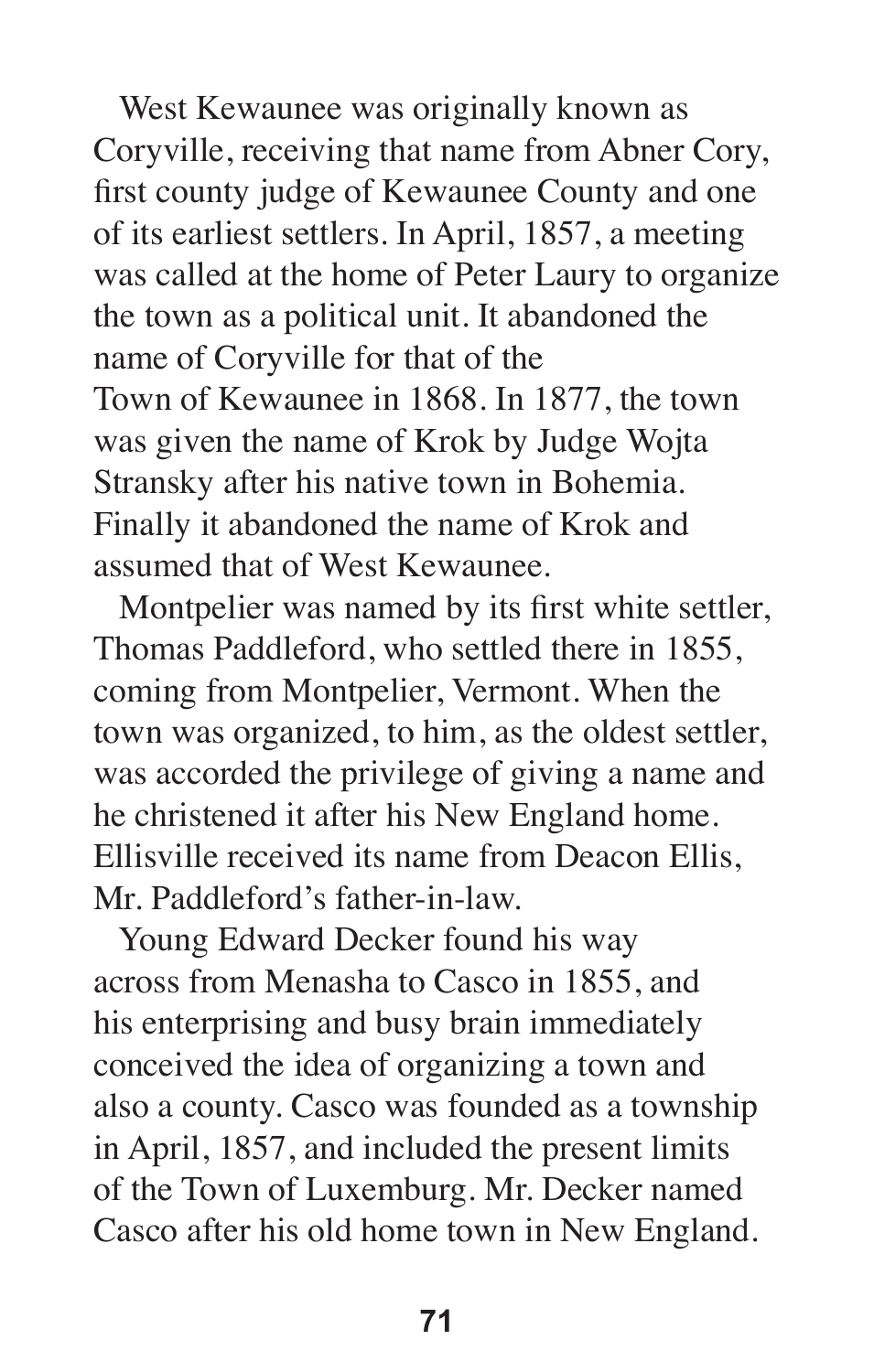Pierce came into political existence in April, 1857, and took its name from a somewhat romantic pioneer personality who, at an early day, made the place his home - his exact settlement being upon the present County Farm. James Pierce was a Canadian insurgent who rose in arms against the Queen's government, was captured with his fellow conspirators and sent to banishment. He made his escape and after a series of adventures, brought his family to the woods of Kewaunee County. Alaska was the name given to the new post office established at the Hitchcock & Mashek pier the same year that the United States acquired its great northwestern possessions from Russia.

 Lincoln was organized in the stormy days of the Civil War in 1864 and the patriotic Belgian settlers who were instrumental in creating the town, gave it the name of the great president.

 Red River took its name from the small stream of water which found its way over the red clay into the waters of Green Bay and was known as Red River on the earliest maps of the county.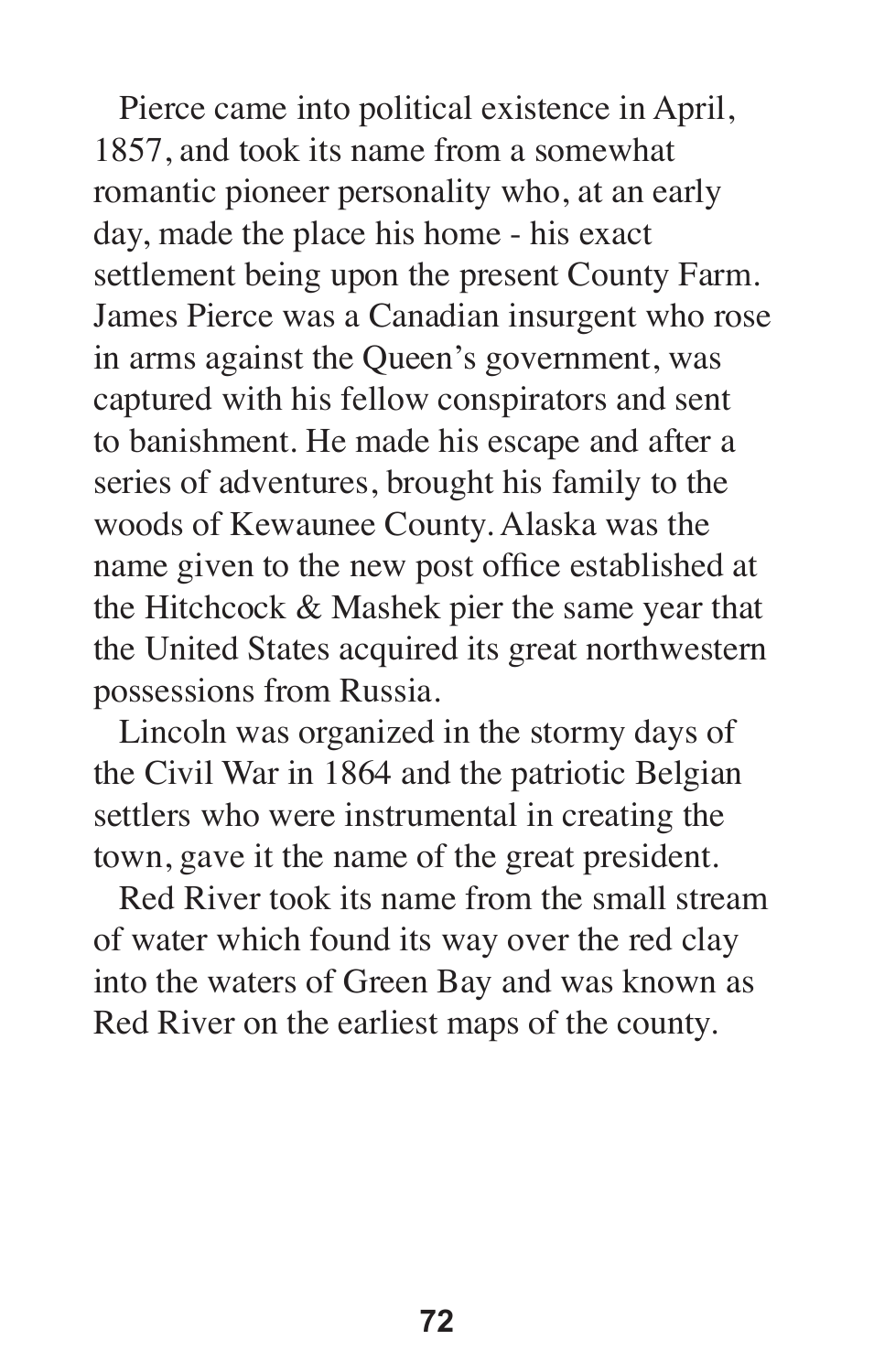## **HISTORY IS MADE AT KEWAUNEE**

 One of the most historical spots in the northwest, a spot where once stood one of the principal villages of the Potawatomies in which a band of the former were entirely exterminated, a spot where Jean Nicolet first met the natives in 1634, the camping grounds of De Tone, LaSalle, Hennepin, St. Cosme, and many others, as well as the site where Jacques Vieau erected his first trading post in 1795 and where Father Marquette said his First Mass in this section on All Saints Day, November 1, 1674 – that was the spot marked on November 1st, 1923, by the history class of Kewaunee High School with an appropriate marker on which was inscribed the following:

FATHER MARQUETTE Served Holy Mass on This Spot November 1, 1674 Erected by the History Class, K.H.S., 1923